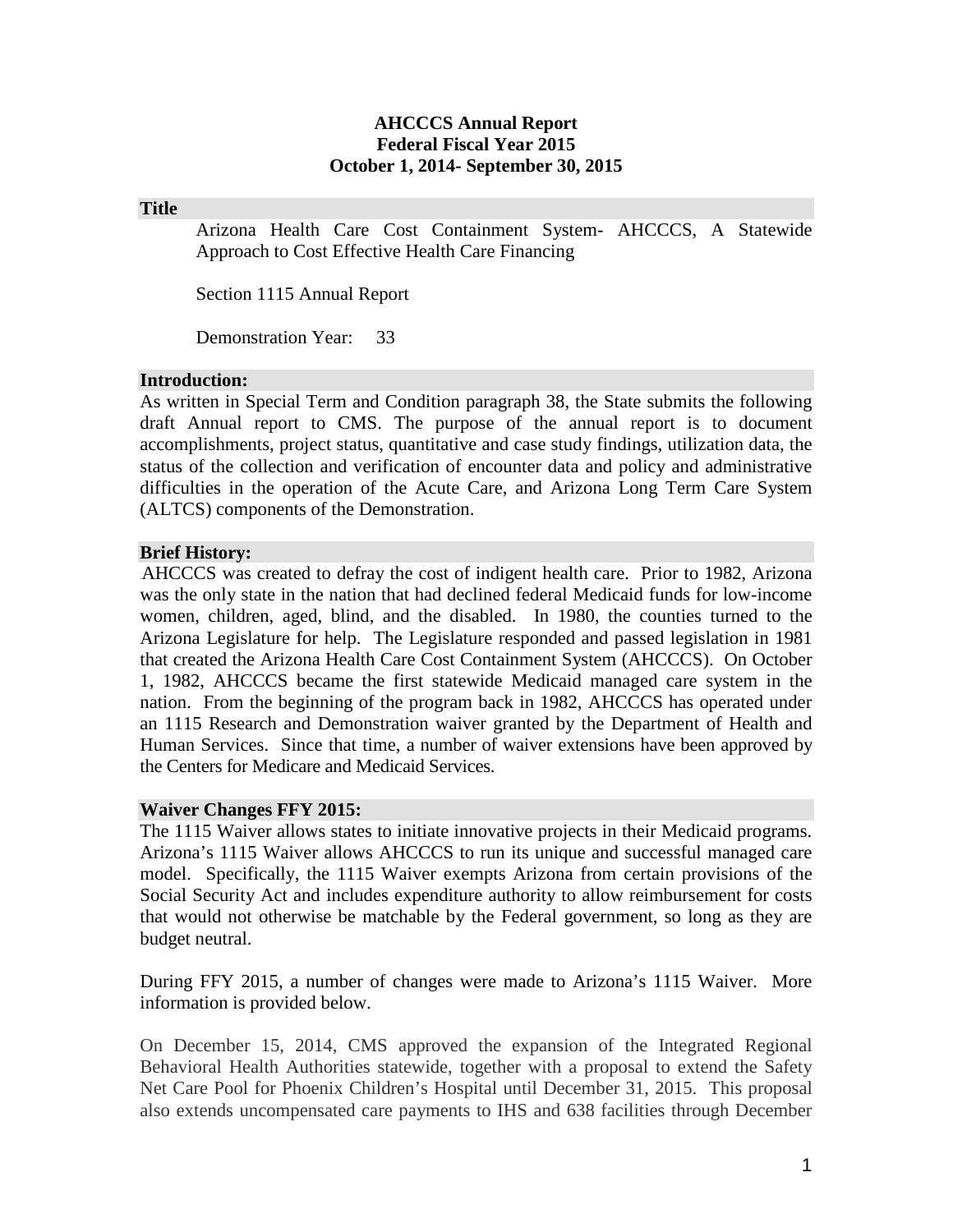31, 2015. CMS approved the proposal to reimburse for the full array of services to women found to be eligibile under the Hospital Presumptive Eligibility Program.

AHCCCS continues to work with CMS on its request to use federal matching funds for services provided by Tuba City Regional Health Care for inmates of the Navajo Detention Center and to charge premiums to individuals with income above 100% FPL. CMS did not approve Arizona's request to require \$200 co-pays for non-emergency use of the emergency room for individuals with income above 100% FPL.

On September 30, 2015, AHCCCS formally submitted the request to apply for a new Section 1115 Research and Demonstration Waiver that would build upon past successes and employ new strategies for member engagement. The Waiver application covers the period of 10/1/16 through 9/30/21.

The State's proposal reflects the changing face of Medicaid. Traditionally, Medicaid was designed to serve children, pregnant women, the elderly, and individuals with disabilities. Today, AHCCCS serves nearly as many adults as it does Arizonans enrolled in the traditional eligibility categories. Although AHCCCS has developed strategies around member engagement, wellness, disease management, supported employment and housing and other opportunities for traditional eligibility categories, the same cannot be said for adults. Accordingly, new strategies must be developed to engage the adult membership. Some of these strategies include:

- 1. Giving Meaning to Personal Responsibility
	- a. *Strategic Copays*: This new look at copayments is designed to direct care to the right setting at the right time. Copayments will not be collected at the point of service, but instead will be billed retrospectively.
	- b. *Putting Premiums to Work*: The Arizona Legislature passed SB 1475 that would require premiums for the adult population not to exceed 2% of annual household income. This measure combines personal responsibility with purpose and provides opportunity to allow members to use their premium dollars for non-covered services like dental care and vision.
- 2. The AHCCCS CARE Account
	- a. *Members*: Members will receive a quarterly invoice that shows how much they owe for copayments and premiums. Members make monthly payments into their AHCCCS CARE account. Copayments are used to offset program costs. Premium payments are monies that can be withdrawn by members for non-covered services. As long as members are timely with their payments, meet one Healthy Arizona target, and participate in AHCCCS works, they can withdraw funds from their CARE account.
	- b. *Business Sector*: The AHCCCS CARE program also offers a new opportunity to engage the business sector. Many employers rely on Medicaid as the source of their employees' health insurance. The CARE account provides those employers with an opportunity to more directly invest in the health of their workforce.
- 3. Healthy Arizona
	- a. *Education*: The primary goal is to educate members about proactive measures they can take to stay healthy. Meeting the Healthy Arizona target can be as simple as getting your flu shot or mammogram.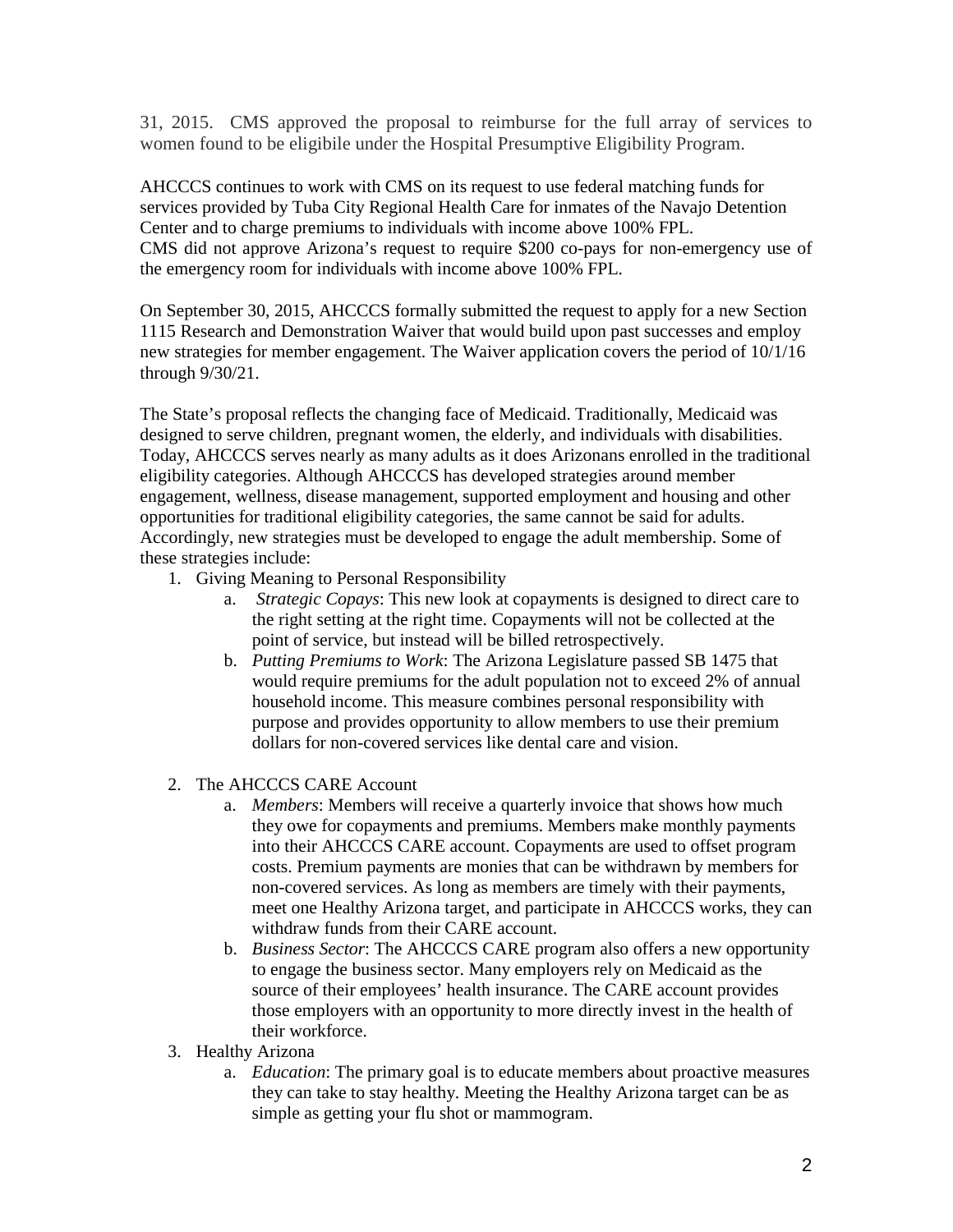- b. *Engagement*: It is also important to set higher goals and engage employers and the philanthropic community to partner with the State. Everyone shares similar goals to achieve a healthier citizenry. So, for members who meet targets, such as tobacco cessation goals, opportunities will be created for additional support to be provided into members' CARE accounts by charitable organizations who also may share similar goals.
- 4. AHCCCS Works
	- a. *SB 1092*: The Arizona Legislature passed SB 1092 to condition AHCCCS eligibility upon acquiring work. The AHCCCS Works program taps into the spirit of SB 1092 by taking that first step – connecting AHCCCS members to work opportunities. Participation in AHCCCS Works is not a condition of AHCCCS eligibility, nor is there a requirement that the member actually find employment. Rather, participating in AHCCCS Works is a connection to employment supports.

Additional aspects of the waiver request include proposals for system reform through the Delivery System Reform Incentive Payment (DSRIP) program; uncompensated care payments for Indian Health Services and tribally operated 638 facilities; supporting a medical home model that incorporates traditional healing practices for our American Indian/Alaska Native members; transitioning to the new Home and Community Based Services settings standards; phasing out of the Safety Net Care Pool to smarter and more sustainable models that support Phoenix Children's Hospital; and changes that reflect recent transitions within Arizona's Medicaid system.

Needless to say, the fact that Arizona's Waiver is an evolving document is critical. Healthcare is changing at a rate that far outpaces government's ability to keep up through statutes and regulations. The Waiver affords a tool through which states can more nimbly support innovations like AHCCCS CARE to better serve members and their families and allow decision-making at the local level.

| <b>Population</b><br><b>Groups</b><br>(as hard-coded in<br>the CMS 64) | <b>Number Enrollees</b><br>to Date | <b>Number</b><br><b>Voluntarily</b><br>Disenrolled-<br><b>FFY Ending</b><br>9/30/15 | <b>Number</b><br>Involuntarily<br>Disenrolled-<br><b>FFY</b> Ending<br>9/30/15 |
|------------------------------------------------------------------------|------------------------------------|-------------------------------------------------------------------------------------|--------------------------------------------------------------------------------|
| Acute<br><b>AFDC/SOBRA</b>                                             | 1,270,061                          | 2,562                                                                               | 378,455                                                                        |
| SSI                                                                    | 186,142                            | 180                                                                                 | 32,475                                                                         |
| <b>Prop 204</b><br><b>Restoration</b>                                  | 438,129                            | 767                                                                                 | 62,843                                                                         |
| <b>Adult Expansion</b>                                                 | 108,474                            | 260                                                                                 | 25,098                                                                         |
| <b>LTC DD</b>                                                          | 28,818                             | 26                                                                                  | 1,746                                                                          |
| <b>LTC EPD</b>                                                         | 31,438                             | 41                                                                                  | 3,786                                                                          |
| <b>Eligibility Non</b><br>Waiver                                       | 2,189                              | $\overline{7}$                                                                      | 253                                                                            |
| <b>TOTAL</b>                                                           | 2,065,251                          | 3,843                                                                               | 504.656                                                                        |

# **Enrollment Information:**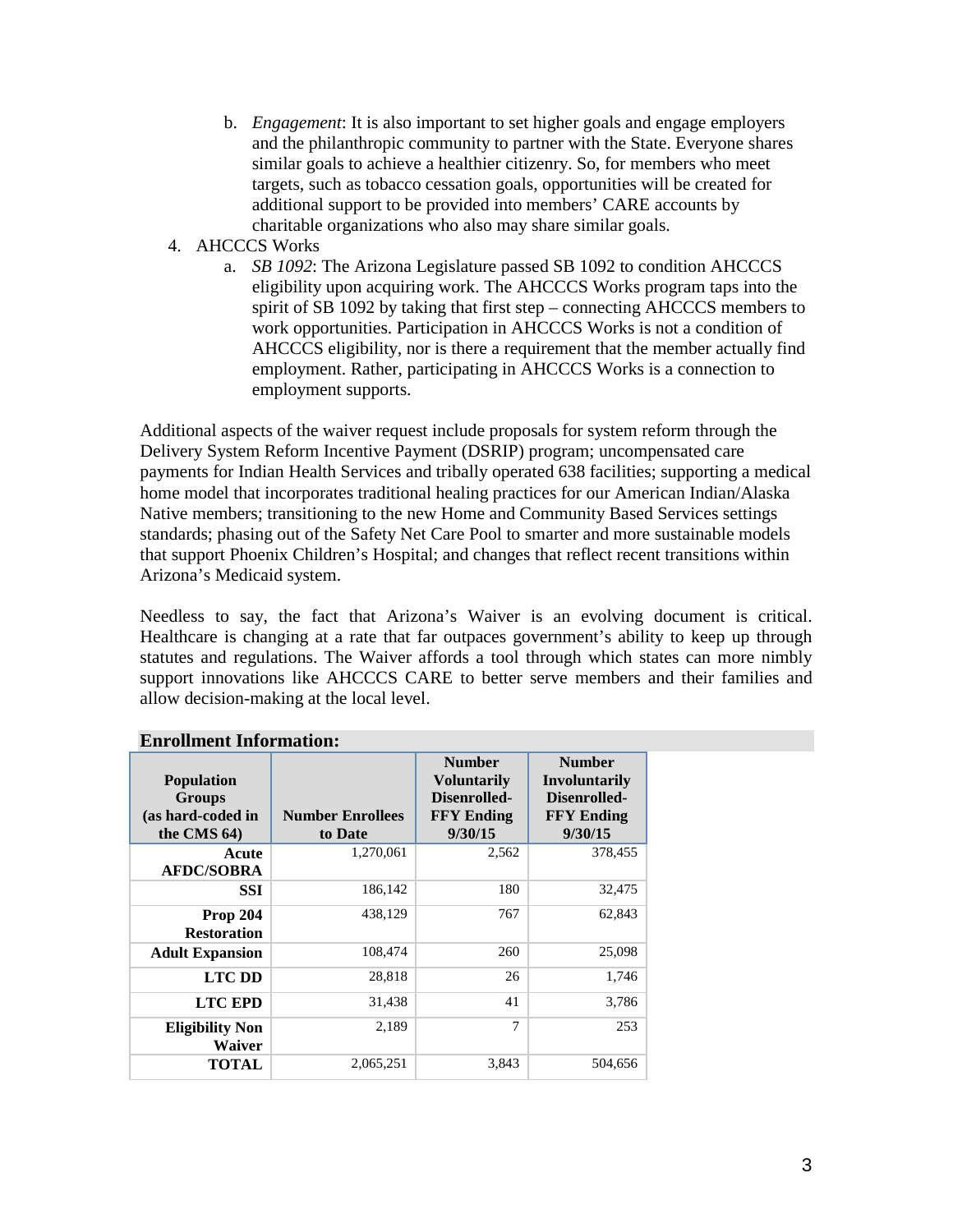| State Reported Enrollment in the    | <b>Current</b>   |
|-------------------------------------|------------------|
| <b>Demonstration (as requested)</b> | <b>Enrollees</b> |
| <b>Title XIX funded State Plan</b>  | 1,330,472        |
| <b>Title XXI funded State Plan</b>  | 882              |
| <b>Title XIX funded Expansion</b>   | 73,265           |
| <b>Title XXI funded Expansion</b>   |                  |
| <b>DSH Funded Expansion</b>         |                  |
| <b>Other Expansion</b>              |                  |
| <b>Pharmacy Only</b>                |                  |
| <b>Family Planning Only</b>         |                  |
| <b>Enrollment Current as of</b>     |                  |

## **Outreach/Innovative Activities:**

During this Fiscal Year, AHCCCS lacked the resources to provide education and partnership activities in the community.

## **Operational/Policy Developments/Issues:**

## <sup>U</sup>*Legislative Update*

While AHCCCS proposed only one bill during the 2015 Legislative Session, HB 2102 (children; chronic illness; physical disability), a number of bills were enacted that directly impact the program.

HB 2102 transfers the statutory provisions relating to the administration of the Children's Rehabilitative Services (CRS) program from the Department of Health Services (DHS) to AHCCCS. There are no fiscal or programmatic impacts as a result of this legislation. The Governor signed HB 2102 on April 6, 2015.

SB 1475 (health; budget reconciliation; 2015-2016) was enacted and included a provider rate reduction up to an aggregate of five percent for most healthcare providers between October 1, 2015 through September 30, 2016. The proposed rate reductions excluded developmental disability and home and community based healthcare providers. The Legislature also authorized the agency to account for changes in utilization that were less than the amounts appropriated, as long as the fiscal impact of final decisions on provider rates did not exceed the amount appropriated for capitation rates for fiscal year 2015- 2016.

On April 1, the agency opened up a public comment period seeking feedback on the impact a potential 5% rate reduction could have on providers. The agency reviewed comments submitted from 145 different providers and associations representing thousands of providers statewide. Based on the data and information provided through these public comments, along with lower than forecasted utilization and other available funding, AHCCCS has, working with the Governor's Office, determined that no provider rate reductions were required.

SB 1092 (AHCCCS; annual waiver submittals) requires AHCCCS, by March 30 of each year, to apply for waivers or amendments to the current section 1115 waiver to allow Arizona to institute a work requirement for all "able-bodied" "adults", place a lifetime limit of five years of benefits on able-bodied adults except in specified conditions, and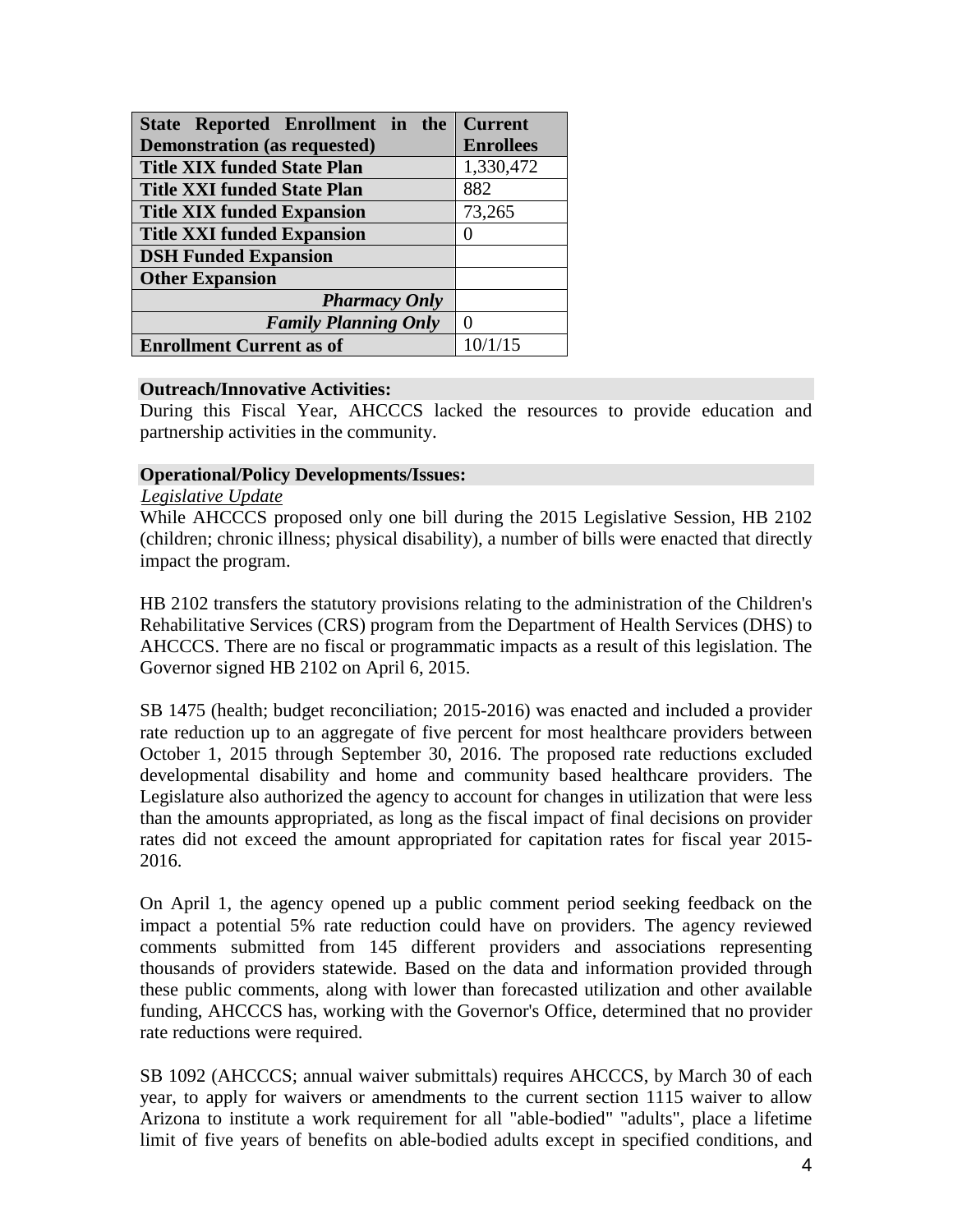develop and impose meaningful cost-sharing requirements to deter the nonemergency use of emergency departments and the use of ambulance services for nonemergency transportation or when it is not medically necessary. In any year, AHCCCS is required to apply for only the waivers or amendments to the current 1115 Waiver that have not been approved and are not in effect. The Governor signed SB 1092 on March 6, 2015.

SB 1032 (AHCCCS; contractors; prescription monitoring) requires contractors to intervene if an AHCCCS member has 10 or more prescriptions for controlled substances within a 3-month period, and are required to monitor prescriptions that are being filled by members and intervene with both the prescriber and the member when excessive amounts of controlled substances are used. The Governor signed SB 1032 on March 23, 2015.

SB 1034 (AHCCCS; emergency services, case management) requires contractors to intervene if an AHCCCS member inappropriately seeks care at a hospital emergency department four times or more in a six-month period in order to educate the member regarding the proper use of emergency services. The Governor signed SB 1034 on March 23, 2015.

SB 1136 (nursing facility assessment; continuation) extends the repeal date to October 1, 2023, for the assessment on health care items and services provided by nursing facilities, which are used for supplemental payments to nursing facilities for covered Medicaid expenditures. Furthermore, subject to approval by the Centers for Medicare and Medicaid Services (CMS), a nursing facility located outside of Arizona cannot receive payments for quarterly nursing facility adjustments. The Governor signed SB 1136 on March 23, 2015.

Lastly, SB 1257 (behavioral health; transfer; AHCCCS) made statutory changes that effectuated the transfer of behavioral health services from the DHS to AHCCCS. The Division of Behavioral Health Services (DBHS) and AHCCCS have been partners in an effort to improve care for Arizonans receiving behavioral health services. As such, AHCCCS continues to make strides in effectuating the changes outlined in SB 1257, which will be finalized on July 1, 2016. The Governor signed SB 1257 on April 6, 2015.

The legislature adjourned Sine Die on 4/3/15.

# <sup>U</sup>*State Plan Update*

The following State Plan Amendments (SPA) were submitted to CMS during FFY 2015:

# **SPA 15-006 – Graduate Medical Education 2016 (submitted 9/30/15)**

Updates funding for GME programs for the service period July 1, 2015, through June 30, 2016 for programs with submitted IGAs.

# **SPA 15-005-D – Nursing Facility Rates (submitted 8/27/15)**

Updates reimbursement rates for Nursing Facilities the period October 1, 2015 to September 30, 2016 and permanently removes the automatic inflation factor beginning October 1, 2015.

# **SPA 15-005-C – Other Provider Rates (submitted 8/26/15)**

Updates rates for other provider services as of October 1, 2015.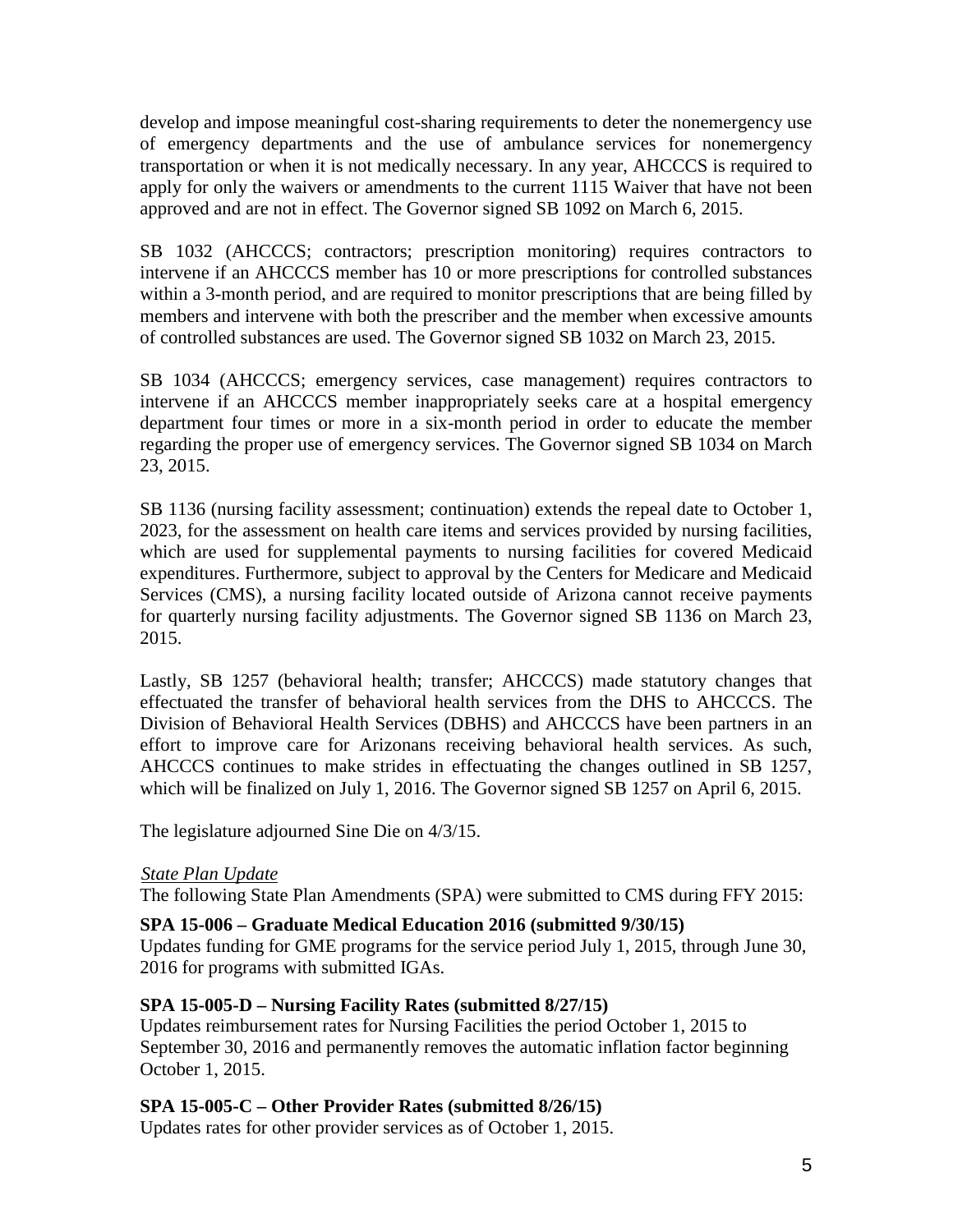# **SPA 15-005-B – Outpatient Rates (submitted 8/26/15)**

Updates rates for outpatient services as of October 1, 2015.

# **SPA 15-005-A – Freestanding Psychiatric Hospital Rates (submitted 8/26/15)**

Updates the rates for freestanding psychiatric hospitals as of October 1, 2015.

# **SPA 15-004 - Ambulance Rates (submitted 6/1/15)**

Updates Ambulance Rates in the State Plan.

# **SPA 15-003 – Orthotics (submitted 4/28/15; approved 5/28/15)**

Updates the State Plan to reflect updates to the orthotic benefit.

**SPA 15-002 – Nursing Facility Assessment (submitted 3/19/15; approved 4/21/15)** Updates the Nursing Facility assessment dollar amounts in State Plan.

# **SPA 15-001 – Supplemental Drug Rebates (submitted 2/5/15; approved 5/28/15)** Updates the State Plan to include supplemental drug rebates effective January 1, 2015.

**SPA 14-014 – ABP Cost-Sharing (submitted 11/31/14; resubmitted 12/13/14)** Updates the State Plan to include cost-sharing for individuals with income over 100% FPL.

**SPA 14-013-D – Nursing Facility Rates (submitted 10/31/14; approved 5/14/15)** Updates reimbursement rates for Nursing Facilities for the period October 1, 2014 to September 30, 2015.

# **SPA 14-013-C – Other Provider Rates (submitted 10/31/14; approved 5/15/15)**

Updates reimbursement rates for other providers for the period October 1, 2014 to September 30, 2015.

# **SPA 14-013-B – Outpatient Rates (submitted 10/31/14; approved 4/29/15)**

Continues current outpatient hospital reimbursement rates for the period October 1, 2014 to September 30, 2015.

# **SPA 14-013-A – Freestanding Psychiatric Hospital Rates (submitted 10/31/14; approved 4/8/15)**

Continues rates for freestanding psychiatric hospitals for the period October 1, 2014 to September 30, 2015.

# **Combating Fraud**

The Office of Inspector General (OIG) is responsible and must coordinate activities that promote accountability, integrity, detection of fraud, mismanagement, abuse, and waste in the Arizona Health Care Cost Containment System (AHCCCS). The AHCCCS, OIG, is a criminal justice agency as defined by Arizona state law.

The Agency increased its commitment of resources during the last decade to implement internal controls throughout the Medicaid System to detect, prevent, and investigate cases of suspected fraud, waste, and abuse.

These are some highlights of OIG's roles and responsibilities: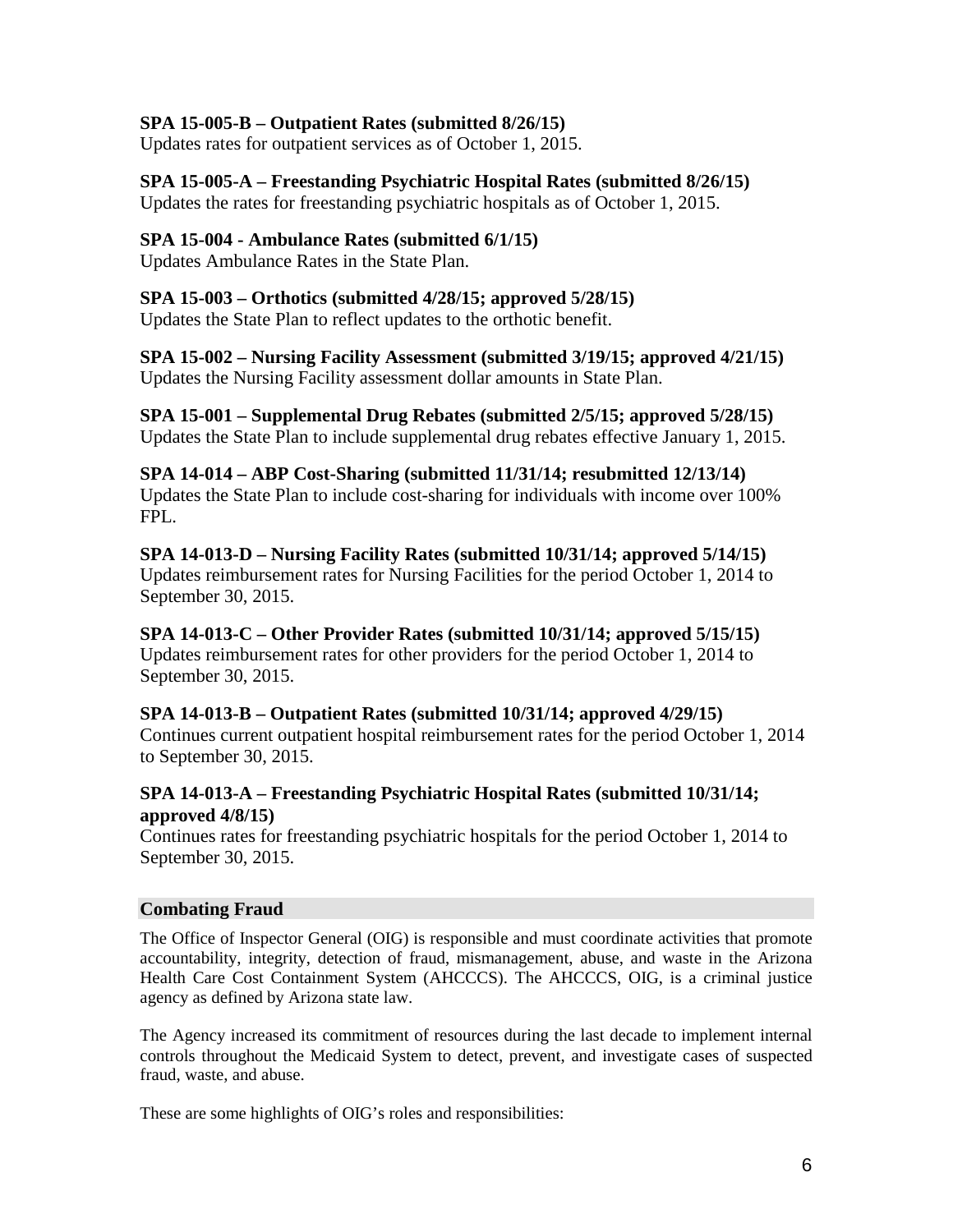- OIG is comprised of five sections that accomplish different but interrelated functions as follows:
	- o *Provider Registration Section*  The providers are affiliated with MCOs in order to provide services; however, the State requires all Medicaid providers to be enrolled through the AHCCCS' Provider Registration Unit (PRU).
	- o *Provider Compliance Section*  Performs ongoing investigations of external referrals and internally detected cases through data mining (PI Audits) activities. This section also makes independent referrals to the State MFCU unit and other law enforcement authorities.
	- o *Member Compliance Section* This Section is divided in two subsections. The Member Criminal Investigations Unit and the Fraud Prevention Unit. Each section, with a distinctive role, accomplishes investigations of post and pre enrollment of potential fraud cases involving beneficiaries.
	- o *Program Integrity Team* Tasked with data mining and data audits of post payments. This section also conducts periodic utilization reviews of target providers to identify trends and determine potential fraudulent billing practices.
	- o Performance Improvement and Audits Section This section oversees the Corporate Compliance Program as required by the Federal law and as established in the AHCCCS contract with Managed Care Organizations including the Behavioral Health Authorities (16). The section has two major goals: to conduct performance improvement projects, and to conduct independent provider audits.

# **OIG PROJECT UPDATES**

### Provider Compliance Section

The OIG Non-Emergency Medical Transportation (NEMT) Project – OIG has continued the project for the NEMT related investigations after the risk assessment based on utilization patterns as well as allegations. Some of these cases have identified with credible allegations of fraud resulting in those providers either being terminated from participation in the Medicaid program or an imposition of payment suspension with millions in savings, recoupments and restitutions for the State.

NEMT Cases Update:

- o SFY 2015 (7/1/2014 through 06/30/2015)
	- 85 Open NEMT cases.
		- 24 joint cases with Law Enforcement, some of which have indictments pending  $(20 \text{ with } FBI, 2 \text{ with } MFCU \& 2 \text{ with }$ Homeland Defense)
		- 28 new NEMT case opened during this fiscal year
		- 2 cases with Credible Allegation of Fraud suspensions
			- o 4 NEMT providers were terminated
		- 10 cases closed for a total recovery of \$54,198.16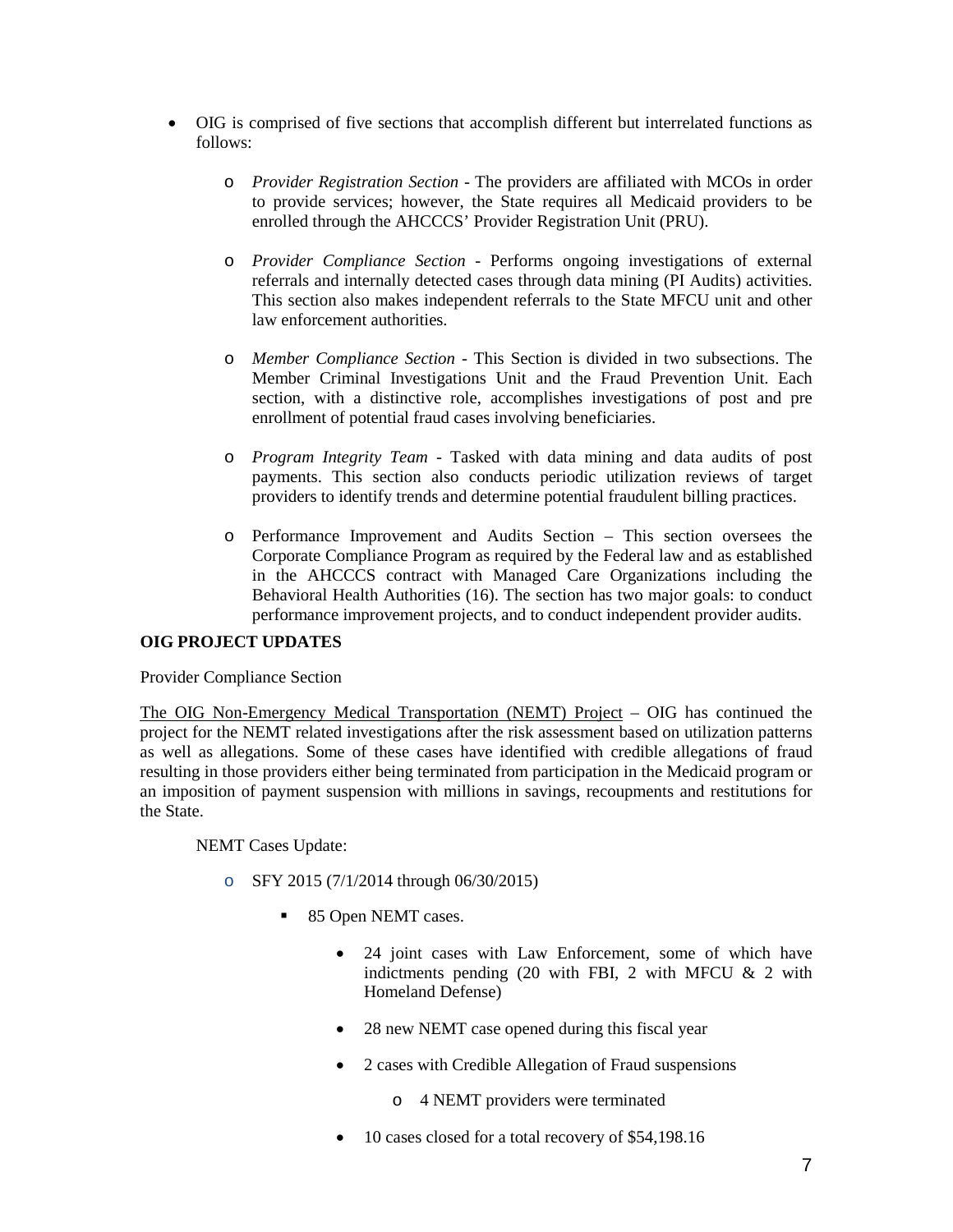• Several NEMT case investigations reached CMP conclusions outside SFY 2015

The OIG Excluded Providers Project- Excluded providers are generated as a result of the monthly sanction report review –OIG has devoted more resources to investigate cases in which a provider or a person under the ownership list has been excluded from federal and other state's participation. OIG is investigating potential recoveries based on the claims or encounters for services provided by those excluded individuals who own entities. More than 42 cases have been investigated since the inception of this project.

Excluded Providers Update:

- o SFY 2015 (7/1/2014 through 06/30/2015)
	- 14 new excluded provider cases opened
		- 20 cases closed for no fraud found
		- 4 cases still Active and Open
		- The recoveries as a result of these investigations totaled \$221,672.47

The following are some examples of provider fraud cases:

- A habilitation provider related case billing for services not rendered. The investigation concluded that the services were billed from a caregiver not residing in Arizona. It was determined that there were 3 subjects involved in the scheme. The case recoveries included \$10,055.03 in overpayments, recouped from the entity payments were made to. Additionally, OIG assessed 3 civil monetary penalties issued to the subjects that caused these fraudulent claims to be submitted.
- A dental investigation determined that the practice was inappropriately billing under the incorrect provider ID, did not maintain medical records in patient files, and the rendering provider signatures/initials were missing from the treatment notes on file. As a result, AHCCCS/OIG was able to reach a settlement with the provider in the amount of \$100,000.

The following is the OIG summary for the SFY 2015 corresponding to investigation recoveries and savings for the Provider Compliance Section:

| <b>Provider Compliance Section *</b>  |                 |  |  |  |  |  |
|---------------------------------------|-----------------|--|--|--|--|--|
|                                       |                 |  |  |  |  |  |
| <b>Recoveries, Savings, and Costs</b> | <b>FYTD</b>     |  |  |  |  |  |
| Recoveries                            | \$1,719,100.42  |  |  |  |  |  |
| <b>Adjustment to Recoveries</b>       | $-$ \$41,059.52 |  |  |  |  |  |
| <b>Investigative Costs Recovered</b>  | \$56,165.65     |  |  |  |  |  |
| <b>Program Savings</b>                |                 |  |  |  |  |  |
| <b>BETH</b> reported savings of       |                 |  |  |  |  |  |
| \$3,335.02 while an additional        |                 |  |  |  |  |  |
| savings of \$8,945,252.16 was         | \$8,948,587.18  |  |  |  |  |  |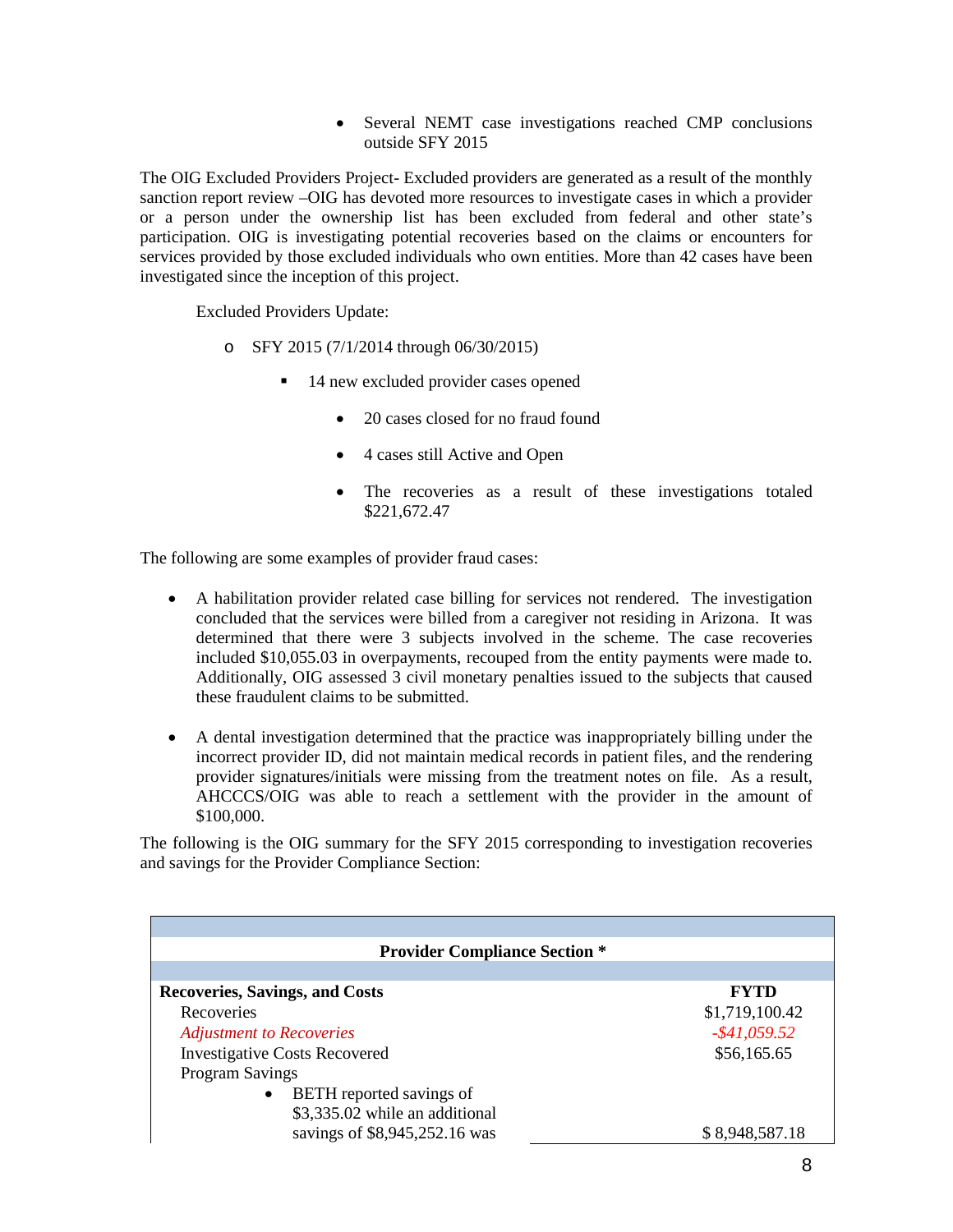|              | determined for SFY15 |                 |
|--------------|----------------------|-----------------|
| <b>TOTAL</b> |                      | \$10,682,793.73 |
|              |                      |                 |

### Member Compliance Section

The Member Compliance Joint Task Force - Tucson is comprised of the Office of Inspector General, the Office of Attorney General- Special Investigations, Drug Enforcement Agency (DEA) and Arizona Border Crimes and Control. Special investigators work jointly on cases involving criminal enterprise, drug trafficking and money laundering. Individuals involved in these crimes have been identified as also receiving State Medicaid under false pretenses. The Arizona Attorney General's office and AHCCCS OIG have several cases pending prosecution and are preparing for prosecution for failure to disclose income obtained through criminal activity.

- Since the inception of this joint work, 13 cases have been submitted for prosecution.
- 4 of those cases have been sentenced totaling \$191,101.99 in savings and recoveries. It is expected that AHCCCS will receive an approximate of \$162,530.22 in restitution and assets forfeitures on the remaining 9 cases.
- The initial task force consisted of two Member Compliance investigators working on referrals from the numerous agencies. Due to the preliminary success of the joint efforts, OIG has placed a full-time Member Compliance investigator within the Attorney General's Special Investigations Unit under a Memorandum of Understanding (MOU) to focus all efforts on these criminal enterprises.

**Case Example**: AHCCCS received a referral from the joint task force Drug Enforcement Agency (DEA) alleging that a subject was involved in an illegal enterprise involving money laundering. Through an investigation it was discovered that the subject was receiving deposits into several accounts that were not included on her AHCCCS eligibility application. During the time period of June 1, 2011 through March 1, 2014, over \$70,000 was deposited into the subject's accounts. The case is currently pending prosecution. The loss to the agency is \$\$20,982.77. OIG Member Compliance and The Fraud Prevention Unit have identified two additional initiatives in a proactive effort to combat fraud, waste, and abuse within the AHCCCS program.

• The Fraud Prevention Unit (FPU) Pregnancy Project:

OIG, FPU, experienced a significant decrease in the number of referrals sent by eligibility workers and other referring entities, during SFY 2015 due to the implementation of a new online eligibility system -Health-e- Arizona Plus.

This decrease is a direct result of more members moving away from face-to-face applications, and applying online. FPU has worked to identify indicators of fraud based on historical data and eligibility criteria in order to investigate members who may enroll online fraudulently.

The Pregnancy project involves, auditing the online system to identify pregnant women who have reported no source of income and no spouse or father in the home. Historical data has shown this to be a high risk area. The initial audit yielded over 14,000 potential individuals. Further narrowing of the criteria drastically reduced this number. Both the Phoenix and Tucson FPU teams are currently conducting an investigation pilot of these referrals. OIG estimates that the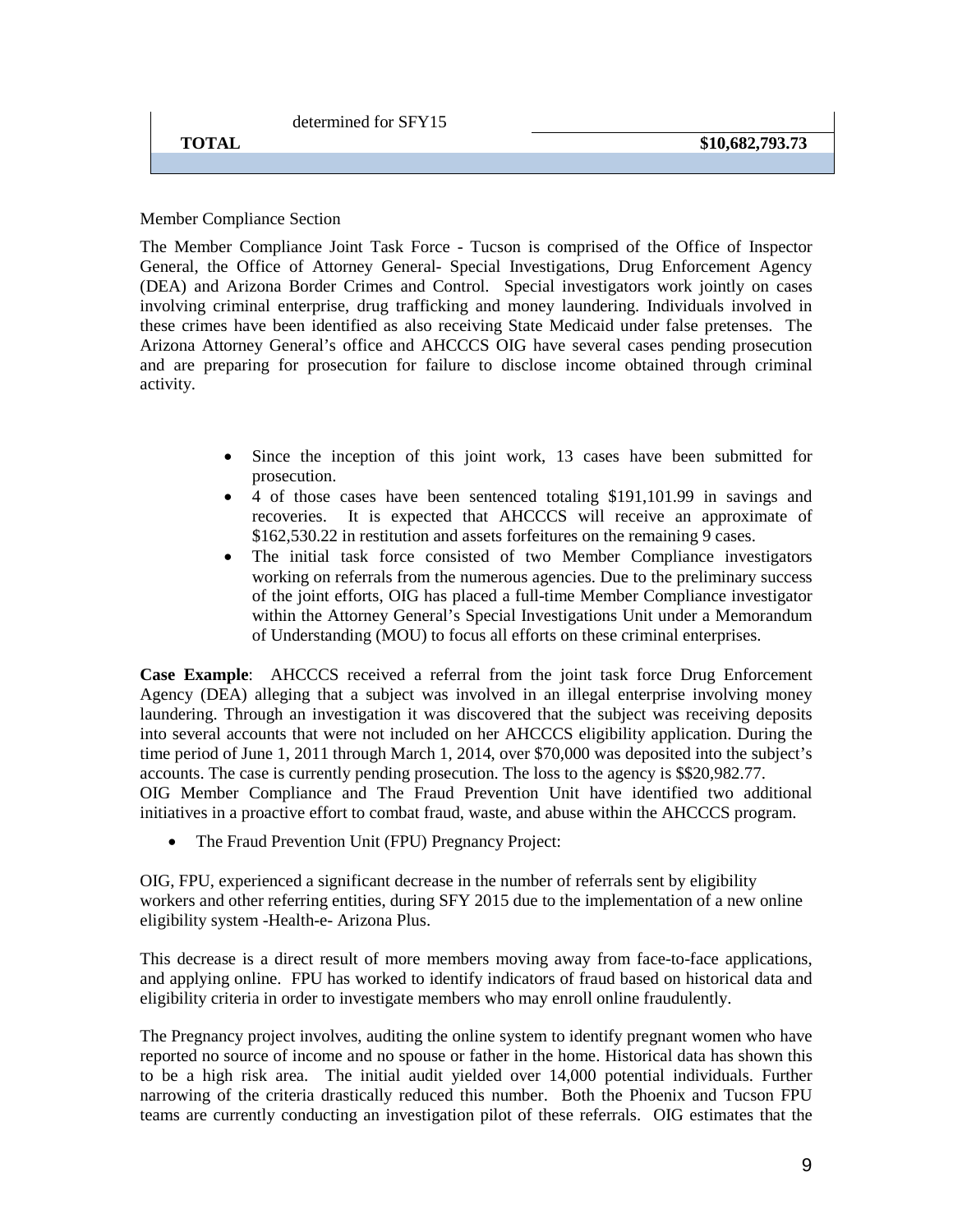project will yield a 42% increase in savings to the AHCCSS program of approximately 10 million dollars.

• Pharmacy and Drug Diversion Referrals:

The second initiative involves pharmacy and drug diversion referrals. The Member Compliance unit is working jointly with the Provider Compliance unit to identify drug diversion cases that involve members, providers and pain clinics that have been identified as having a high propensity for fraud, waste and abuse. We will be working closely with managed care contracted plans and their compliance officers. This initiative is in its infancy and an update will be available as the year progresses.

The following is the OIG summary for the SFY 2015 corresponding to investigations recoveries, and savings for the Member Compliance Section:

| <b>Member Compliance Section</b>             |                 |  |  |  |  |
|----------------------------------------------|-----------------|--|--|--|--|
|                                              |                 |  |  |  |  |
| <b>Criminal Investigations Unit **</b>       | <b>FYTD</b>     |  |  |  |  |
| Recoveries                                   | \$776,598.15    |  |  |  |  |
| <b>Investigative Costs Recovered</b>         | \$35,526.26     |  |  |  |  |
| <b>Program Savings</b>                       | \$780,514.94    |  |  |  |  |
| <b>Residency Verification Savings</b>        | \$46,371.58     |  |  |  |  |
| <b>Social Security Cost Savings</b>          | \$13,121.72     |  |  |  |  |
| <b>SUB-TOTAL</b>                             | \$1,652,132.65  |  |  |  |  |
| **Based on Member Case Type                  |                 |  |  |  |  |
| <b>Fraud Prevention Unit</b>                 |                 |  |  |  |  |
| <b>Program Savings</b>                       | \$17,622,747.00 |  |  |  |  |
| <b>Residency Verification Savings</b>        | \$0.00          |  |  |  |  |
| <b>SUB-TOTAL</b>                             | \$17,622,747.00 |  |  |  |  |
|                                              |                 |  |  |  |  |
| <b>DES/OSI</b>                               |                 |  |  |  |  |
| <b>Program Savings</b>                       | \$6,935,295.04  |  |  |  |  |
|                                              |                 |  |  |  |  |
| <b>TOTAL MEMBER RECOVERIES &amp; SAVINGS</b> | \$26,210,174.69 |  |  |  |  |
|                                              |                 |  |  |  |  |

# **Arizona Long Term Care Program (ALTCS):**

In 1987, Arizona passed legislation to establish ALTCS for the delivery of long term care services. ALTCS was implemented on December 19, 1988, for the developmentally disabled (DD) population. The long term care program for the elderly or physically disabled (EPD) population was implemented on January 1, 1989.

The ALTCS program provides a complete array of acute medical care services, behavioral health care, long term care and case management services to individuals at risk of institutionalization (individuals who are elderly, physically disabled, and / or developmentally disabled). The program emphasizes delivery of care in the member's own home or alternative residential settings. Like the Acute Care program, members of all ages who are not American Indians with an "on-reservation status" receive their care through contracted ALTCS plans referred to as "Contractors." All members with developmental disabilities are enrolled with the Arizona Department of Economic Security (DES), Division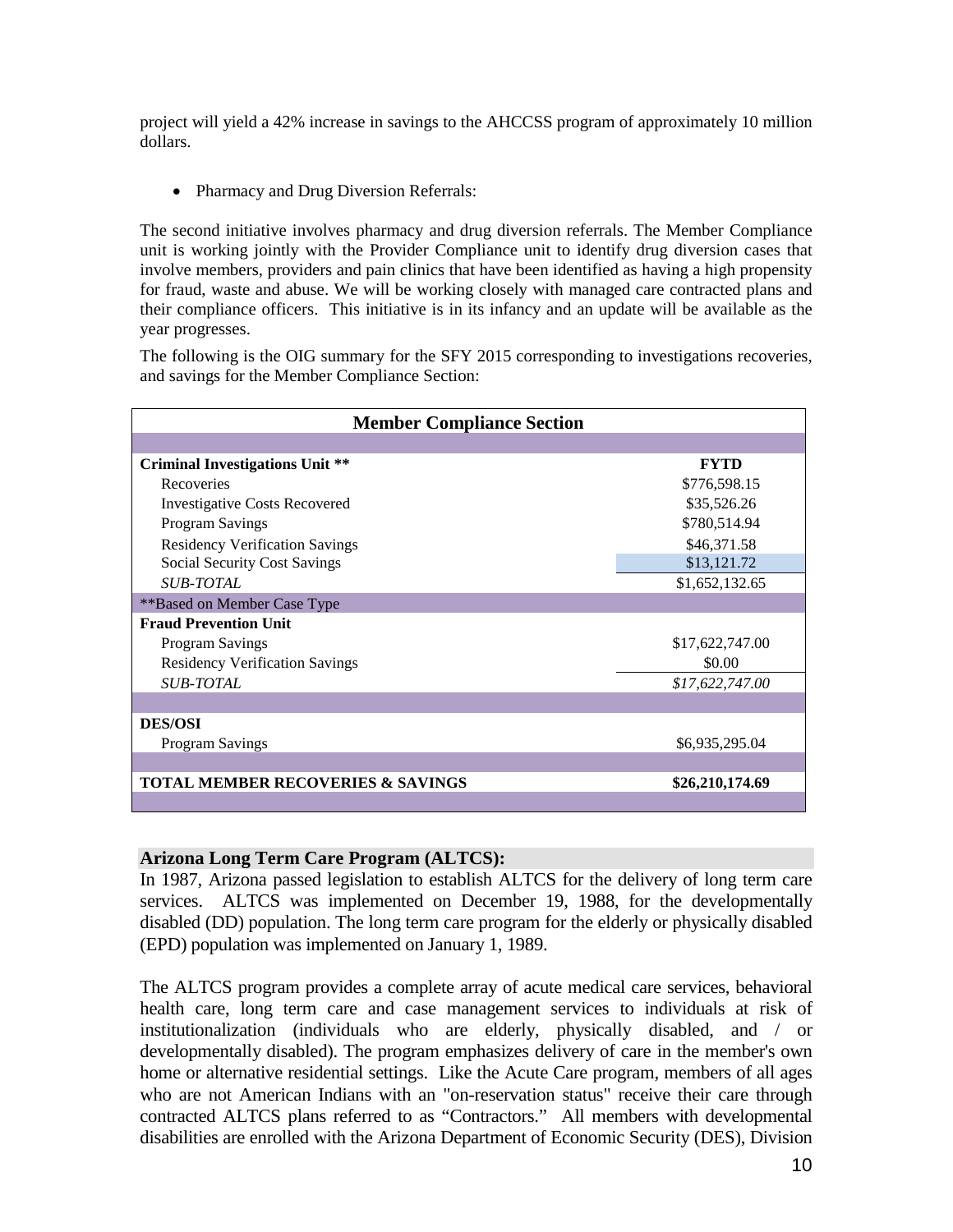of Developmental Disabilities (DDD). Tribal members who are physically disabled or elderly with an "on-reservation" status are enrolled in the ALTCS fee-for-service program. They are provided case management with from one of eight American Indian case management organizations. Seven are Tribal operated and one is a non-profit American Indian organization. Tribal members with developmental disabilities are served through the DES/DDD. Once enrolled in the ALTCS, the member has a choice of available case managers and primary care providers who coordinate care and act as gatekeepers. In 2011, AHCCCS awarded new contracts to the following 4 EPD Program Contractors: Evercare Select, SCAN Long Term Care, Mercy Care Plan, and Bridgeway Health Solutions. SCAN Long Term Care was awarded a capped enrollment contract and subsequently terminated their contract as of May 1, 2012. As of October 1, 2015, 57,513 members were enrolled in ALTCS.

# **Programs under Title XXI:**

The Title XXI State Children's Health Insurance Program (CHIP), which is referred to in Arizona as KidsCare, provides affordable insurance coverage for low-income children. In May 1998, the Arizona Legislature authorized the implementation of a stand-alone Title XXI SCHIP program, and was implemented on November 1, 1998.

Arizona's income threshold is set at 200% FPL with no resource test for this population. A screening and referral process is used to determine whether a child is eligible for Medicaid (Title XIX) prior to a determination of eligibility for KidsCare. The program maximizes federal contributions, realizing a federal contribution of almost \$3 for every \$1 spent by the state. With the exception of Native American children, who may elect to receive their care through IHS, children enrolled in KidsCare are assigned to managedcare health plans already established with AHCCCS. Children enrolled in KidsCare presently receive the full array of services offered to children enrolled with Medicaid.

As a result of the budget shortfall, the KidsCare program was capped on January 1, 2010. All applicants for KidsCare were placed on a waiting list. On April 6, 2012, CMS approved a Waiver Amendment, which included funding for KidsCare II. KidsCare II was a temporary program to provide coverage to a limited number of children who were on the KidsCare wait list, with incomes up to 200% of the federal poverty level (FPL), and who meet other eligibility requirements. Authority to administer the KidsCare II program expired on February 1, 2014. Of the 37,000 children who were enrolled in KidsCare II, 23,000 were transitioned to Medicaid under the expanded eligibility limit from the Affordable Care Act of 133% FPL, while the enrollment information for the remaining 14,000 children was submitted to the Marketplace. These families were notified of their enrollment changes and given the opportunity to create accounts on the Marketplace.

As of October 1, 2015, there were 882 children enrolled in the KidsCare Program.

The Employer-Sponsored Insurance (ESI) Program was phased-out on January 1, 2014.

# **Family Planning Extension Program (FPEP):**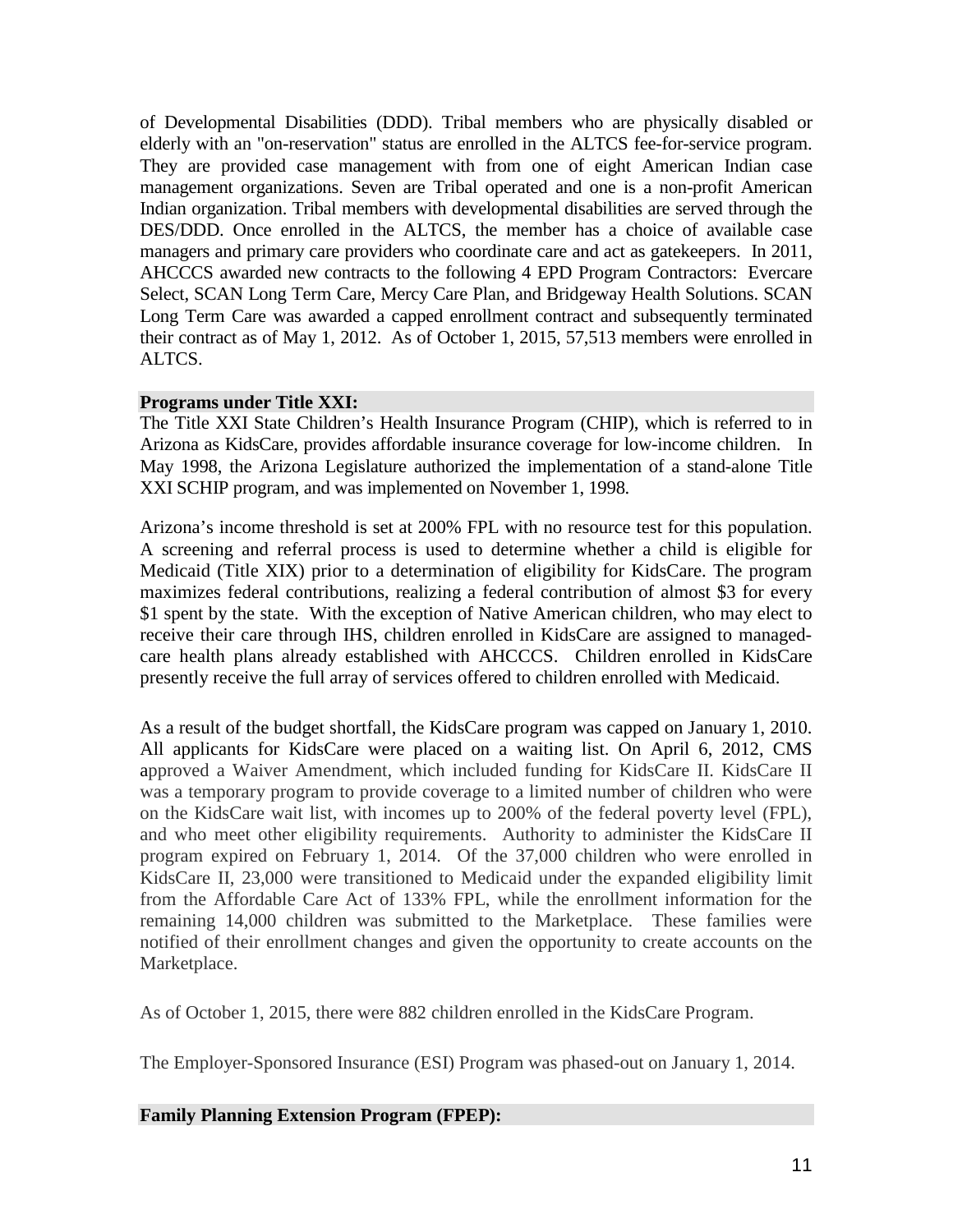Waiver authority for FPEP expired on December 31, 2013. Women previously eligible for coverage under this program are now eligible for coverage on the Marketplace, or have been transition to Medicaid if their incomes are below 133% FPL.

# **Consumer Issues:**

In support of the Annual report to CMS, presented below is a summary of complaint issues received in OCA for October 2014 – September 2015:

| <b>Table 1 Advocacy Issues</b>       | 10/01/14-    | $1/1/15$ -   | $4/1/15$ -              | $7/1/15$ -              | <b>Total</b> |
|--------------------------------------|--------------|--------------|-------------------------|-------------------------|--------------|
|                                      | 12/31/14     | 3/31/15      | 6/30/15                 | 9/30/15                 |              |
| <b>Billing Issues</b>                | 51           | 36           | 26                      | 30                      | 143          |
| <b>Member</b><br>$\bullet$           |              |              |                         |                         |              |
| reimbursements                       |              |              |                         |                         |              |
| <b>Unpaid bills</b><br>$\bullet$     |              |              |                         |                         |              |
|                                      | 8            | $\mathbf{1}$ | $\overline{\mathbf{3}}$ | $\overline{\mathbf{3}}$ | 15           |
| <b>Cost Sharing</b>                  |              |              |                         |                         |              |
| Co-pays<br>$\bullet$                 |              |              |                         |                         |              |
| <b>Share of Cost</b>                 |              |              |                         |                         |              |
| (ALTCS)                              |              |              |                         |                         |              |
| Premiums (Kids Care,                 |              |              |                         |                         |              |
| <b>Medicare</b> )                    | 33           | 48           | 41                      | 27                      | 149          |
| <b>Covered Services</b>              |              |              |                         |                         |              |
|                                      | 28           | 29           | 27                      | 25                      | 109          |
| <b>Eligibility Issues by Program</b> |              |              |                         |                         |              |
| Can't get coverage due to:           |              |              |                         |                         |              |
| <b>ALTCS</b>                         |              |              |                         |                         |              |
| <b>Resources</b>                     | 872          | 628          | 397                     | 488                     | 2385         |
| <b>Income</b><br>$\bullet$           |              |              |                         |                         |              |
| <b>Medical</b>                       |              |              |                         |                         |              |
| <b>DES</b>                           |              |              |                         |                         |              |
| <b>Income</b><br>$\bullet$           | $\mathbf{1}$ | $\bf{0}$     | $\overline{2}$          | $\overline{2}$          | 5            |
| <b>Incorrect</b><br>$\bullet$        |              |              |                         |                         |              |
| determination                        |              |              |                         |                         |              |
| <b>Improper referrals</b>            | 143          | 137          | 99                      | 108                     | 487          |
| <b>Kids Care</b>                     |              |              |                         |                         |              |
| <b>Income</b>                        |              |              |                         |                         |              |
| <b>Incorrect</b><br>$\bullet$        | 166          | 242          | 91                      | 71                      | 570          |
| determination                        |              |              |                         |                         |              |
| <b>SSI/Medical Assistance</b>        |              |              |                         |                         |              |
| Only                                 |              |              |                         |                         |              |
| <b>Income</b>                        |              |              |                         |                         |              |
| Not categorically                    |              |              |                         |                         |              |
| linked                               |              |              |                         |                         |              |
| <b>Information</b>                   | 31           | 24           | 32                      | <b>18</b>               | 105          |

# **Complaint Issues and Their Frequency**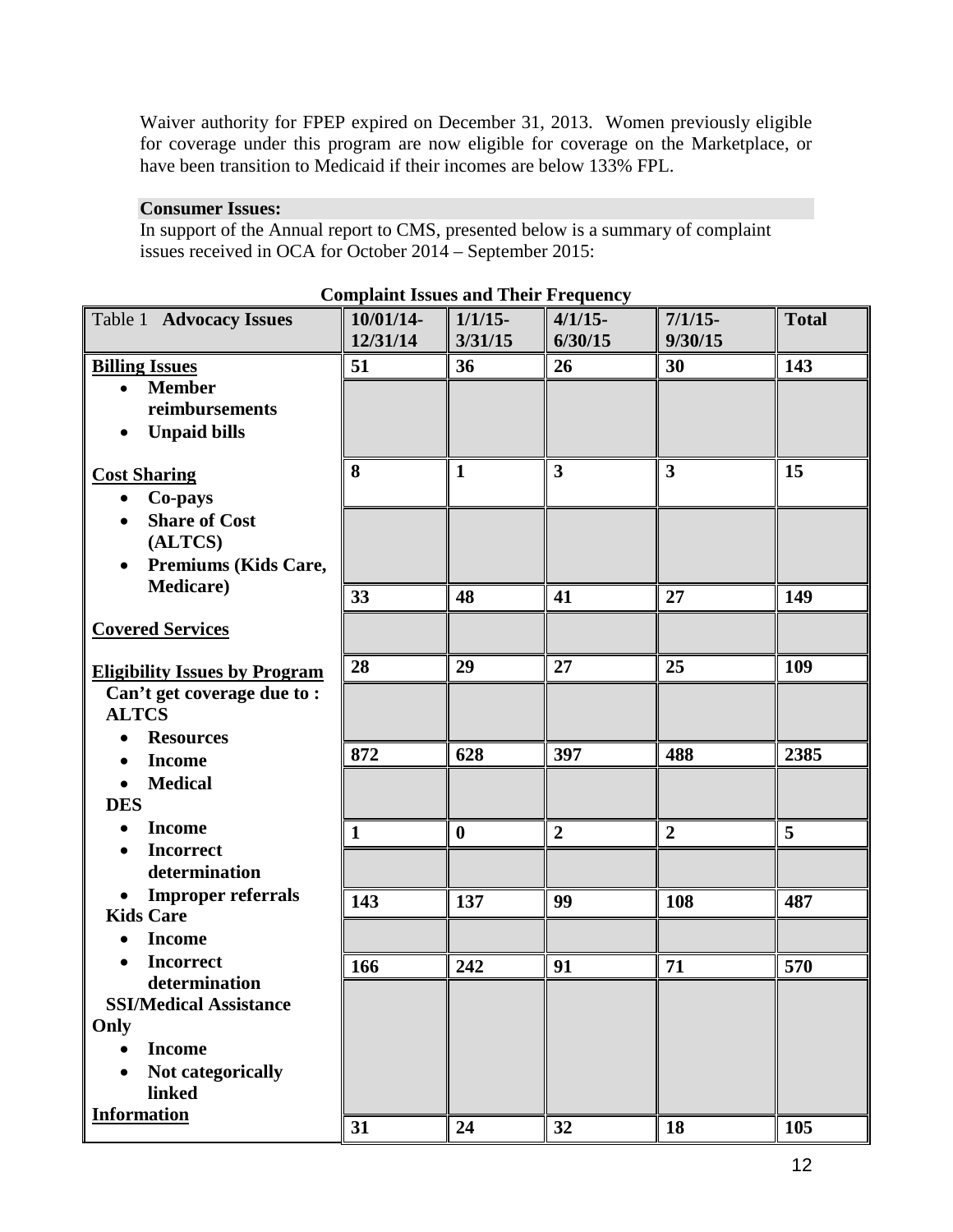| <b>Status of application</b><br><b>Eligibility Criteria</b><br><b>Community Resources</b><br><b>Notification (Did not</b><br>$\bullet$ |              |          |          |              |              |
|----------------------------------------------------------------------------------------------------------------------------------------|--------------|----------|----------|--------------|--------------|
| receive or didn't<br>understand)                                                                                                       | 58           | 37       | 32       | 25           | 152          |
| <b>Medicare</b><br><b>Medicare Coverage</b><br>$\bullet$<br><b>Medicare Savings</b><br>$\bullet$<br>Program                            |              |          |          |              |              |
| <b>Medicare Part D</b>                                                                                                                 | $\mathbf{0}$ | $\bf{0}$ | $\bf{0}$ | $\mathbf{1}$ | $\mathbf{1}$ |
| <b>Prescriptions</b>                                                                                                                   |              |          |          |              |              |
| <b>Prescription coverage</b><br>$\bullet$                                                                                              | 13           | 8        | 12       | 17           | 50           |
| <b>Prescription denial</b><br>$\bullet$                                                                                                |              |          |          |              |              |
| <b>Issues Referred to other</b><br><b>Divisions:</b>                                                                                   |              |          |          |              |              |
| 1. Fraud-Referred to Office of<br>Inspector General (OIG)                                                                              |              |          |          |              |              |
| 2. Quality of Care-Referred to<br><b>Division of Health Care</b>                                                                       |              |          |          |              |              |
| <b>Management (DHCM)</b><br><b>Health Plans/Providers</b><br>$\bullet$<br>(Caregiver issues, Lack<br>of providers)                     |              |          |          |              |              |
| <b>Services</b><br>$\bullet$<br>(Equipment, Nursing<br><b>Homes, Optical and</b><br>Surgical)                                          |              |          |          |              |              |
| <b>Total</b>                                                                                                                           | 1404         | 1190     | 762      | 815          | 4171         |

# **Quality Assurance/Monitoring Activity:**

See the attached quality assurance monitoring activity report.

# **Legal Update:**

The Office of Administrative Legal Services (OALS) provides legal counsel to the AHCCCS Administration, is responsible for the Agency rulemaking process, and oversees the Grievance System for the AHCCCS Program. Major components of the Grievance System include: scheduling State Fair Hearings for disputed matters, the informal adjudication of member appeals and provider claim disputes, and the issuance of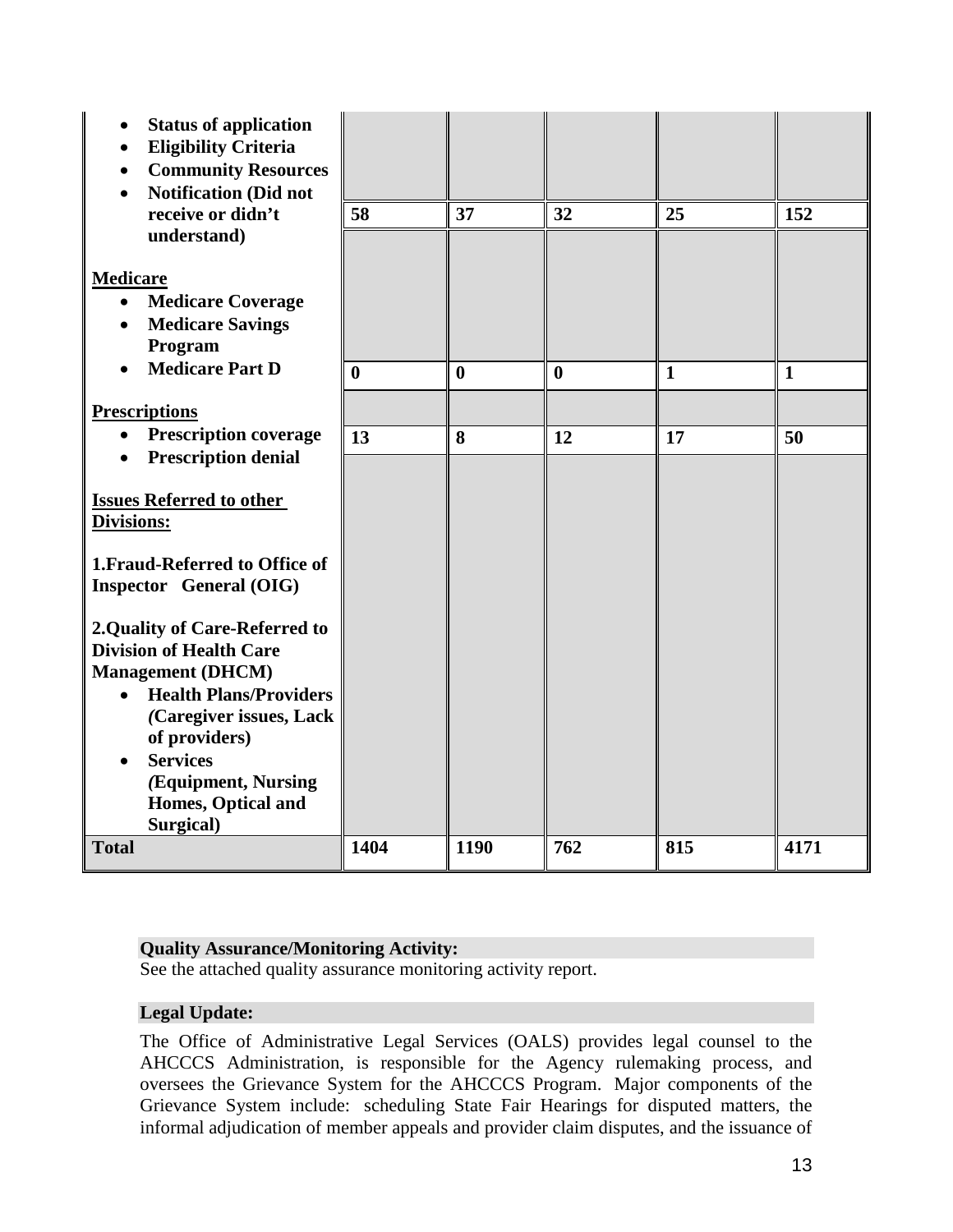AHCCCS Hearing Decisions (also referred to as Director's Decisions). AHCCCS Hearing Decisions represent the Agency's final administrative decisions and are issued subsequent to review of the Recommended Decisions made by Administrative Law Judges. The Assistant Director of OALS also serves as the Agency's Privacy Officer with oversight authority over HIPAA compliance issues.

During the time period of 10/1/14 through 9/30/15 OALS received 9099 matters which included member appeals, provider claim disputes, ALTCS trust reviews and eligibility appeals. Of the 9099 total cases received, 383 were member appeals, 6932 were provider claim disputes, 227 were ALTCS trust reviews, and 1557 were eligibility appeals. OALS issued 688 Director's Decisions after State Fair hearings were held. In addition, OALS issued 5571 informal dispositions of disputes filed with the AHCCCS Administration. More than 97.7% of these disputes were resolved at the informal level, thus alleviating the need for State Fair Hearings in these cases.

With regard to major litigation, the following is a summary of the status of major cases involving legal challenges to the AHCCCS Program for this federal fiscal year:

# *Biggs et al v Brewer and Betlach (Lawsuit to Invalidate Legislation Restoring AHCCCS Coverage, Expanding Eligibility to 133% FPL and Establishing the Hospital Assessment)*

On September 12, 2013 the Goldwater Institute, on behalf of various legislators, several citizens who are Arizona residents, and the Director of the Arizona Chapter of Americans for Prosperity, all of whom oppose House Bill 2010 (Laws 2013,  $1<sup>st</sup>$  Special Session, Chapter 10), filed a lawsuit in Superior Court seeking declaratory and injunctive relief. The lawsuit seeks to overturn Arizona's recent law expanding Medicaid to include persons with incomes up to 133% of the federal poverty guidelines, funded in part through a hospital assessment. The Complaint maintains that the Governor and the Medicaid Director violated the Arizona Constitution by imposing a tax on hospitals through the hospital assessment without obtaining the two thirds majority (supermajority) required by Proposition 108 (which applies to legislation increasing state revenue through taxation) and by violating the Constitution's separation of powers. More specifically, Plaintiffs allege that ARS §36-2901.08 violates Article IX, Section 22 (also referred to as Proposition 108), Article III, and Article IV, Part 1, Section1 of the State Constitution as well as the separation of powers doctrine of the Arizona Constitution. Plaintiffs request that Defendants be enjoined from establishing, administering, or collecting the provider tax and from enforcing ARS §36-2901.08. Attorneys' fees and costs are also requested by Plaintiffs.

On October 2, 2013 Defendants filed a Motion to Dismiss arguing that Plaintiffs lack standing. Plaintiffs filed a Response on October 16, and a Reply was filed on October 28, 2013. Oral argument regarding the Motion to Dismiss, originally scheduled for December 9, was rescheduled to December 13, and the Judge took the matter under advisement.

On February 5, 2014, the Superior Court granted Defendants' Motion to Dismiss because Plaintiffs lack standing. The Court dismissed Plaintiffs' Complaint in its entirety. Plaintiffs then appealed to the Court of Appeals on February 11 and subsequently filed a Petition for Special Action on March 4, 2011. On April 22, 2014, the Arizona Court of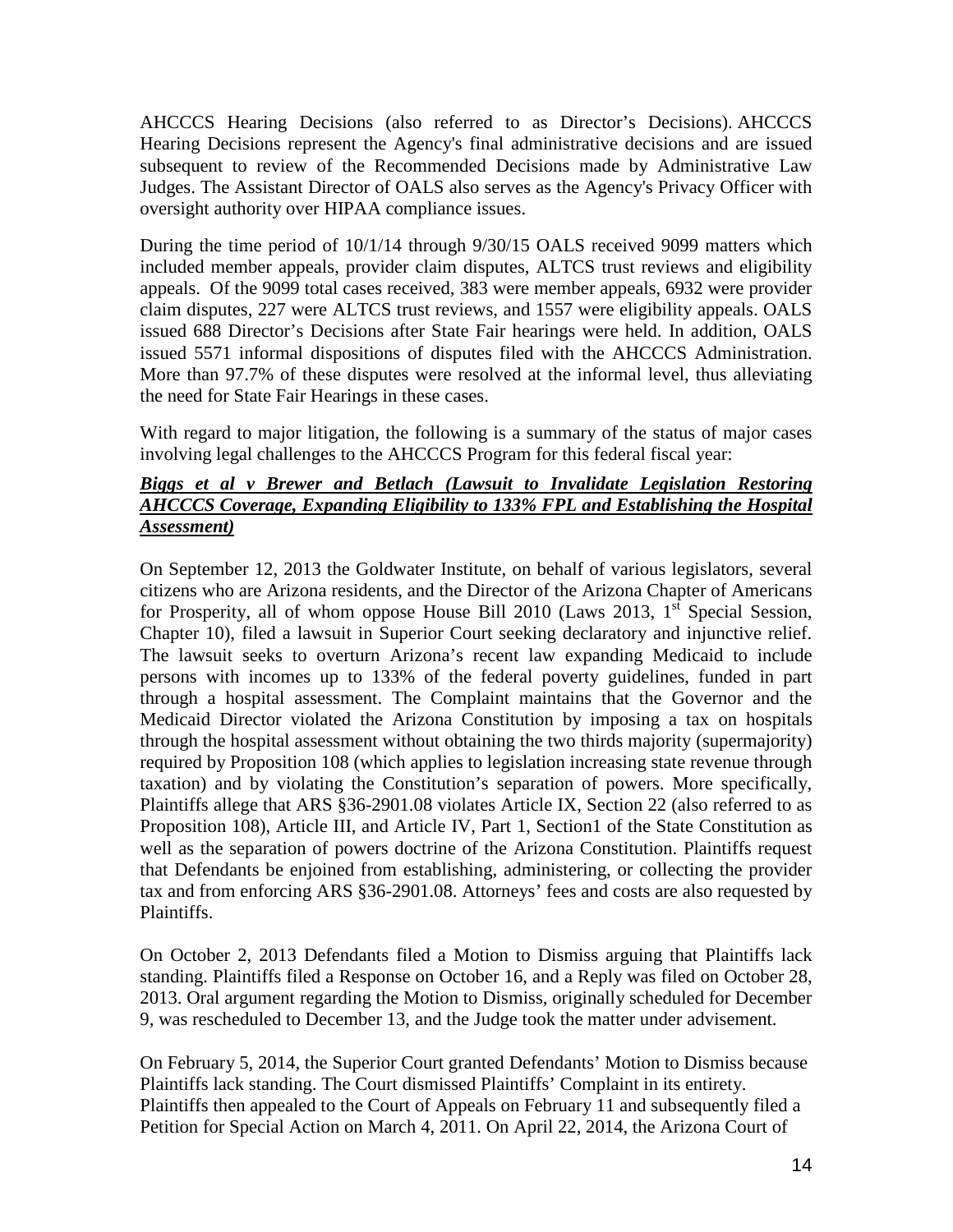Appeals, which accepted jurisdiction of the Special Action, reversed the Superior Court decision that the individual legislators lacked standing but affirmed the Superior Court ruling that Plaintiff constituents and taxpayer Jenney lacked standing. On May 14, 2014, the Governor and the AHCCCS Director filed a Petition for Review with the Arizona Supreme Court. Briefs of Amici Curiae were filed on behalf of both Plaintiffs and Defendants. Oral arguments were held before the Arizona Supreme Court on November 6, 2014, and a decision is pending. On December 31, 2014 the Arizona Supreme Court ruled that the Legislature has standing to challenge the constitutionality of the hospital assessment; the matter was remanded to the Superior Court for a determination on the merits of whether or not a two-thirds vote of the Legislature, rather than a majority vote, was required for enactment. The Arizona Supreme Court held that the Superior Court erred in dismissing the action for lack of standing by the Plaintiff Representatives to challenge the validity of the passage of ARS §36-2901.08. Additionally, the Arizona Supreme Court denied Plaintiff Legislators an award attorneys' fees as there has been no determination on the merits.

On behalf of three individuals who are Childless Adults with income under 138% of the federal poverty level, Arizona Center for Law in the Public Interest and the William E Morris Institute for Justice filed a Motion to Intervene as Defendants, alleging that their interests as beneficiaries of the AHCCCS Program are not adequately protected by the existing parties. On April 9 Director Betlach filed a Response to the Motion to Intervene requesting denial of the Motion. On April 21 Attorneys for Plaintiffs filed a Response to the Motion to Intervene also requesting that the Court deny Applicants' Motion. Intervenor-Defendants filed a Reply on April 21.The Court granted permissive intervention of the Intervenor- Defendants on April 28, 2015.

Plaintiffs filed a Motion for Summary Judgment on May 15. Defendant Betlach and Intervenor-Defendants also filed Motions for Summary Judgment on May 15 to which Responses and Replies were filed. On August 26, 2015 the Superior Court denied Plaintiffs' Motion for Summary Judgment and granted Motions for Summary Judgment on behalf of the Defendant and the Intervenor-Defendants. Judgment was entered in favor of Defendant Betlach and Intervenor Defendants and against Plaintiffs on September 22, 2015: The Judge determined that lawmakers acted constitutionally when they approved the 2013 assessment to fund the Medicaid Restoration. Rejecting Plaintiffs' assertions, the Judge found that the assessment is not a tax requiring a two-thirds majority vote of the Legislature as maintained by the thirty-six Republican legislators. The Judge concluded that the lawmakers failed to provide evidence establishing that the assessment was a tax. Because the hospitals directly benefit from the assessment, the Judge concluded that the assessment was a fee rather than a tax. Plaintiffs filed Notice of Appeal on October 13, 2015.

# *Tinsley et al v McKay et al (Lawsuit Alleging Violations of Constitutional and Statutory Rights of Foster Care Children)*

On February 3, 2015 a class action lawsuit in federal district court was filed against the Directors of the Arizona Department of Child Safety (DCS) and Department of Health Services (ADHS), alleging violations of the constitutional and statutory rights of children in foster care custody of the State of Arizona. Plaintiffs are several children in state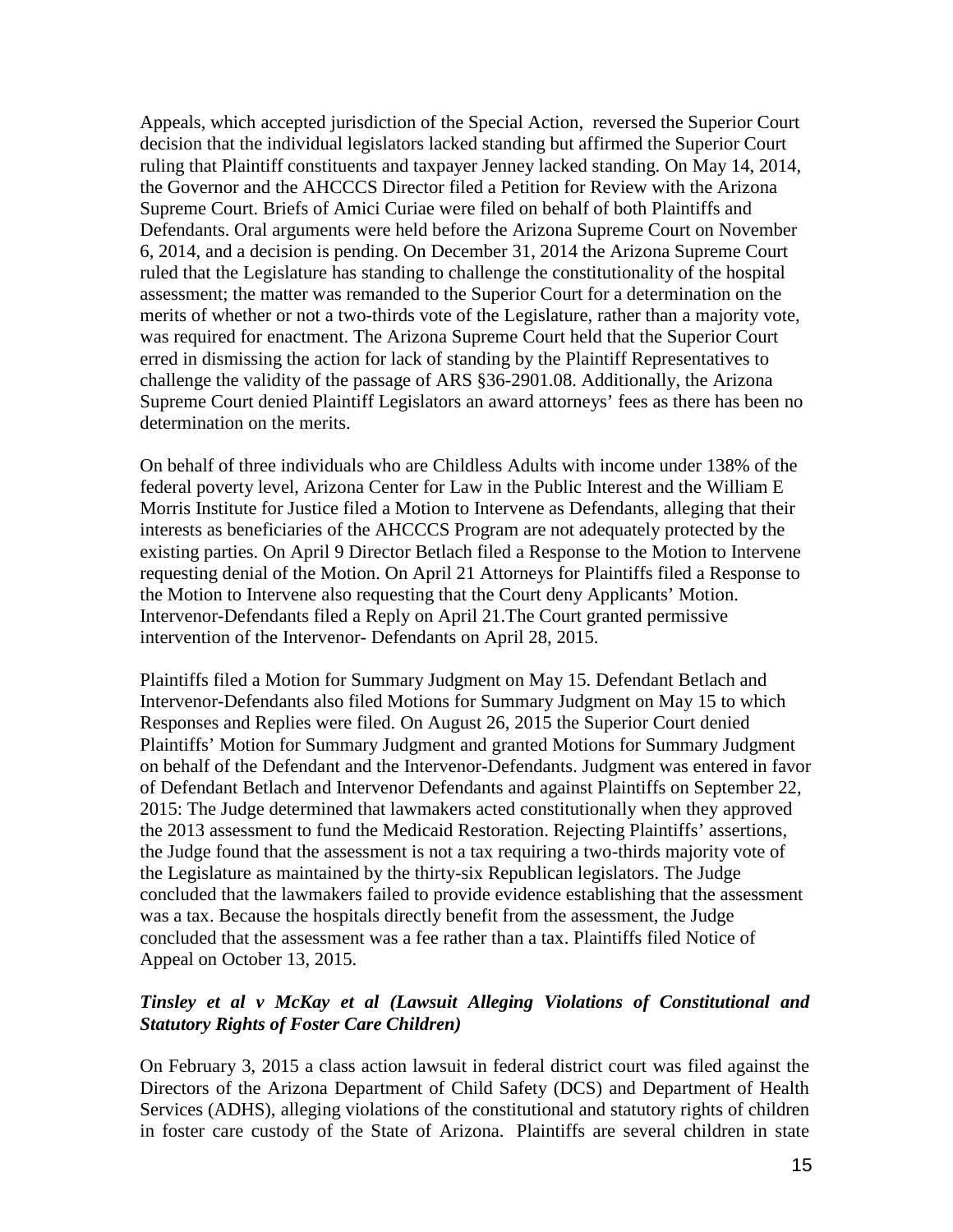foster care custody, suing on behalf of themselves, a general class of children who are or will be placed in such custody, and certain subclasses, to enjoin the directors of DCS and ADHS from continuing to operate the Arizona foster care system in ways that violate Plaintiffs' federal constitutional and statutory rights. Represented by Arizona Center for Law in the Public Interest, Children's Rights, Inc. and Perkins Coie LLP, Plaintiffs allege failures by DCS and ADHS to provide safety and necessary medical and behavioral health care for approximately 17,000 foster children in the custody of the State.

The AHCCCS Administration was not a named defendant. However, because the injunctive and declaratory relief, including imposition of a court monitor, would impair the ability of the AHCCCS Administration to manage the Title XIX program and, in particular, the provision of EPSDT services, AHCCCS filed a Motion to Intervene on May 7, 2015 to add AHCCCS Director Betlach as a defendant on the EPSDT claims. Also on May 7, Defendants DCS and ADHS jointly moved to dismiss the case on abstention grounds arguing that the federal suit would interfere with state juvenile court proceedings. Plaintiffs filed their Response to Defendants' Motion to Abstain on June 11, 2015, and on June 29, Defendants filed their Joint Reply. The Court denied Defendants' Motion to Abstain on September 29, 2015. On May 19, 2015, the Plaintiffs responded by not opposing AHCCCS' Motion to Intervene, stating they would amend their complaint to add Director Betlach once the Court grants the motion. The Court granted The Motion to Intervene on June 3, 2015.

Plaintiffs then filed a Second Amended Complaint on June 8, 2015 which includes allegations specific to the AHCCCS Program and the Medicaid subclass. In the Second Amended Complaint, Plaintiffs particularly allege that they have suffered physical and emotional harm and remain at risk of ongoing harm, as a result of Defendants' longstanding failures: (1) to provide adequate health care services to children in state foster care; (2) to conduct timely investigations into reports that children have been abused or neglected while in state care; (3) to provide a minimally adequate number and array of foster homes for children not placed with kin; and (4) to take minimally adequate steps to keep families together after removing children from their homes. A scheduling order was entered on December 21, 2015, and discovery is beginning**.** 

# **Accomplishments in 2015:**

This past year, AHCCCS completed quite a few major accomplishments and implementations toward building a more cohesive and effective health care system in Arizona by reducing fragmentation, structuring provider reimbursements to incentivize quality outcomes, leveraging health information technology and working with private sector partners to further innovation to the greatest extent.

**BHS Merger** – AHCCCS made a significant step forward on how behavioral health services are delivered in the broader healthcare system by bringing the behavioral health administrative expertise into the broader AHCCCS administration. As a result, more informed decisions can be made regarding not only the delivery of behavioral health, but all AHCCCS services, since behavioral health is such a critical part of one's overall health. Arizona is also setting the pace nationally- prior to this past year, only 4 states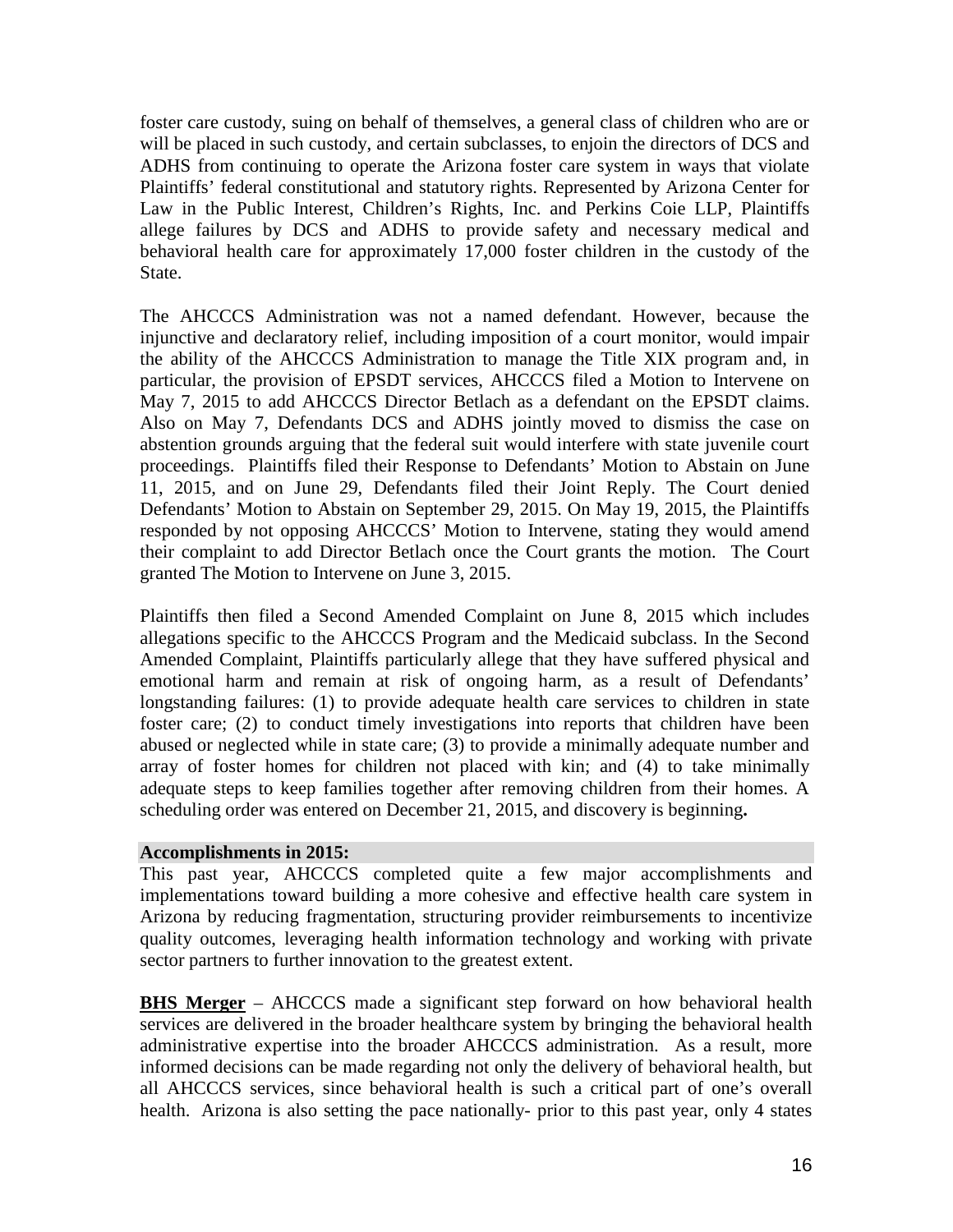had behavioral health services as part of their Medicaid program. Since moving in this direction, a number of other states are looking to do something similar.

During this past year, the merger took a lot of hard work. There was a lot of significant work that went into drafting the legislation, educating policy-makers and communicating with stakeholders.

New Integrated RBHAs were implemented in 14 counties in Arizona on October 1<sup>st</sup>. This implementation creates an integrated plan structure statewide now for over 36,000 individuals with serious mental illness. On that same date, the general mental health and substance abuse behavioral health services for 80,000 dual eligible were transitioned to integrated contractors (AHCCCS acute plans) so that for many of these members all Medicare and Medicaid services are now provided by the same plan. Finally on October 1<sup>st</sup> we transitioned to a single statewide vendor that conducts all of the SMI determinations.

**Systems** – DBF and many other divisions worked to stand up a new accounting and procurement system on July  $1<sup>st</sup>$ . This replaced the State's  $20+$  year old accounting system. After a couple of delays by the federal government, ICD-10 was finally implemented. We transitioned all of the Medicaid determinations and DES offices from the DES legacy system into HEAplus, which has processed over 4 million applications since going live in late 2013. We also processed over 300,000 renewals automatically based on electronic data that was available significantly streamlining the redetermination process. This past year we also had to program and distribute new 1095 forms to AHCCCS members.

**Other Projects** – In 2015 AHCCCS accomplished a number of other important projects. We transitioned to a new PBM for the fee-for-service program. We continued to make tremendous success in working with our contracted health plans on moving towards more value based purchasing for Medicaid services. We sent CMS over 30 pages of comments and concerns on proposed managed care regulations and worked closely with the National Association of Medicaid Directors on their 55 page letter that identified 109 recommendations. We promulgated new CRS rules.

We were able to work with the Governor's Office to avoid having to institute a 5% across the board reductions of provider rates after receiving over 140 comments from stakeholders expressing concerns. We completed work on a couple of Lean projects to improve operations in DMS and OIG and have started to see visual management boards spring up in various parts of the organization. We implemented new payment requirements of the plans to FQHCs to better reflect the total cost of care. We worked with a number of stakeholders to improve care coordination efforts for American Indians. We partnered with a number of individuals and organizations to develop recommendations on how to improve the delivery system for individuals with autism. We drafted recommendations for the legislature to consider on how to potentially improve services for children in foster care.

AHCCCS also continually undergoes a number of audits and review by federal partners. The Payment Error Rate Measurement (PERM) program reviews all states over the course of a three-year period. CMS and their third party vendors just completed their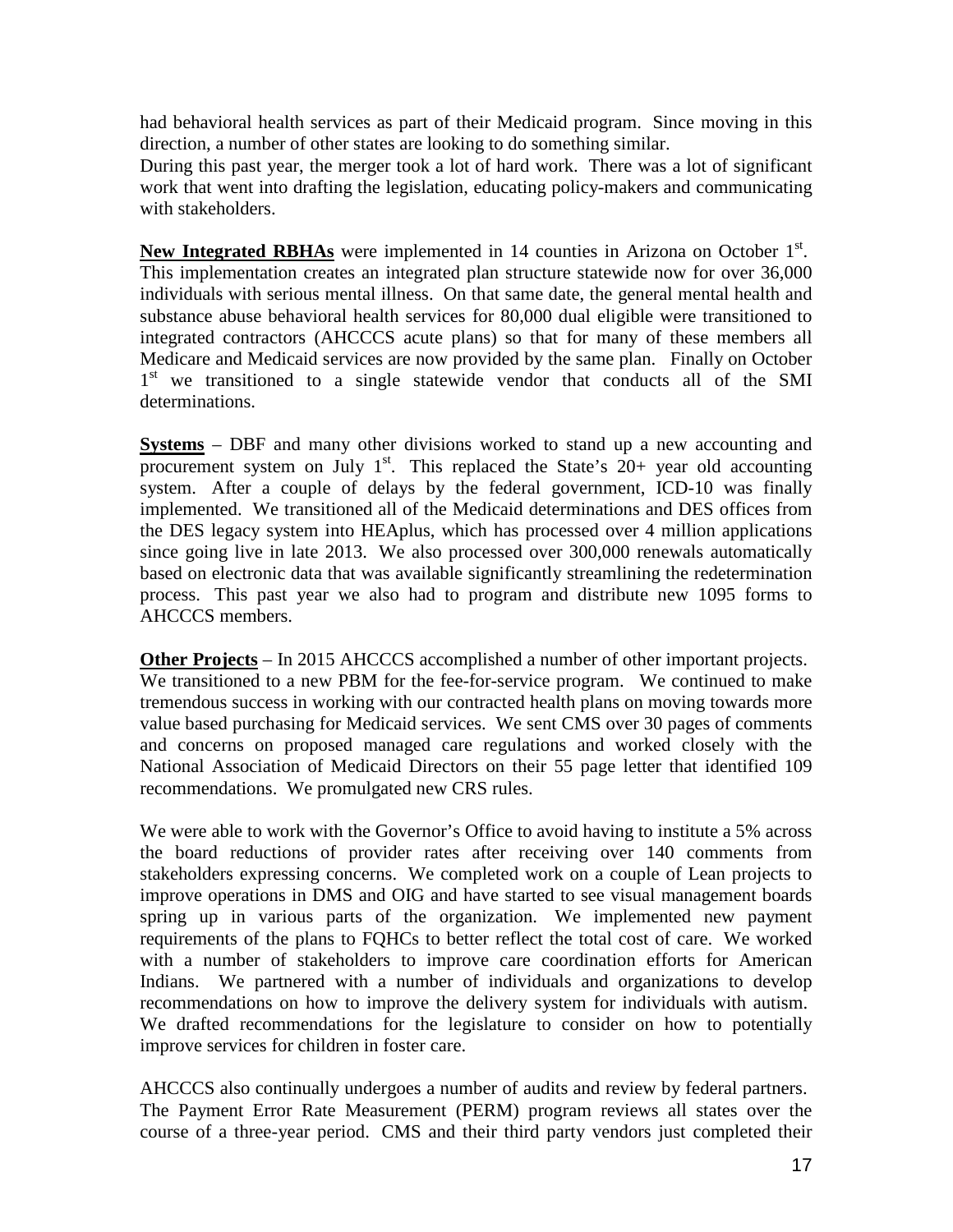work for Arizona and FFY 2014. The national average for the 17 states in this cycle was 9.8%. Arizona came in with an error rate of 1.23%.

Finally, because of all the great work by AHCCCS staff we had a number of different opportunities over this past year to educate, inform and highlight the AHCCCS success story to a wide range of healthcare policy audiences. Over this past year, the AHCCCS director had the opportunity to present to over 4,000 different individuals outside the State of Arizona and thousands more people in our State. Groups like congressional staff, the National Association of State Budget Officers, The National Academy for State Health Policy, Medicaid Evidence Based Decision Project, The National Association of Medicaid Directors, the National Association of Latino Elected Officials, The National Council for Behavioral Health, MediCal Medicaid Leadership Academy, Medicaid Health Plans of America, Texas Waiver Summit and the Congressional Panel of Healthcare Policy Advisors all heard about the great work going on in Arizona.

## **State Contact(s):**

Theresa Gonzales 801 E. Jefferson St., MD- 4200 Phoenix, AZ 85034 602-417-4732

**Date Submitted to CMS:**

March 1, 2016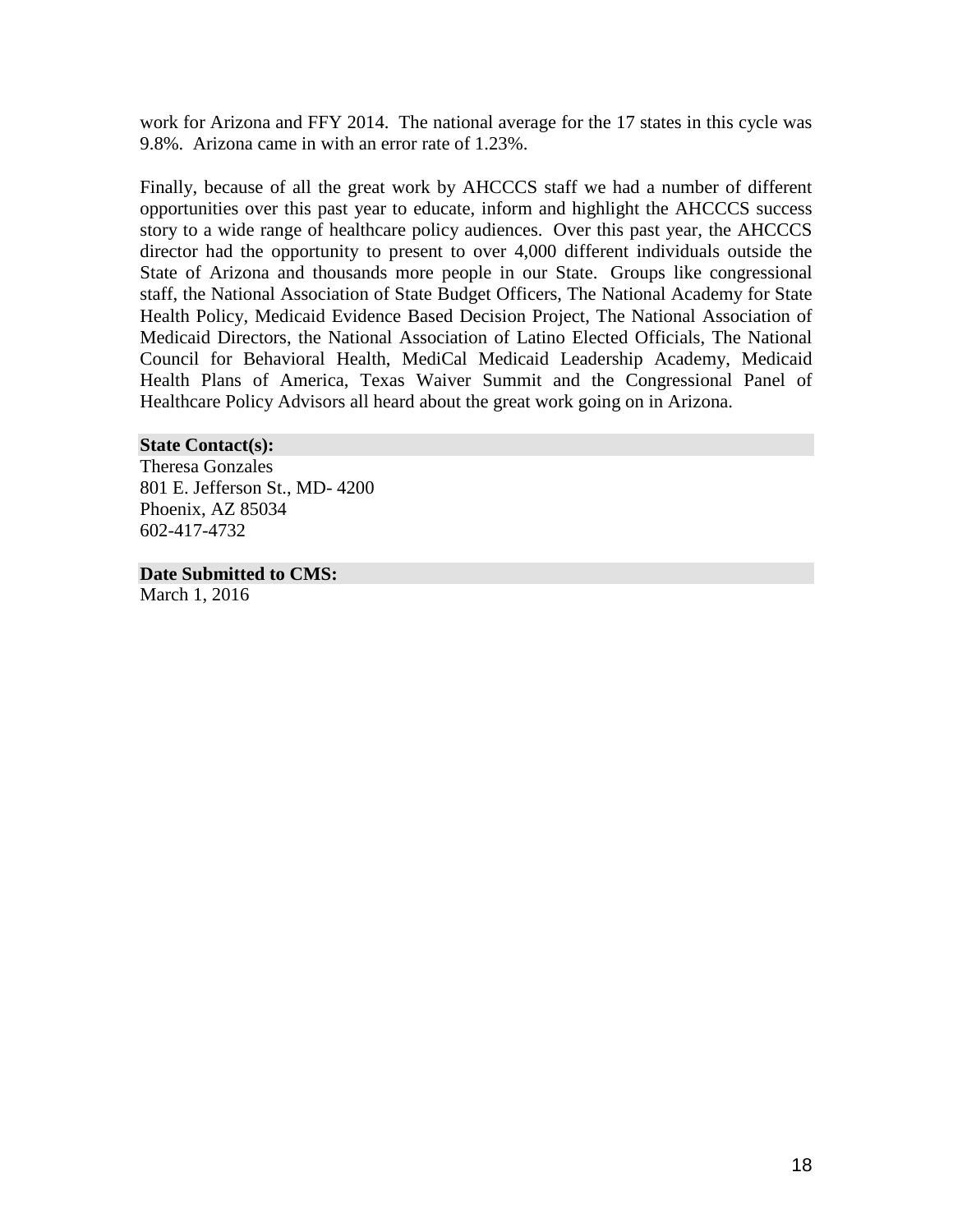### **Quality Assurance/Monitoring Activity:**

### **Acute-care Performance Measures**

In 2012, AHCCCS initiated a process to transition its performance measure sets to measures included in the Centers for Medicare and Medicaid Services (CMS) Core Measure Sets. AHCCCS incorporated the measures across lines of business in an effort to ensure comparability of access to care and outcomes measures for all populations. These decisions resulted in challenges in developing and implementing some of the measure methodologies. In late 2015, AHCCCS made the decision to further streamline and transition the performance measures to align more closely with the measures and populations found in the CMS Core measure sets. The transition will provide a better opportunity to shift the system towards indicators of health care outcomes, access to care, and patient satisfaction. This transition will also result in the ability to compare AHCCCS' rates with those of other states as the measure sets are implemented.

AHCCCS has updated the performance measure sets for all lines of business. The new measures and related Minimum Performance Standards/Goals became effective during CYE 2014. The AHCCCS decision to transition to a new measure set was partially driven by a desire to align with measures sets such as the CHIPRA Core Measure Set, the Adult Core Measure Set, Meaningful Use, and others measure sets being implemented by CMS. AHCCCS has also updated the measure sets in Contractor contracts to reflect changes on measures implemented by CMS for the next contract year.

AHCCCS has implemented several efforts over the past two years in preparation for the performance measure transition described above. First and foremost, the Agency undertook extensive internal planning efforts, including evaluation of new requirements, future goals and desired capabilities, as well as barrier identification and associated risks. One risk that was identified was the possibility that the information system and data analytic staff resources were reduced which would not allow the level of review and validation of performance measure programming necessary to ensure the validity and accuracy of Performance Measures. To address this concern, the Agency is utilizing its External Quality Review Organization to perform the measurement calculations going forward.

Contractors have been provided utilization or encounter data to enhance their planning and implementation efforts related to the new performance measures as well as to support their ability to sustain/improve continuing measures. Some of these efforts will include new work groups, new reporting mechanisms, increased opportunities for technical assistance, and a more transparent reporting process with Contractors for proactive reporting prior to the end of the measurement period. This will allow Contractors to make necessary adjustments/final pushes and to develop payment reform initiatives that align with performance measure thresholds.

Data will be provided for the CYE 2014 reporting period as it becomes available from the External Quality Review Organization within quarterly reports or as part of the CYE 2016 Annual Report.

AHCCCS Medicaid and KidsCare rates for EPSDT Participation and EPSDT Dental Participation, for CYE 2014, are included. This data is reflective of the information reported to CMS on the annual 416 Report. Please note that while KidsCare is not formally reported to CMS via the 416; AHCCCS monitors this population using the same methodology as the 416 for comparability purposes.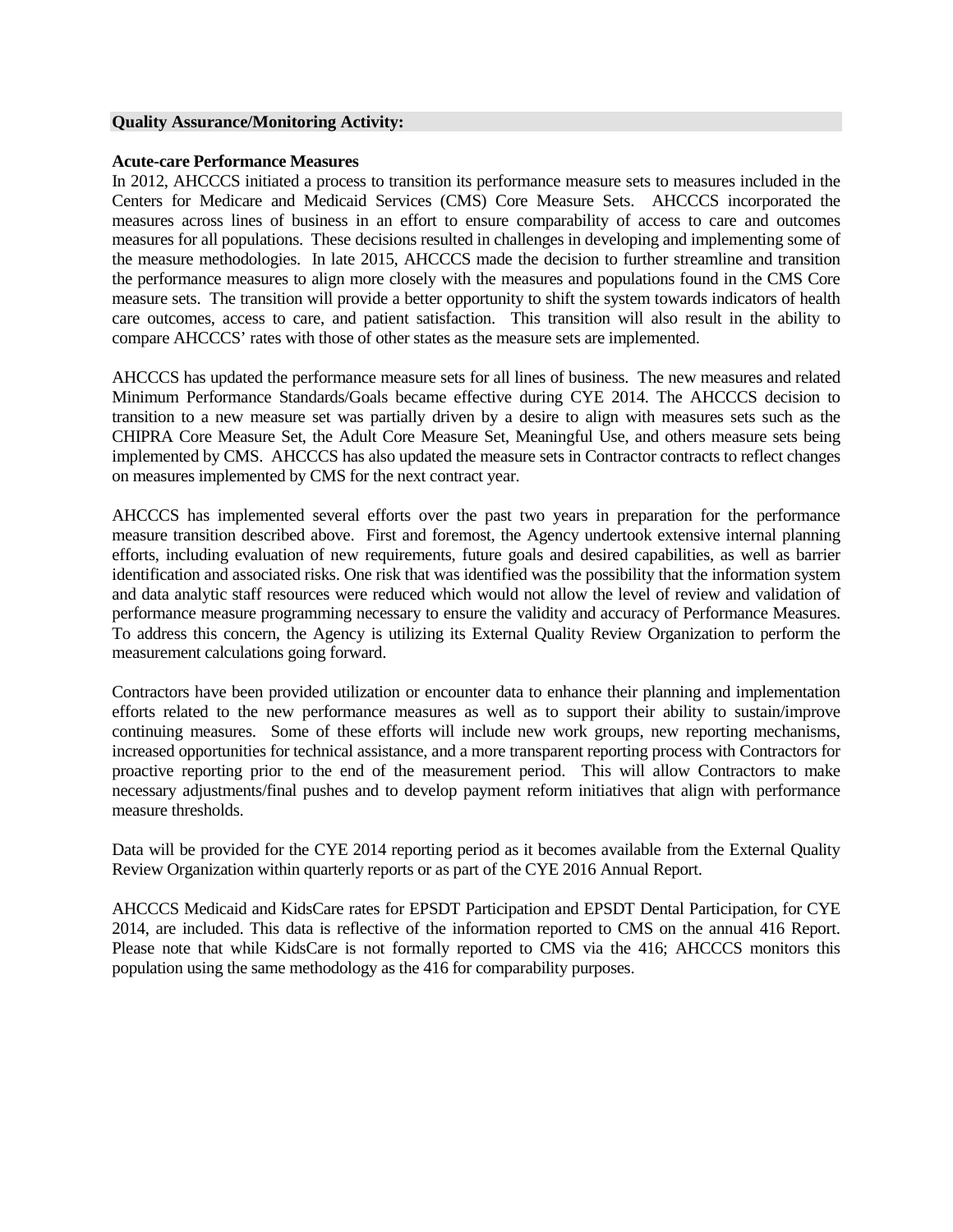|                                                                                       | (%)                                                                     |                                                 |                                                 |                                                 |                                                          |                                                  |                       |
|---------------------------------------------------------------------------------------|-------------------------------------------------------------------------|-------------------------------------------------|-------------------------------------------------|-------------------------------------------------|----------------------------------------------------------|--------------------------------------------------|-----------------------|
| <b>Acute-Care Measure</b>                                                             | <b>Current Rate:</b><br><b>Measurement</b><br>period<br><b>CYE 2013</b> | <b>Measurement</b><br>period<br><b>CYE 2012</b> | <b>Measurement</b><br>period<br><b>CYE 2011</b> | <b>Measurement</b><br>period<br><b>CYE 2010</b> | 2014<br><b>Medicaid</b><br>national<br>mean <sup>1</sup> | <b>Minimum</b><br>Performance<br><b>Standard</b> | <b>AHCCCS</b><br>Goal |
| <b>Medicaid Rates- Children</b>                                                       |                                                                         |                                                 |                                                 |                                                 |                                                          |                                                  |                       |
| Children's and Adolescents'<br>Access to PCPs, $12 - 24$<br>Months, Medicaid          | 97.4                                                                    | 97.0                                            | 96.8                                            | 87.0                                            | 95.5                                                     | 93                                               | 97                    |
| Children's and Adolescents'<br>Access to PCPs, 25 Months -<br>6 Years, Medicaid       | 89.2                                                                    | 87.7                                            | 86.9                                            | 84.1                                            | 87.8                                                     | 84                                               | 90                    |
| Children's and Adolescents'<br>Access to PCPs, 7 - 11 Years,<br>Medicaid              | 91.4                                                                    | 89.9                                            | 89.3                                            | 83.5                                            | 91.0                                                     | 83                                               | 90                    |
| Children's and Adolescents'<br>Access to PCPs, 12 - 19<br>Years, Medicaid             | 89.4                                                                    | 87.7                                            | 87.2                                            | 83.9                                            | 89.3                                                     | 82                                               | 90                    |
| Well-child Visits in the First 15<br>Months of Life, Medicaid                         | 67.9                                                                    | 67.8                                            | 70.0                                            | 64.1                                            | 58.9                                                     | 65                                               | 90                    |
| Well-child Visits in the Third,<br>Fourth, Fifth and Sixth Years<br>of Life, Medicaid | 65.5                                                                    | 66.8                                            | 64.5                                            | 67.7                                            | 71.9                                                     | 66                                               | 80                    |
| Adolescent Well-care Visits,<br>Medicaid                                              | 39.7                                                                    | 38.0                                            | 35.2                                            | 42.1                                            | 50.0                                                     | 41                                               | 50                    |
| Annual Dental Visits,<br>Medicaid                                                     | 59.2                                                                    | 61.8                                            | 62.9                                            | 64.7                                            | n/a                                                      | 60                                               | 75                    |
| <b>Timeliness of Prenatal Care</b>                                                    | 57.9                                                                    | n/a                                             | 80.2                                            | 78.1                                            | 82.4                                                     | 80                                               | 90                    |
| Postpartum Care                                                                       | 22.8                                                                    | n/a                                             | n/a                                             | n/a                                             | 61.8                                                     | 64                                               | 90                    |
| Appropriate Medications for<br>Asthma                                                 | 79.6                                                                    | n/a                                             | 94.8                                            | 96.3                                            | n/a                                                      | 86                                               | 93                    |
| Diabetes Care: HbA1c Testing                                                          | 71.2                                                                    | n/a                                             | 69.9                                            | 66.7                                            | 86.3                                                     | 77                                               | 89                    |
| Diabetes Care: LDL-C<br>Screening                                                     | 65.7                                                                    | n/a                                             | 65.1                                            | 63.6                                            | n/a                                                      | 70                                               | 91                    |
| Diabetes Care: Eye Exams                                                              | 42.2                                                                    | n/a                                             | 29.3                                            | 30.5                                            | 54.4                                                     | 49                                               | 68                    |
| Ambulatory Care: ED Visits,<br>Total                                                  | 57                                                                      | n/a                                             | n/a                                             | n/a                                             | n/a                                                      | TBD                                              | TBD                   |
| Inpatient Utilization: Total<br>Discharges per 1,000 MM                               | 11                                                                      | n/a                                             | n/a                                             | n/a                                             | n/a                                                      | TBD                                              | TBD                   |
| Inpatient Utilization: Total,<br>Average Length of Stay                               | 3.1                                                                     |                                                 |                                                 |                                                 |                                                          |                                                  |                       |
| All-Cause Readmission: Total                                                          | 11.7                                                                    | n/a                                             | n/a                                             | n/a                                             | n/a                                                      | TBD                                              | TBD                   |
| Diabetes Short-Term<br><b>Complications Admissions</b>                                | 244.4                                                                   | n/a                                             | n/a                                             | n/a                                             | n/a                                                      | TBD                                              | TBD                   |
| COPD or Asthma in Older<br><b>Adults Admissions</b>                                   | 1152.9                                                                  | n/a                                             | n/a                                             | n/a                                             | n/a                                                      | TBD                                              | TBD                   |
| <b>Heart Failure Admissions</b>                                                       | 278.4                                                                   | n/a                                             | n/a                                             | n/a                                             | n/a                                                      | TBD                                              | TBD                   |
| Asthma in Younger Adults<br>Admissions                                                | 119.5                                                                   | n/a                                             | n/a                                             | n/a                                             | n/a                                                      | TBD                                              | TBD                   |

<sup>1</sup>These national means are based on calendar year 2014 data published by NCQA in it's the *State of Health Care Quality 2015.*<br>N/A – A rate was not measured for the specific reporting period.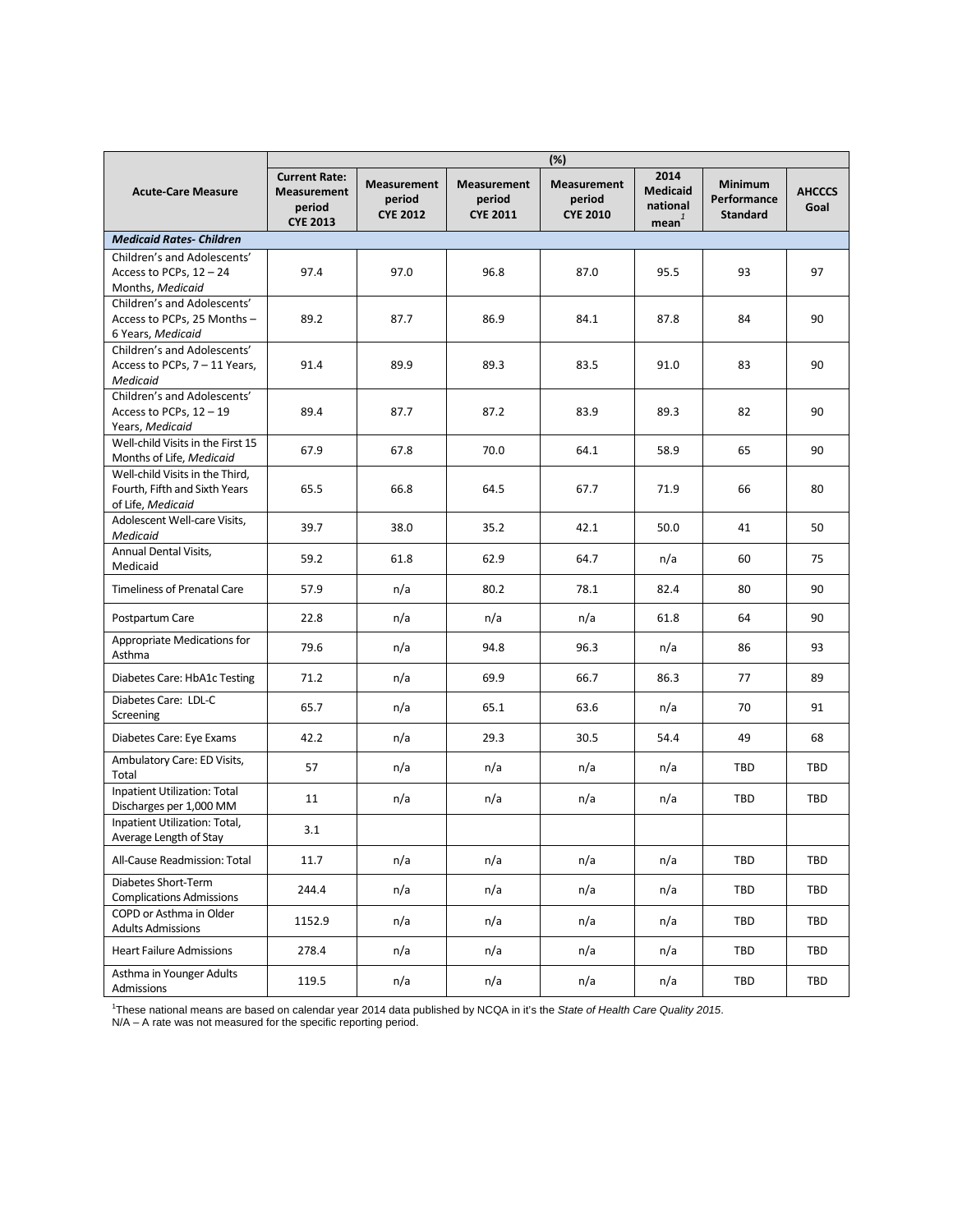|                                                | $(\%)$                                                                  |                                                 |                                                 |                                                 |                                             |                                                  |                       |  |
|------------------------------------------------|-------------------------------------------------------------------------|-------------------------------------------------|-------------------------------------------------|-------------------------------------------------|---------------------------------------------|--------------------------------------------------|-----------------------|--|
| <b>Acute-Care Measure</b>                      | <b>Current Rate:</b><br><b>Measurement</b><br>period<br><b>CYE 2014</b> | <b>Measurement</b><br>period<br><b>CYE 2013</b> | <b>Measurement</b><br>period<br><b>CYE 2012</b> | <b>Measurement</b><br>period<br><b>CYE 2011</b> | 2014<br><b>Medicaid</b><br>national<br>mean | <b>Minimum</b><br>Performance<br><b>Standard</b> | <b>AHCCCS</b><br>Goal |  |
| <b>Medicaid Rates- Children</b>                |                                                                         |                                                 |                                                 |                                                 |                                             |                                                  |                       |  |
| <b>EPSDT Participation, Medicaid</b>           | 54                                                                      | 60.6                                            | 65.7                                            | 63.6                                            | n/a                                         | 68                                               | 80                    |  |
| <b>EPSDT Dental Participation,</b><br>Medicaid | 44.6                                                                    | 45.5                                            | 44.1                                            | n/a                                             | n/a                                         | 46                                               | 54                    |  |
| <b>KidsCare-Children</b>                       |                                                                         |                                                 |                                                 |                                                 |                                             |                                                  |                       |  |
| <b>EPSDT Participation, Medicaid</b>           | 57                                                                      | 60.6                                            | 65.7                                            | 63.6                                            | n/a                                         | 68                                               | 80                    |  |
| <b>EPSDT Dental Participation,</b><br>Medicaid | 21.8                                                                    | 39.8                                            | 59.1                                            | n/a                                             | n/a                                         | 46                                               | 54                    |  |

N/A – A rate was not measured for the specific reporting period.

AHCCCS has long been a leader in developing, implementing and holding Contractors accountable to performance measure goals. AHCCCS developed and implemented HEDIS-*like* measures, before HEDIS existed. AHCCCS' consistency in performance expectations has resulted in many performance measures performing at a rate close to the NCQA HEDIS national Medicaid mean. For AHCCCS, the HEDIS-*like* measures have been a reasonable indicator of health care accessibility, availability and quality. AHCCCS has transitioned to measures found in the CMS Core measure sets that provide a better opportunity to shift the system towards indicators of health care outcomes, access to care, and patient satisfaction. This transition has also resulted in the ability to compare AHCCCS' rates with those of other states as the measure sets are implemented.

The health care system is evolving in relation to measuring quality. It is in a transitional phase in that what has existed as data sources and methodologies will no longer be enough. Yet, the systems, data sources and processes to fully achieve the next level in clinical outcomes and satisfaction measures are not yet fully developed or implemented such as electronic health records, health information exchange data and information that will be available through public health connectivity. Transitioning the AHCCCS measure sets supports the adoption of electronic health records and use of the health information exchange which will, in turn, result in efficiencies and data/information that will transform care practices, improve individual patient outcomes and population health management, improve patient satisfaction with the care experience, increase efficiencies and reduce health care costs. AHCCCS continues to develop opportunities to work with its providers and in some cases directly with providers to utilize the electronic health record capabilities for quality improvement opportunities.

Acute-care Contractors are required to implement Corrective Action Plans (CAPs) to improve performance when they do not meet the Minimum Performance Standard established for any measure. AHCCCS advises Contractors that they may face financial sanctions if their rates do not meet Minimum Performance Standards. At which time, Contractors are required to document corrective actions that were already in place for measures for which they were not meeting the AHCCCS Minimum Performance Standards (MPS), evaluate the effectiveness of those interventions and determine any revisions or new activities that should be implemented. Sanctions have been an ongoing consideration in performance measurement and AHCCCS continues to reserve the right to impose sanctions if Contractor performance does not align with contract expectations.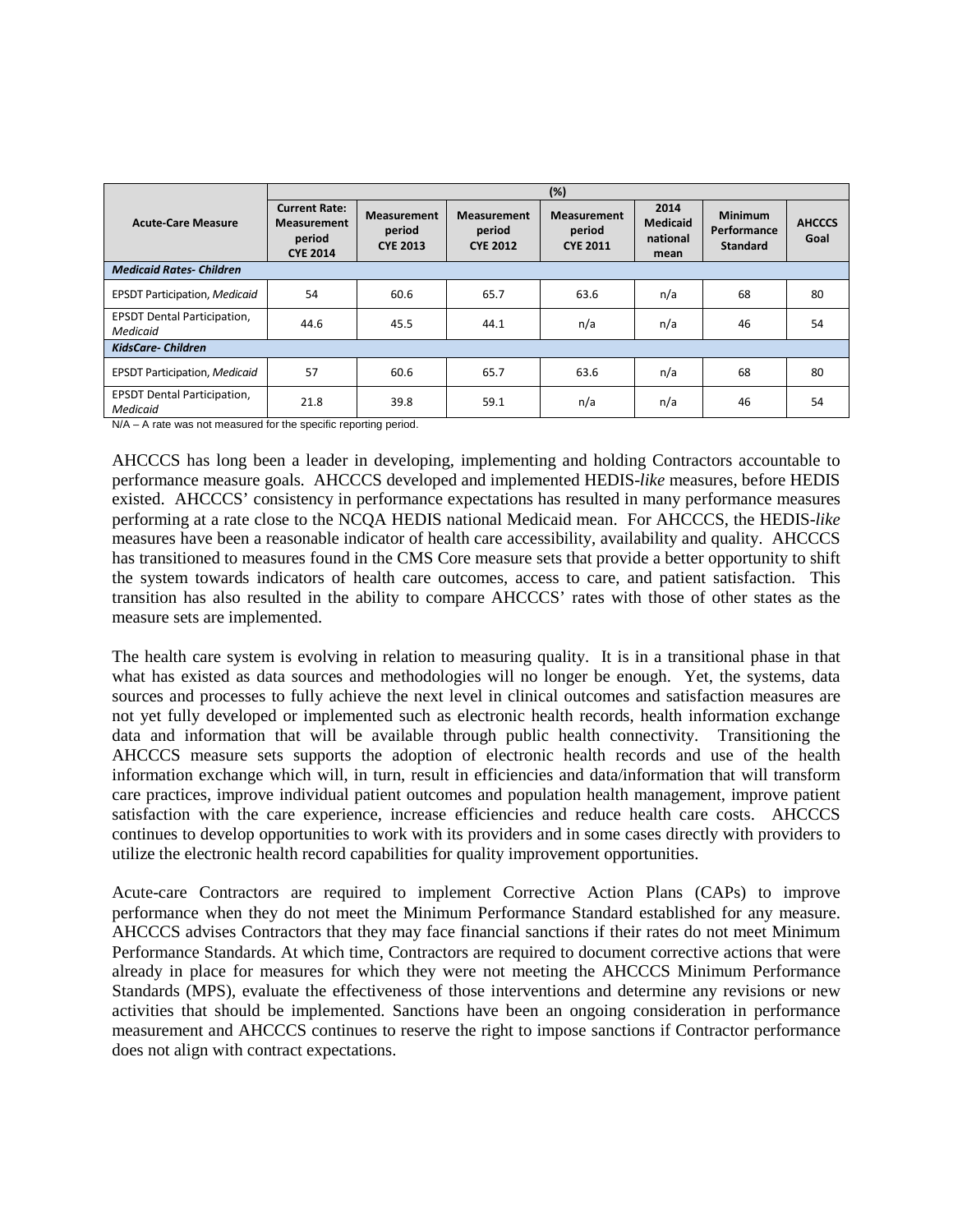The performance measures provide a standardized way to evaluate Contractor performance in quality management over time. Many of the above measures are quality indicators identified in the AHCCCS 1115 Waiver Evaluation Plan for the Acute-care Program.

### **ALTCS Performance Measures**

During CYE 2015, AHCCCS reviewed data from CYE 2014 on two EPSDT-related rates: EPSDT Participation and EPSDT Dental Participation. The EPSDT Participation rate for ALTCS E/PD Contractors is relatively low; however, the rate is likely underreported because physically disabled members qualify for AHCCCS based on functional status rather than income alone and may be covered by another payer; thus encounters for well-child services may have been covered by another insurer.

|                                     | (%)                                                             |                                                 |                                                 |                                                 |                                             |                                           |                       |  |
|-------------------------------------|-----------------------------------------------------------------|-------------------------------------------------|-------------------------------------------------|-------------------------------------------------|---------------------------------------------|-------------------------------------------|-----------------------|--|
| <b>ALTCS E/PD</b><br><b>Measure</b> | <b>Current Rate</b><br><b>Measurement</b><br>period CYE<br>2014 | <b>Measurement</b><br>period<br><b>CYE 2013</b> | <b>Measurement</b><br>period<br><b>CYE 2012</b> | <b>Measurement</b><br>period<br><b>CYE 2011</b> | 2013<br><b>Medicaid</b><br>national<br>mean | Minimum<br>Performance<br><b>Standard</b> | <b>AHCCCS</b><br>Goal |  |
| <b>EPSDT Participation</b>          | 38                                                              | 42.4                                            | 32.3                                            | 41.1                                            | n/a                                         | 68                                        | 80                    |  |
| <b>EPSDT Dental Participation</b>   | 33.4                                                            | 40.4                                            | 44.1                                            | n/a                                             | n/a                                         | 46                                        | 56                    |  |

AHCCCS requires corrective action plans (CAPs) according to contract requirements, and will require new or revised CAPs based on the current measurement. Contractors also will be required to evaluate existing interventions to improve performance.

|                                                                             | (%)                                             |                                                 |                                                 |                                                 |                                                                           |                                                  |                       |
|-----------------------------------------------------------------------------|-------------------------------------------------|-------------------------------------------------|-------------------------------------------------|-------------------------------------------------|---------------------------------------------------------------------------|--------------------------------------------------|-----------------------|
| <b>ALTCS DDD Measures</b>                                                   | <b>Measurement</b><br>period<br><b>CYE 2013</b> | <b>Measurement</b><br>period<br><b>CYE 2012</b> | <b>Measurement</b><br>period<br><b>CYE 2011</b> | <b>Measurement</b><br>period<br><b>CYE 2010</b> | <b>Most</b><br>recent<br><b>Medicaid</b><br>national<br>mean <sup>1</sup> | <b>Minimum</b><br>Performance<br><b>Standard</b> | <b>AHCCCS</b><br>Goal |
| Children's and                                                              |                                                 |                                                 |                                                 |                                                 |                                                                           |                                                  |                       |
| Adolescents' Access to                                                      | 98.6                                            | 93.7                                            | 94.3                                            | 91.4                                            | 96.0                                                                      | 93                                               | 97                    |
| PCPs, $12 - 24$ Months                                                      |                                                 |                                                 |                                                 |                                                 |                                                                           |                                                  |                       |
| Children's and<br>Adolescents' Access to<br>PCPs, 25 Months - 6 Years       | 88.1                                            | 86.3                                            | 86.0                                            | 87.0                                            | 88.3                                                                      | 84                                               | 97                    |
| Children's and<br>Adolescents' Access to<br>PCPs, $7 - 11$ Years            | 89.5                                            | 87.9                                            | 84.4                                            | 83.1                                            | 89.9                                                                      | 83                                               | 97                    |
| Children's and<br>Adolescents' Access to<br>PCPs, 12 - 19 Years             | 85.9                                            | 85.2                                            | 82.9                                            | 82.3                                            | 88.4                                                                      | 82                                               | 97                    |
| Well-child Visits in the<br>Third, Fourth, Fifth and<br>Sixth Years of Life | 48.8                                            | 51.5                                            | 50.1                                            | 52.2                                            | 72.0                                                                      | 66                                               | 80                    |
| Adolescent Well-care Visits                                                 | 35.1                                            | 35.4                                            | 37.5                                            | 38.5                                            | 49.7                                                                      | 41                                               | 50                    |
| <b>Annual Dental Visit</b>                                                  | 49.38                                           | n/a                                             | n/a                                             | n/a                                             | n/a                                                                       | 60                                               | 75                    |
| Diabetes Care: HbA1c<br><b>Testing</b>                                      | 61.3                                            | n/a                                             | n/a                                             | n/a                                             | 86.3                                                                      | 77                                               | 89                    |
| Diabetes Care: LDL-C<br>Screening                                           | 57.7                                            | n/a                                             | n/a                                             | n/a                                             | n/a                                                                       | 70                                               | 91                    |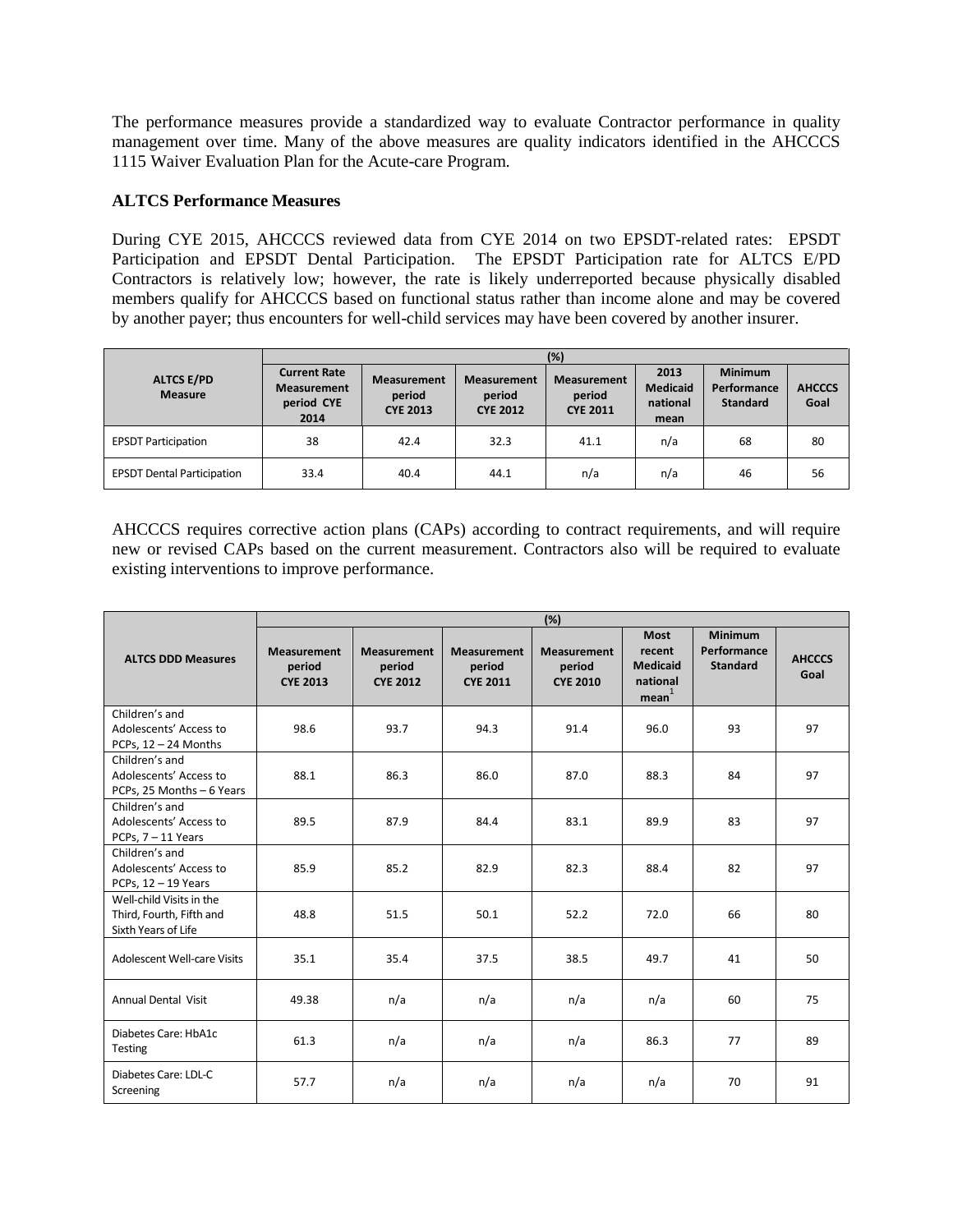| Diabetes Care: Eye Exams                                | 36.3                                                                   | n/a                                             | n/a                                             | n/a                                             | 54.4                                                         | 49                                        | 68                    |
|---------------------------------------------------------|------------------------------------------------------------------------|-------------------------------------------------|-------------------------------------------------|-------------------------------------------------|--------------------------------------------------------------|-------------------------------------------|-----------------------|
| Ambulatory Care: ED Visits                              | 43                                                                     | n/a                                             | n/a                                             | n/a                                             |                                                              | <b>TBD</b>                                | <b>TBD</b>            |
| Inpatient Utilization: Total<br>Discharges per 1,000 MM | 9.3                                                                    | n/a                                             | n/a                                             | n/a                                             | n/a                                                          | TBD                                       | <b>TBD</b>            |
| Inpatient Utilization: Total,<br>Average Length of Stay | 5.6                                                                    | n/a                                             | n/a                                             | n/a                                             | n/a                                                          | TBD                                       | <b>TBD</b>            |
| All-Cause Readmission:<br>Total                         | 10.1                                                                   | n/a                                             | n/a                                             | n/a                                             | n/a                                                          | TBD                                       | <b>TBD</b>            |
| Diabetes Short-Term<br><b>Complications Admissions</b>  | 67.1                                                                   | n/a                                             | n/a                                             | n/a                                             | n/a                                                          | <b>TBD</b>                                | <b>TBD</b>            |
| COPD or Asthma in Older<br><b>Adults Admissions</b>     | 281.6                                                                  | n/a                                             | n/a                                             | n/a                                             | n/a                                                          | TBD                                       | <b>TBD</b>            |
| <b>Heart Failure Admissions</b>                         | 75.5                                                                   | n/a                                             | n/a                                             | n/a                                             | n/a                                                          | TBD                                       | <b>TBD</b>            |
| Asthma in Younger Adults                                | 74.9                                                                   | n/a                                             | n/a                                             | n/a                                             | n/a                                                          | <b>TBD</b>                                | <b>TBD</b>            |
|                                                         |                                                                        |                                                 |                                                 | (%)                                             |                                                              |                                           |                       |
| <b>ALTCS DDD Measures,</b><br>con'.t                    | <b>Current Rate</b><br><b>Measurement</b><br>period<br><b>CYE 2014</b> | <b>Measurement</b><br>period<br><b>CYE 2013</b> | <b>Measurement</b><br>period<br><b>CYE 2012</b> | <b>Measurement</b><br>period<br><b>CYE 2011</b> | <b>Most</b><br>recent<br><b>Medicaid</b><br>national<br>mean | Minimum<br>Performance<br><b>Standard</b> | <b>AHCCCS</b><br>Goal |
| <b>EPSDT Participation</b>                              | 37                                                                     | 45                                              | 48.1                                            | 50.4                                            | n/a                                                          | 68                                        | 80                    |
| <b>EPSDT Dental Participation</b>                       | 43.5                                                                   | 40.8                                            | 37.0                                            | n/a                                             | n/a                                                          | 46                                        | 54                    |

1 These national means are based on calendar year 2014 data published by NCQA in it's the *State of Health Care Quality 2015*. N/A – A rate was not measured for the specific reporting period.

AHCCCS requires the Contractor to submit Corrective Action Plans for measures that do not meet the MPS. These measures will be evaluated for CAP submission once data becomes available.

These measures provide a standardized way to evaluate Contractor performance in quality management over time. Additionally, most of the above measures are included in the AHCCCS 1115 Waiver Evaluation Plan for the DDD population.

### **Performance Improvement Projects**

One Performance Improvement Project (PIPs) involving all AHCCCS Contractors was active in CYE 2015.

• Electronic Prescribing – The purpose of this Performance Improvement Project is to increase the number of prescribers electronically prescribing prescriptions and to increase the percentage of prescriptions which are submitted electronically in order to improve patient safety. This PIP included the following AHCCCS lines of business; Acute, Long Term Care and KidsCare.

| Line of Business | Percent of Providers who<br>prescribed at least one<br>prescription electronically | Percent of prescriptions<br>prescribed electronically |
|------------------|------------------------------------------------------------------------------------|-------------------------------------------------------|
|------------------|------------------------------------------------------------------------------------|-------------------------------------------------------|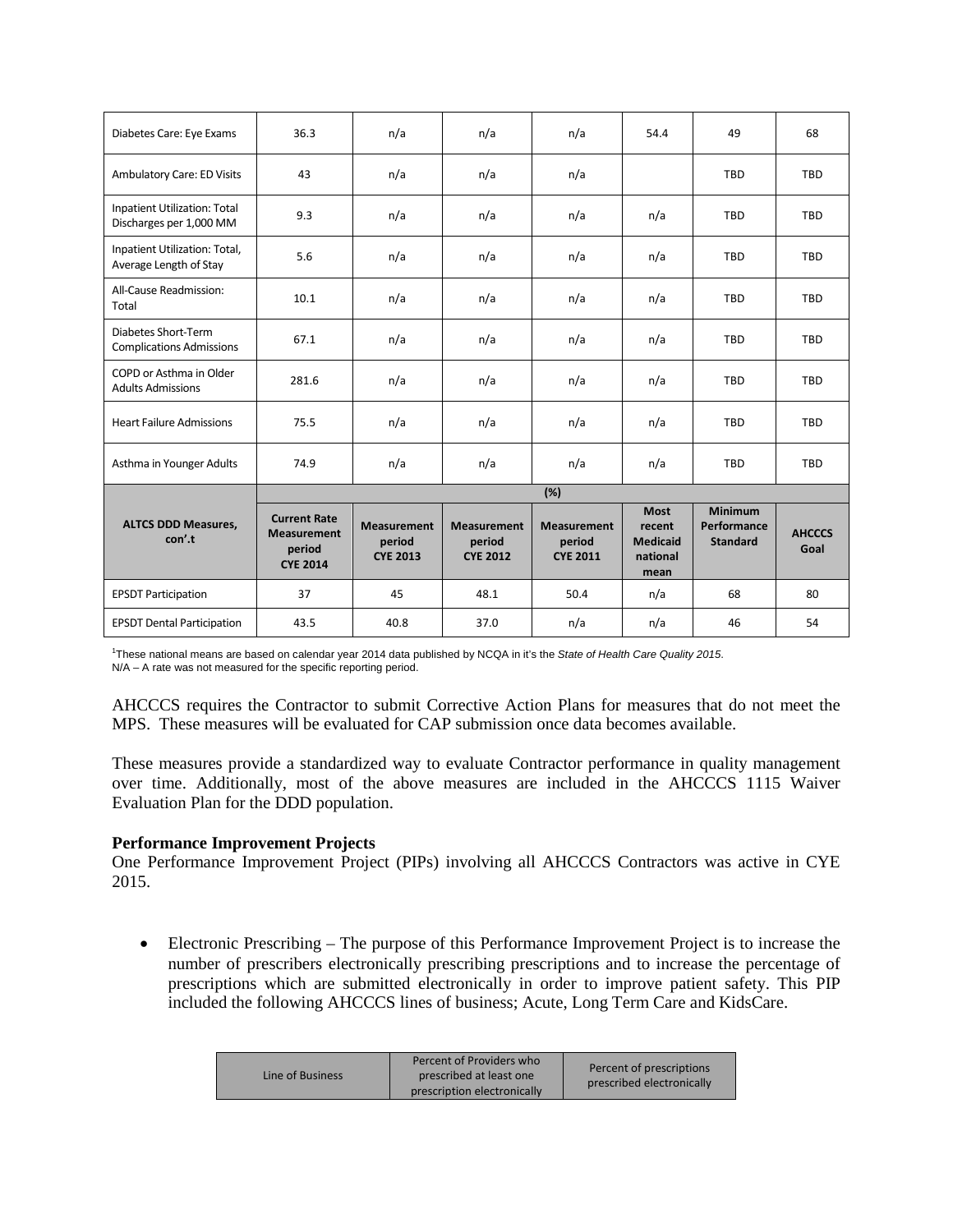| Acute        | 52.8 | 42.4 |
|--------------|------|------|
| KidsCare     | 51.7 | 49.7 |
| <b>ALTCS</b> | 43.8 | 23.7 |
| <b>CMDP</b>  | 47.3 | 46.7 |
| <b>CRS</b>   | 50.5 | 43.0 |

### **Waiver Evaluation Progress**

In preparation for the upcoming 115 Wavier Evaluation, regular meetings have been held since March 2015 with all parties responsible for data collection to ensure that there are no gaps in the evaluation process. These meetings also ensure that all baseline data is collected, that independent evaluation components are moving as they should and that the detailed evaluation plan will be submitted timely to CMS as the end of March 2016. An external vendor has been obtained to collect data specific to the SMI and CRS integrated plans. Several in-person and telephonic meetings have been held with the vendor since the fall of 2015 to ensure all requirements of the evaluation are met and detailed data, with respect to HIPPA requirements, are provided to the vendor for validation and reporting.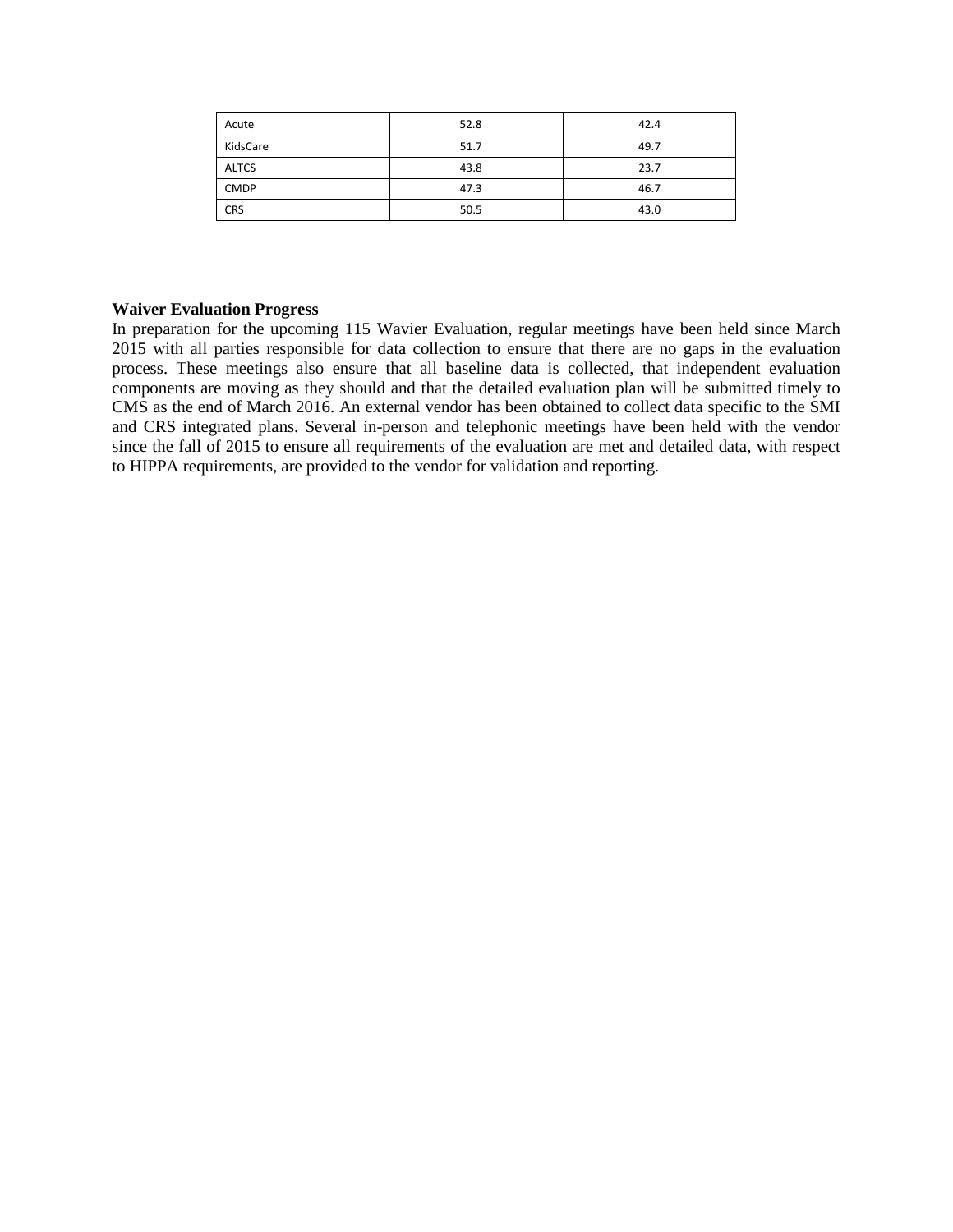#### I. CALCULATION OF BUDGET NEUTRALITY LIMIT BY DEMONSTRATION YEAR (WITHOUT WAIVER CEILING FEDERAL SHARE)

WAIVER PERIOD OCTOBER 1, 2011 THROUGH SEPTEMBER 30, 2016:

|                                     |                   |               |                |                          | Federal        |                          |           | <b>Member Months</b>    |            |              |          | <b>Federal Share</b>              |                       |
|-------------------------------------|-------------------|---------------|----------------|--------------------------|----------------|--------------------------|-----------|-------------------------|------------|--------------|----------|-----------------------------------|-----------------------|
|                                     | FFY 2012<br>PM/PM | Trend<br>Rate | DY 01<br>PM/PM | Effective<br><b>FMAP</b> | Share<br>PM/PM | QE 12/11                 | QE 3/12   | QE 6/12                 | QE 9/12    | Total        |          | <b>Budget Neutrality</b><br>Limit |                       |
| AFDC/SOBRA                          | 556.34            | 1.052         | 585.28         | 69.84%                   | 408.77         | 2,932,677                | 2,920,373 | 2,914,243               | 2,939,001  | 11,706,294   | S        | 4,785,134,687                     |                       |
| SSI                                 | 835.29            | 1.06          | 885.41         | 69.10%                   | 611.78         | 487,460                  | 488,874   | 488,885                 | 491,507    | 1,956,726    |          | 1,197,081,736                     |                       |
| AC <sup>1</sup>                     |                   |               | 562.51         | 69.73%                   | 392.26         | 527,244                  | 430,723   | 365,132                 | 310,396    | 1,633,495    |          | 640,752,606                       |                       |
| ALTCS-DD                            | 4643.75           | 1.06          | 4922.38        | 67.38%                   | 3316.47        | 72,531                   | 73,167    | 73,977                  | 74,832     | 294,507      |          | 976,723,169                       |                       |
| ALTCS-EPD                           | 4503.21           | 1.052         | 4737.37        | 67.50%                   | 3197.93        | 85,448                   | 85,494    | 85,718                  | 86,500     | 343,160      |          | 1,097,401,224                     |                       |
| Family Plan Ext <sup>1</sup>        |                   | 1.058         | 17.04          | 90.00%                   | 15.33          | 12,471                   | 12,424    | 12,440                  | 12,689     | 50,024       |          | 767,009                           |                       |
|                                     |                   |               |                |                          |                |                          |           |                         |            |              | S        | 8,697,860,431                     | <b>MAP Subtotal</b>   |
|                                     |                   |               |                |                          |                |                          |           |                         |            |              |          | 103,890,985                       | Add DSH Allotment     |
|                                     |                   |               |                |                          |                |                          |           |                         |            |              | S,       | 8,801,751,416                     | <b>Total BN Limit</b> |
|                                     |                   |               |                |                          |                |                          |           | Member Months           |            |              |          |                                   |                       |
|                                     |                   |               | DY 02          |                          |                |                          |           |                         |            |              |          |                                   |                       |
|                                     |                   |               | PM/PM          |                          |                | QE 12/12                 | QE 3/13   | QE 6/13                 | QE 9/13    | Total        |          |                                   |                       |
| AFDC/SOBRA                          |                   |               | 615.71         | 68.84%                   | 423.87         | 2,911,670                | 2,891,438 | 2,903,324               | 2,919,303  | 11,625,735   | \$       | 4,927,807,178                     |                       |
| SSI                                 |                   |               | 938.53         | 67.86%                   | 636.87         | 494,556                  | 496,908   | 499,435                 | 502,851    | 1,993,750    |          | 1,269,757,263                     |                       |
| AC <sup>1</sup>                     |                   |               | 602.08         | 68.73%                   | 413.80         | 274,990                  | 248,817   | 228,204                 | 217,114    | 969,125      |          | 401,023,223                       |                       |
| ALTCS-DD                            |                   |               | 5217.72        | 65.83%                   | 3434.68        | 75,651                   | 76,480    | 77,296                  | 78,050     | 307,477      |          | 1,056,085,566                     |                       |
| ALTCS-EPD                           |                   |               | 4983.71        | 66.02%                   | 3290.02        | 86,817                   | 86,061    | 86,288                  | 87,118     | 346,284      |          | 1,139,282,213                     |                       |
| Family Plan Ext <sup>1</sup>        |                   |               | 18.42          | 90.00%                   | 16.58          | 13,104                   | 13,824    | 14,187                  | 14,856     | 55,971       |          | 927,946                           |                       |
|                                     |                   |               |                |                          |                |                          |           |                         |            |              | <b>S</b> | 8,794,883,390                     | <b>MAP Subtotal</b>   |
|                                     |                   |               |                |                          |                |                          |           |                         |            |              |          | 106,384,369                       | Add DSH Allotment     |
|                                     |                   |               |                |                          |                |                          |           |                         |            |              | \$       | 8,901,267,759                     | <b>Total BN Limit</b> |
|                                     |                   |               |                |                          |                |                          |           | <b>Member Months</b>    |            |              |          |                                   |                       |
|                                     |                   |               | DY 03<br>PM/PM |                          |                | QE 12/13                 | QE 3/14   | QE 6/14                 | QE 9/14    | <b>Total</b> |          |                                   |                       |
|                                     |                   |               |                |                          |                |                          |           |                         |            |              |          |                                   |                       |
| AFDC/SOBRA                          |                   |               | 647.73         | 70.57%                   | 457.12         | 2,892,273                | 2,840,075 | 2,956,533               | 3,114,659  | 11,803,540   | \$       | 5,395,611,891                     |                       |
| SSI                                 |                   |               | 994.84         | 69.28%                   | 689.21         | 506,083                  | 513,181   | 521,556                 | 527,247    | 2,068,067    |          | 1,425,335,817                     |                       |
| AC <sup>1</sup>                     |                   |               | 594.75         | 69.89%                   | 415.68         | 206,419                  | 87        | $\overline{\mathbf{c}}$ | $\sim$     | 206,508      |          | 85,842,259                        |                       |
| ALTCS-DD                            |                   |               | 5530.78        | 67.35%                   | 3725.21        | 78,858                   | 79,698    | 80,687                  | 81,776     | 321,019      |          | 1,195,864,302                     |                       |
| ALTCS-EPD                           |                   |               | 5242.86        | 67.53%                   | 3540.52        | 87,660                   | 87,878    | 88,719                  | 89,338     | 353,595      |          | 1,251,911,859                     |                       |
| Family Plan Ext <sup>1</sup>        |                   |               | 13.39          | 90.00%                   | 12.05          | 14,885                   |           |                         |            | 14,885       |          | 179,426.00                        |                       |
| Expansion State Adults <sup>1</sup> |                   |               | 643.88         | 85.31%                   | 549.32         | $\overline{\phantom{a}}$ | 444,633   | 625,378                 | 757,354    | 1,827,365    |          | 1,003,800,983                     |                       |
|                                     |                   |               |                |                          |                |                          |           |                         |            |              | \$       | 10,358,546,536                    | <b>MAP Subtotal</b>   |
|                                     |                   |               |                |                          |                |                          |           |                         |            |              |          | 107,980,135                       | Add DSH Allotment     |
|                                     |                   |               |                |                          |                |                          |           |                         |            |              | \$       | 10,466,526,671                    | <b>Total BN Limit</b> |
|                                     |                   |               | DY 04          |                          |                |                          |           | <b>Member Months</b>    |            |              |          |                                   |                       |
|                                     |                   |               | PM/PM          |                          |                | QE 12/14                 | QE 3/15   | QE 6/15                 | QE 9/15    | Total        |          |                                   |                       |
| AFDC/SOBRA                          |                   |               | 681.41         | 71.36%                   | 486.27         | 3,147,233                | 3,086,553 | 3,107,945               | 3,214,254  | 12,555,985   | \$       | 6,105,555,994                     |                       |
| SSI                                 |                   |               | 1054.53        | 70.21%                   | 740.34         | 534,222                  | 540,300   | 540,273                 | 538,605    | 2,153,400    |          | 1,594,254,838                     |                       |
| AC                                  |                   |               | 0.00           | 68.42%                   | 0.00           | $\sim$                   |           |                         | $\sim$     |              |          |                                   |                       |
| ALTCS-DD                            |                   |               | 5862.63        | 68.54%                   | 4018.50        | 82,741                   | 83,845    | 84,851                  | 85,602     | 337,039      |          | 1,354,391,898                     |                       |
| ALTCS-EPD                           |                   |               | 5515.49        | 68.68%                   | 3787.86        | 89,987                   | 89,853    | 89,887                  | 89,780     | 359,507      |          | 1,361,761,116                     |                       |
| Family Plan Ext                     |                   |               | 0.00           | 90.00%                   | 0.00           |                          |           |                         |            |              |          |                                   |                       |
| <b>Expansion State Adults</b>       |                   |               | 584.01         | 87.65%                   | 511.86         | 819,231                  | 837,533   | 848,185.00              | 869,729.00 | 3,374,678    |          | 1,727,372,147                     |                       |
|                                     |                   |               |                |                          |                |                          |           |                         |            |              | <b>S</b> | 12,143,335,993                    | <b>MAP Subtotal</b>   |
|                                     |                   |               |                |                          |                |                          |           |                         |            |              |          | 109,707,817                       | Add DSH Allotment     |
|                                     |                   |               |                |                          |                |                          |           |                         |            |              | S        | 12,253,043,810                    | <b>Total BN Limit</b> |
|                                     |                   |               |                |                          |                |                          |           | <b>Member Months</b>    |            |              |          |                                   |                       |
|                                     |                   |               | DY 05<br>PM/PM |                          |                | QE 12/15                 | QE 3/16   | QE 6/16                 | QE 9/16    | Total        |          |                                   |                       |
|                                     |                   |               |                |                          |                |                          |           |                         |            |              |          |                                   |                       |
| AFDC/SOBRA                          |                   |               | 716.85         | 70.44%                   | 504.94         | 3,265,454                |           |                         |            | 3,265,454    | \$       | 1,648,857,837                     |                       |
| SSI                                 |                   |               | 1117.81        | 69.97%                   | 782.18         | 540,039                  |           |                         |            | 540,039      |          | 422,407,634                       |                       |
| AC                                  |                   |               | 0.00           | 177.32%                  | 0.00           |                          |           |                         |            | $\sim$       |          |                                   |                       |

| <sup>1</sup> Pursuant to the CMS 1115 Waiver, Special Term and Condition 61(a)(iii), the Without Waiver PMPM is adjusted to equal the With Waiver PMPM for the AC, the Expansion State Adults and the Family |
|--------------------------------------------------------------------------------------------------------------------------------------------------------------------------------------------------------------|
| Planning Extension Program eligibility groups.                                                                                                                                                               |

AC 0.00 177.32% 0.00 - - - ALTCS-DD 6214.39 68.94% 4284.10 86,070 86,070 368,732,551 ALTCS-EPD 5802.30 68.96% 4001.24 88,337 88,337 353,457,669 Family Plan Ext 0.00 90.00% 0.00 - - - Expansion State Adults 510.77 88.02% 449.58 919,394 919,394 413,343,146

\$ 3,206,798,836 MAP Subtotal<br>110,036,940 Add DSH Allot 110,036,940 Add DSH Allotment<br>
\$3,316,835,776 Total BN Limit 3,316,835,776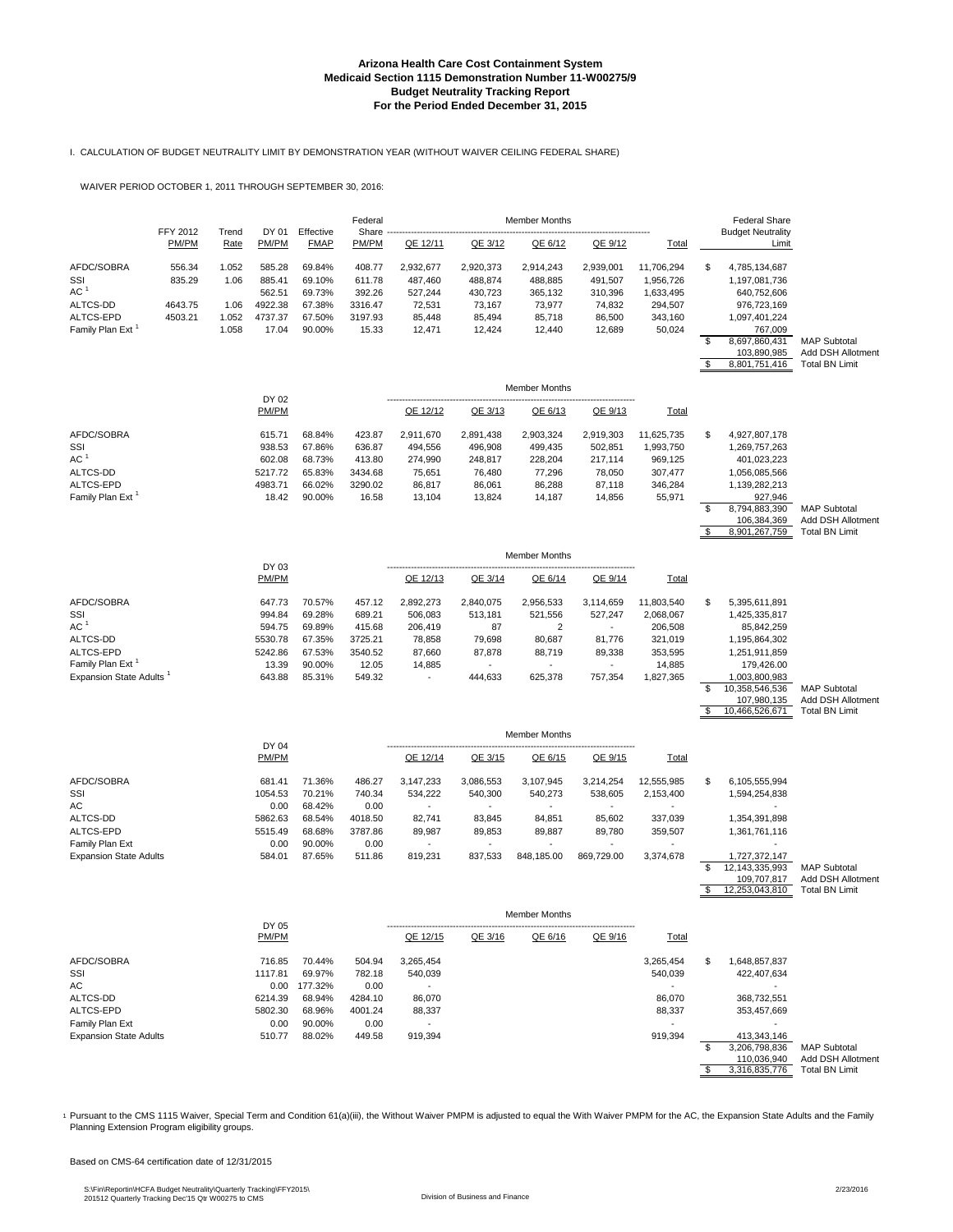II. WAIVER COSTS AND VARIANCE FROM BUDGET NEUTRALITY LIMIT - BY QUARTER, BY DATE OF PAYMENT

|             |                             | Budget Neutrality Limit - Federal Share |                                                           |                                                                                                                                              | Expenditures from CMS-64 - Federal Share |                     |                     |             |                    |               |                |                             |                          |                           |                                   |                      |
|-------------|-----------------------------|-----------------------------------------|-----------------------------------------------------------|----------------------------------------------------------------------------------------------------------------------------------------------|------------------------------------------|---------------------|---------------------|-------------|--------------------|---------------|----------------|-----------------------------|--------------------------|---------------------------|-----------------------------------|----------------------|
|             |                             |                                         | WAIVER PERIOD OCTOBER 1, 2011 THROUGH SEPTEMBER 30, 2016; |                                                                                                                                              |                                          |                     |                     |             |                    |               |                |                             |                          |                           |                                   |                      |
|             | MAP                         | <b>DSH</b>                              | <b>Total</b>                                              | AFDC/SOBRA                                                                                                                                   | <b>SSI</b>                               | <u>AC</u>           | ALTCS-DD            | ALTCS-EPD   | Family Plan        | DSH/CAHP      | SNCP/DSHP      | UNC CARE                    | <b>MED</b>               | <b>Exp St Adults</b>      | Total                             | VARIANCE             |
| QE 12/11 \$ | 2.217.806.475 \$103.890.985 |                                         | 2,321,697,460<br>- 95                                     | 502,890,921                                                                                                                                  | 191.249.757                              | 175.610.617<br>- \$ | 151,638,753<br>- \$ | 164,685,415 | 167,197 \$<br>- \$ | $\sim$        | - \$<br>$\sim$ | \$.                         | $$458,635$ \$            | $\overline{\phantom{a}}$  | \$1,186,701,295                   | 1,134,996,165<br>- S |
| QE 3/12     | 2,178,036,530               | $\overline{\phantom{a}}$                | 2,178,036,530                                             | 577.297.998                                                                                                                                  | 217.984.093                              | 165,596,401         | 156.526.315         | 176.620.644 | 179,167            | 572,050       |                |                             | (4,080)                  |                           | 1,294,772,588                     | 883,263,942          |
| QE 6/12     | 2.153.211.805               |                                         | 2.153.211.805                                             | 581,722,121                                                                                                                                  | 227,516,987                              | 145.886.387         | 115.946.434         | 179,020,266 | 185.175            | 79,564,550    | 100,950,000    | 4.480.769                   | (889)                    |                           | 1.435.271.800                     | 717,940,005          |
| QE 9/12     | 2,148,805,622               | $\overline{\phantom{0}}$                | 2.148.805.622                                             | 579,782,505                                                                                                                                  | 222,428,252                              | 118,032,081         | 205.664.611         | 175,615,524 | 201,702            | 6,248,670     | 14,312,682     | 18,367,266                  | 294                      |                           | 1,340,653,587                     | 808,152,035          |
| QE 12/12    | 2.208.613.501               | 106.384.369                             | 2.314.997.870                                             | 617.247.020                                                                                                                                  | 242.322.491                              | 118.103.369         | 159.452.070         | 179,452,256 | 230,267            | 11.346.623    | 95.263.307     | 14.871.980                  | ٠                        | $\overline{\phantom{a}}$  | 1.438.289.383                     | 876,708,487          |
| QE 3/13     | 2.191.077.329               | $\sim$                                  | 2.191.077.329                                             | 589.464.629                                                                                                                                  | 239,092,492                              | 96,180,297          | 163.937.798         | 192,970,394 | 257.756            | 867.795       | 32,840,000     | 28.744.095                  | ٠                        |                           | 1,344,355,256                     | 846,722,073          |
| QE 6/13     | 2.192.750.731               | $\sim$                                  | 2.192.750.731                                             | 588.378.705                                                                                                                                  | 241,298,377                              | 88,125,077          | 102.142.130         | 187,310,029 | 227.668            | 78,756,90     | 111.555.510    | 17.514.148                  | ٠                        |                           | 1.415.308.545                     | 777.442.186          |
| QE 9/13     | 2.202.441.829               | $\sim$                                  | 2.202.441.829                                             | 596.611.333                                                                                                                                  | 237,327,560                              | 84,327,037          | 230,955,206         | 190,188,088 | 228,524            | 558,280       | 144,169,561    | 35.937.456                  |                          |                           | 1,520,303,045                     | 682,138,784          |
| QE 12/13    | 2.361.018.627               | 107.980.135                             | 2.468.998.762                                             | 623.051.060                                                                                                                                  | 253.112.363                              | 84.773.209          | 180.587.089         | 208.608.187 | 221,957            | 6.098.257     | 128,610,551    | 20.561.018                  | $\sim$                   |                           | 1.505.623.691                     | 963.375.071          |
| QE 3/14     | 2.504.246.547               | $\overline{\phantom{a}}$                | 2.504.246.547                                             | 609.066.404                                                                                                                                  | 242.247.737                              | 19.448.214          | 172.865.678         | 191.271.321 | (15,809)           | 3.076.720     | $\sim$         | 14.814.313                  | $\overline{\phantom{a}}$ | 231,876,797               | 1.484.651.375                     | 1.019.595.172        |
| QE 6/14     | 2.669.166.375               | $\overline{a}$                          | 2.669.166.375                                             | 584,523,581                                                                                                                                  | 274,963,993                              | (3,697,277)         | 132.811.366         | 206,922,285 | (9,314)            | 4,725,871     | 46,518,282     | 17,460,925                  | $\overline{\phantom{a}}$ | 343,805,363               | 1,608,025,075                     | 1,061,141,300        |
| QE 9/14     | 2,824,114,987               | $\sim$                                  | 2,824,114,987                                             | 642,058,425                                                                                                                                  | 286,491,486                              | 1,044,222           | 234,971,144         | 202,325,318 | 735                | 83,398,590    | 14,595,643     | 716,900                     | $\overline{\phantom{a}}$ | 398,971,566               | 1,864,574,029                     | 959,540,958          |
| QE 12/14    | 3.018.588.470               | $\sim$                                  | 3,018,588,470                                             | 768,767,395                                                                                                                                  | 322,908,117                              | 24,114,620          | 197, 157, 685       | 209,877,907 | 254                | 9,813,379     | 78,963,846     | 3,397,109                   | $\sim$                   | 411,351,488               | 2,026,351,800                     | 992,236,670          |
| QE 3/15     | 3,006,878,586               | $\overline{\phantom{a}}$                | 3,006,878,586                                             | 643,924,687                                                                                                                                  | 297,141,870                              | 3,771,216           | 198,833,968         | 208,709,812 | (475)              | 1.474.261     | $\sim$         | 2,362,678                   | $\sim$                   | 397,361,264               | 1,753,579,281                     | 1,253,299,305        |
| QE 6/15     | 3.026.884.574               | $\overline{\phantom{a}}$                | 3.026.884.574                                             | 676,953,007                                                                                                                                  | 301,501,985                              | 1,376,095           | 136.222.624         | 210,766,873 | (1,609)            | 111.644.096   | 32,871,414     | 4,867,076                   | $\sim$                   | 434,840,685               | 1,911,042,246                     | 1,115,842,328        |
| QE 9/15     | 3,090,984,363               | 109,707,817                             | 3,200,692,180                                             | 660,928,120                                                                                                                                  | 297,720,765                              | (1,214,417)         | 269,436,928         | 218,219,020 | (26)               | 1,465,978     | (14,698,940)   | 2,512,551                   | $\overline{\phantom{0}}$ | 449,692,969               | 1,884,062,948                     | 1,316,629,232        |
| QE 12/15    | 3.206.798.836               | 110,036,940                             | 3.316.835.776                                             | 745.437.161                                                                                                                                  | 343,103,540                              | 21.576.137          | 214.617.413         | 214.987.023 | $\overline{a}$     | 9.941.072     |                |                             |                          | 473.302.437               | 2,022,964,783                     | 1,293,870,993        |
| QE 3/16     |                             |                                         |                                                           |                                                                                                                                              |                                          |                     |                     |             |                    |               |                |                             |                          |                           |                                   |                      |
| QE 6/16     |                             |                                         | $\overline{\phantom{a}}$                                  |                                                                                                                                              |                                          |                     |                     |             |                    |               |                |                             |                          |                           |                                   |                      |
| QE 9/16     |                             | $\overline{\phantom{a}}$                |                                                           |                                                                                                                                              |                                          |                     |                     |             |                    |               |                |                             |                          |                           |                                   |                      |
|             |                             |                                         |                                                           | \$43,201.425.187 \$538,000.246 \$43,739.425.433 \$10.588.105.072 \$4.438.411.865 \$1.143.053.285 \$3.023.767.212 \$3.317.550.362 \$1.873.169 |                                          |                     |                     |             |                    | \$409.553.093 |                | \$785.951.856 \$186.608.284 |                          | \$453.960 \$3.141.202.569 | \$27.036.530.727 \$16.702.894.706 |                      |

Last Updated: 2/22/2016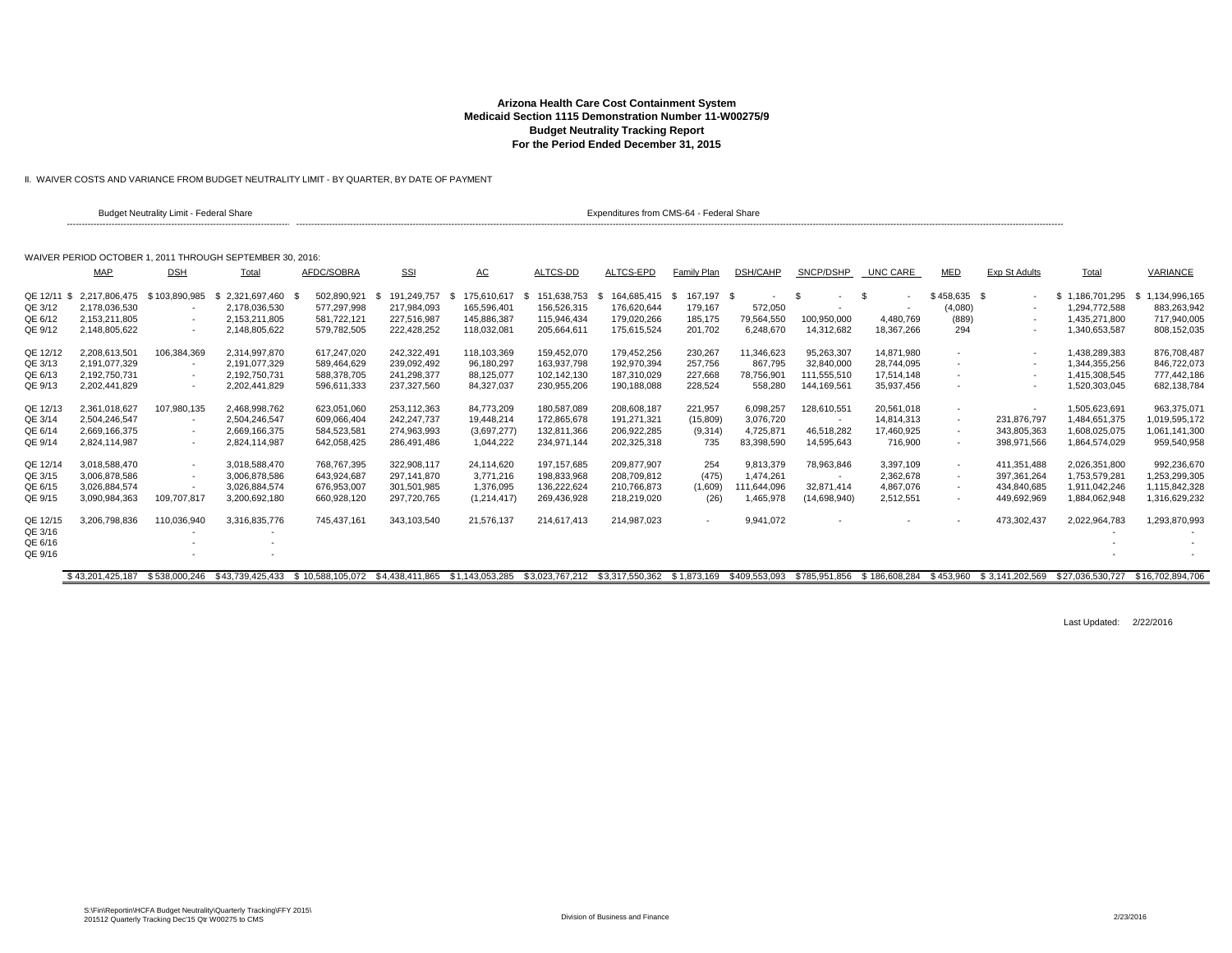#### III. SUMMARY BY DEMONSTRATION YEAR

|                                           | Federal Share of<br><b>Budget Neutrality</b><br>Limit                                     | Federal Share of<br>Waiver Costs on<br><b>CMS-64</b>                                     | Annual<br>Variance                                                                      | As % of Annual<br>Budget<br>Neutrality Limit   |     | <b>Cumulative Federal</b><br>Share of Budget<br>Neutrality Limit | Cumulative Federal<br>Share of Waiver<br>Costs on CMS-64 | Cumulative Federal<br>Share Variance | As % of<br>Cumulative<br>Budget<br><b>Neutrality Limit</b> |
|-------------------------------------------|-------------------------------------------------------------------------------------------|------------------------------------------------------------------------------------------|-----------------------------------------------------------------------------------------|------------------------------------------------|-----|------------------------------------------------------------------|----------------------------------------------------------|--------------------------------------|------------------------------------------------------------|
|                                           | WAIVER PERIOD OCTOBER 1. 2011 THROUGH SEPTEMBER 30. 2016                                  |                                                                                          |                                                                                         |                                                |     |                                                                  |                                                          |                                      |                                                            |
| DY 01<br>DY 02<br>DY 03<br>DY 04<br>DY 05 | 8.801.751.416<br>S.<br>8.901.267.759<br>10.466.526.671<br>12.253.043.810<br>3.316.835.776 | 5.640.336.512<br>SS.<br>5.855.202.469<br>6.475.699.284<br>7.306.743.217<br>1.758.549.245 | \$<br>3.161.414.904<br>3,046,065,290<br>3,990,827,388<br>4.946.300.593<br>1.558.286.531 | 35.92%<br>34.22%<br>38.13%<br>40.37%<br>46.98% | \$. | 43.739.425.433                                                   | \$ 27.036.530.727                                        | \$16.702.894.706                     | 38.19%                                                     |
|                                           | \$43,739,425,433                                                                          | 27.036.530.727                                                                           | 16.702.894.706                                                                          |                                                |     |                                                                  |                                                          |                                      |                                                            |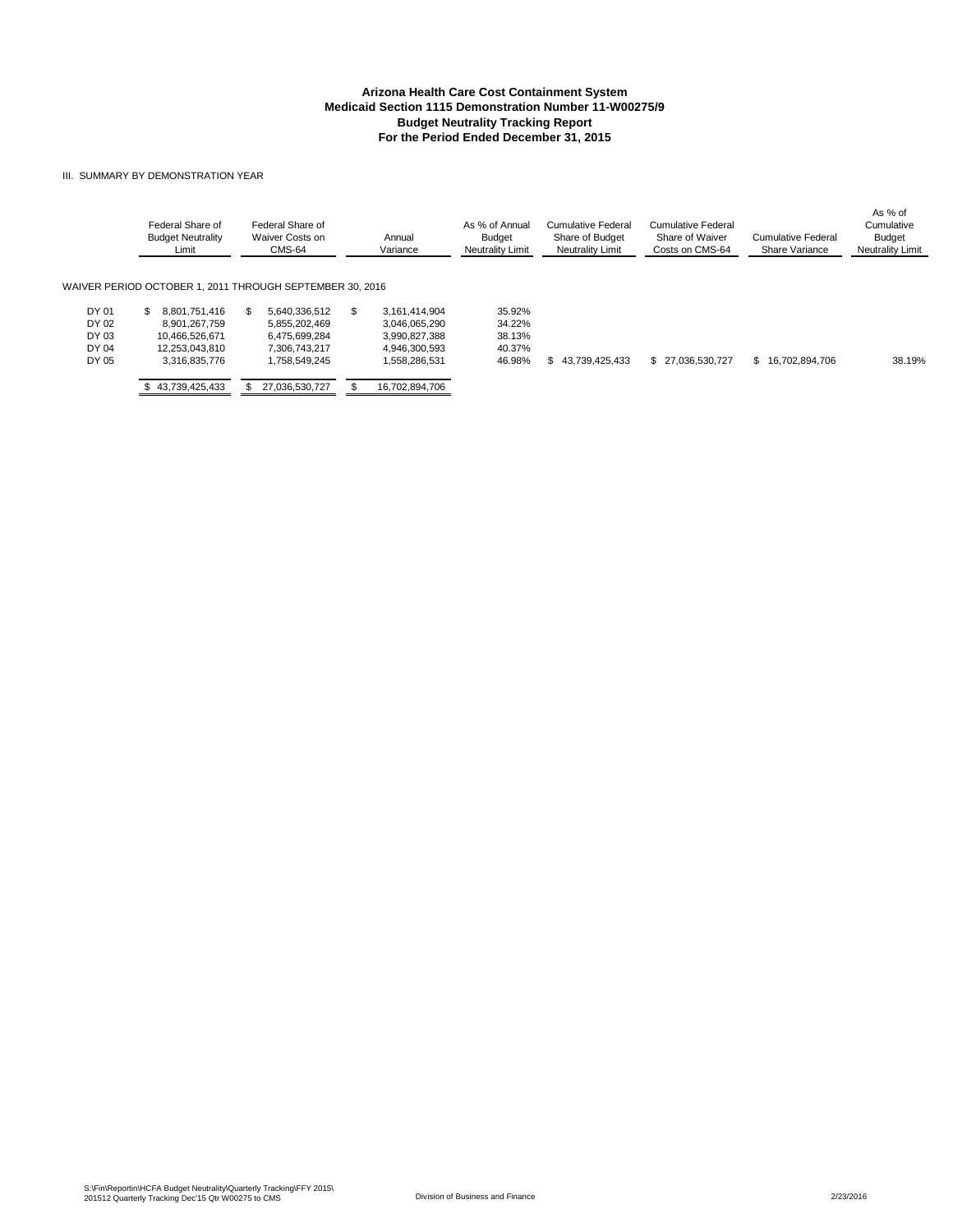IV. Schedule C as Adjusted for Manual Entries and Waiver PMPM Groupings

#### **Schedule C Waiver 11-W00275/9**

**Total Computable**

| <b>Waiver Name</b>            | 01            | 02            | 03            | 04             | 05            | Total          |
|-------------------------------|---------------|---------------|---------------|----------------|---------------|----------------|
| AC                            | 918.542.684   | 583.275.788   | 122.732.703   | 23.157.122     | (314)         | 1.647.707.983  |
| AFDC/SOBRA                    | 3.419.432.563 | 3.595.115.221 | 3.538.203.719 | 3.588.049.243  | 947.247.510   | 15,088,048,256 |
| ALTCS-EPD                     | 1.062.226.028 | 1.167.166.800 | 1.185.733.410 | 1.221.547.390  | 276.019.218   | 4.912.692.846  |
| ALTCS-DD                      | 939.087.470   | 1.005.689.202 | 1.067.647.940 | 1.170.035.215  | 301,626,170   | 4.484.085.997  |
| <b>DSH/CAHP</b>               | 155.762.651   | 163.516.194   | 131.160.726   | 154.152.100    | 5.245.950     | 609.837.621    |
| <b>Expansion State Adults</b> |               |               | 1.176.371.988 | 1,967,813,979  | 468.027.541   | 3.612.213.508  |
| Family Planning Extension     | 830.631       | 1.008.110     | 195.976       | (1,337)        |               | 2,033,380      |
| MED                           | 673.818       |               |               |                |               | 673.818        |
| SNCP/DSHP                     | 296.636.120   | 564.951.230   | 240.250.917   | 78.491.216     |               | 1,180,329,483  |
| SSI                           | 1.350.731.018 | 1.429.956.135 | 1.538.673.303 | 1.697.327.347  | 396.016.024   | 6.412.703.827  |
| Uncomp Care IHS/638           | 22,866,717    | 97,192,513    | 53,595,408    | 13,168,904     |               | 186,823,542    |
| Subtotal                      | 8.166.789.700 | 8.607.871.193 | 9.054.566.090 | 9.913.741.179  | 2.394.182.099 | 38,137,150,261 |
| New Adult Group               |               |               | 108,284,627   | 301.292.299    | 100.050.945   | 509,627,871    |
| Total                         | 8.166.789.700 | 8,607,871,193 | 9.162.850.717 | 10.215.033.478 | 2.494.233.044 | 38.646.778.132 |
|                               |               |               |               |                |               |                |

**Federal Share**

| <b>Waiver Name</b>            | 01            | 02            | 03            | 04            | 05            | Total          |
|-------------------------------|---------------|---------------|---------------|---------------|---------------|----------------|
| AC                            | 640.541.572   | 400.884.799   | 85.783.268    | 15.843.929    | (283)         | 1.143.053.285  |
| AFDC/SOBRA                    | 2.388.196.327 | 2.474.987.233 | 2.497.020.410 | 2.560.631.256 | 667.269.846   | 10.588.105.072 |
| ALTCS-EPD                     | 717.048.773   | 770.511.374   | 800.730.170   | 838.918.276   | 190.341.769   | 3.317.550.362  |
| ALTCS-DD                      | 632.713.670   | 662.017.847   | 719.105.820   | 801.993.467   | 207.936.408   | 3.023.767.212  |
| <b>DSH/CAHP</b>               | 104,828,265   | 107,397,436   | 88.179.356    | 105.532.527   | 3.615.509     | 409.553.093    |
| <b>Expansion State Adults</b> |               |               | 1.003.650.900 | 1,725,288,400 | 412.263.269   | 3,141,202,569  |
| Family Planning Extension     | 767.009       | 927.946       | 179.426       | (1,212)       |               | 1.873.169      |
| MED                           | 453.960       |               |               |               |               | 453.960        |
| SNCP/DSHP                     | 199.636.108   | 371.059.969   | 161.520.692   | 53.735.087    |               | 785.951.856    |
| SSI                           | 933.302.793   | 970.348.186   | 1.065.976.086 | 1.191.662.073 | 277.122.727   | 4,438,411,865  |
| Uncomp Care IHS/638           | 22.848.035    | 97.067.679    | 53.553.156    | 13,139,414    |               | 186,608,284    |
| Subtotal                      | 5.640.336.512 | 5.855.202.469 | 6,475,699,284 | 7.306.743.217 | 1,758,549,245 | 27,036,530,727 |
| New Adult Group               |               |               | 108.284.627   | 301.292.299   | 100.050.945   | 509.627.871    |
| Total                         | 5.640.336.512 | 5.855.202.469 | 6.583.983.911 | 7.608.035.516 | 1.858.600.190 | 27.546.158.598 |

#### **Adjustments to Schedule C Waiver 11-W00275/9**

|                                      |             |               | <b>Total Computable</b> |                |               |                |
|--------------------------------------|-------------|---------------|-------------------------|----------------|---------------|----------------|
| Waiver Name                          | 01          | 02            | 03                      | 04             | 05            | Total          |
| AС                                   | 313,572     | 210,756       | 87,745                  | (7)            | 253           | 612,319        |
| AFDC/SOBRA                           | 1,014,881   | 1,090,143     | 990,293                 | 5,056,392      | 2,507,421     | 10,659,130     |
| SSI                                  | 365,158     | 399,101       | 398,723                 | 2,391,771      | 1,171,421     | 4,726,174      |
| <b>Expansion State Adults</b>        |             |               | 223,239                 | 3,043,744      | 1,566,856     | 4,833,839      |
| ALTCS-DD (Cost Sharing) <sup>1</sup> |             |               |                         |                |               |                |
| CAHP <sup>2</sup>                    | (1,693,611) | (1,700,000)   | (1,700,000)             | (10, 491, 900) | (5, 245, 950) | (20, 831, 461) |
| Total                                |             |               |                         |                | $\Omega$      | 0              |
|                                      |             |               | <b>Federal Share</b>    |                |               |                |
| Waiver Name                          | 01          | 02            | 03                      | 04             | 05            | Total          |
| АC                                   | 211,034     | 138,424       | 58,991                  | (5)            | 174           | 408,618        |
| AFDC/SOBRA                           | 683.014     | 716,006       | 665.774                 | 3,461,607      | 1,728,114     | 7,254,515      |
| SSI                                  | 245,752     | 262,130       | 268,062                 | 1,637,406      | 807.344       | 3,220,694      |
| <b>Expansion State Adults</b>        |             |               | 150,083                 | 2,083,747      | 1,079,877     | 3,313,707      |
| ALTCS-DD (Cost Sharing) <sup>1</sup> |             |               |                         |                |               |                |
| CAHP <sup>2</sup>                    | (1.139.800) | (1, 116, 560) | (1.142.910)             | (7.182.755)    | (3,615,509)   | (14, 197, 534) |

<sup>2</sup> The Critical Access Hospital Payment (CAHP) waiver expenditures are included in the AFDC\SOBRA, AC, SSI, and Expansion State Adults rate<br>development while the expenditures are required to be reported on separate Forms CAHP expenditures to the AFDC\SOBRA, AC, SSI and Expansion State Adults waiver categories for budget neutrality comparison purposes. The CAHP expenditures are allocated to the waiver categories in the same proportion as the capitation payments made for the CAHP service period. 1 The CMS 1115 Waiver, Special Term and Condition 42,d requires that premiums collected by the State shall be reported on Form CMS-64

Total - - - - - -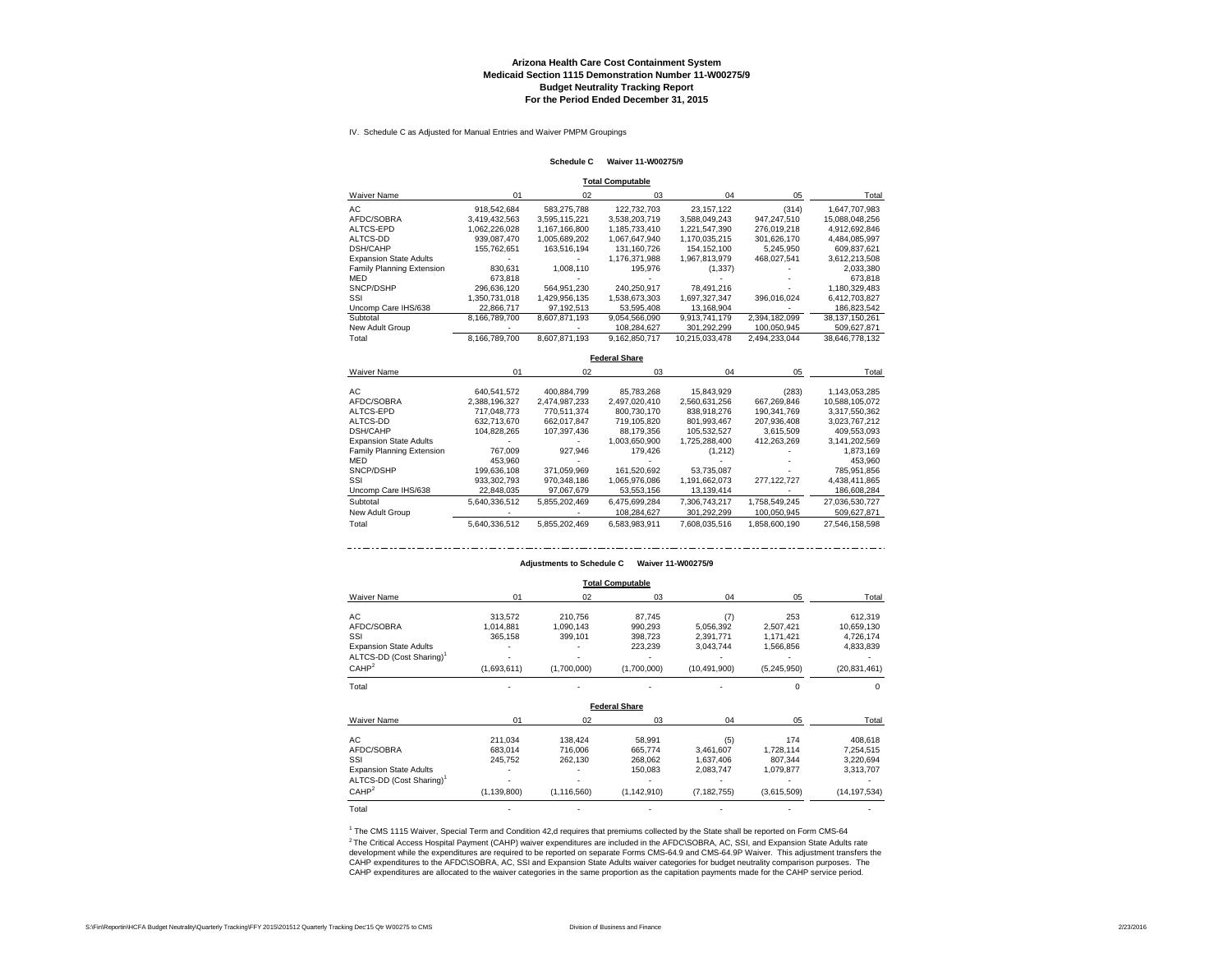### **Arizona Health Care Cost Containment System Medicaid Section 1115 Demonstration Number 11-W00275/9 Budget Neutrality Tracking Report For the Period Ended December 31, 2015**

IV. Schedule C as Adjusted for Manual Entries and Waiver PMPM Groupings

#### **Revised Schedule C Waiver 11-W00275/9**

| <b>Total Computable</b> |  |
|-------------------------|--|

| Waiver Name                   | 01            | 02            | 03            | 04             | 05            | Total          |
|-------------------------------|---------------|---------------|---------------|----------------|---------------|----------------|
| АC                            | 918.856.256   | 583.486.544   | 122.820.448   | 23.157.115     | (61)          | 1.648.320.302  |
| AFDC/SOBRA                    | 3.420.447.444 | 3.596.205.364 | 3.539.194.012 | 3.593.105.635  | 949.754.931   | 15.098.707.386 |
| ALTCS-EPD                     | 1.062.226.028 | 1.167.166.800 | 1.185.733.410 | 1.221.547.390  | 276.019.218   | 4.912.692.846  |
| ALTCS-DD                      | 939.087.470   | 1.005.689.202 | 1.067.647.940 | 1.170.035.215  | 301.626.170   | 4.484.085.997  |
| DSH/CAHP                      | 154.069.040   | 161.816.194   | 129.460.726   | 143.660.200    |               | 589.006.160    |
| <b>Expansion State Adults</b> |               |               | 1.176.595.227 | 1,970,857,723  | 469.594.397   | 3,617,047,347  |
| Family Planning Extension     | 830.631       | 1.008.110     | 195.976       | (1, 337)       |               | 2,033,380      |
| MED                           | 673.818       |               |               |                |               | 673.818        |
| SNCP/DSHP                     | 296.636.120   | 564.951.230   | 240.250.917   | 78.491.216     |               | 1.180.329.483  |
| SSI                           | 1.351.096.176 | 1.430.355.236 | 1.539.072.026 | 1.699.719.118  | 397, 187, 445 | 6,417,430,001  |
| Uncomp Care IHS/638           | 22.866.717    | 97.192.513    | 53.595.408    | 13.168.904     |               | 186.823.542    |
| Subtotal                      | 8.166.789.700 | 8.607.871.193 | 9.054.566.090 | 9.913.741.179  | 2.394.182.099 | 38.137.150.261 |
| New Adult Group               |               |               | 108.284.627   | 301.292.299    | 100.050.945   | 509.627.871    |
| Total                         | 8,166,789,700 | 8.607.871.193 | 9.162.850.717 | 10.215.033.478 | 2.494.233.044 | 38.646.778.132 |

**Federal Share**

| <b>Waiver Name</b>            | 01            | 02            | 03            | 04            | 05            | Total          |
|-------------------------------|---------------|---------------|---------------|---------------|---------------|----------------|
|                               |               |               |               |               |               |                |
| AC.                           | 640.752.606   | 401.023.223   | 85.842.259    | 15.843.924    | (109)         | 1.143.461.903  |
| AFDC/SOBRA                    | 2.388.879.341 | 2.475.703.239 | 2.497.686.184 | 2.564.092.863 | 668.997.960   | 10.595.359.587 |
| ALTCS-EPD                     | 717.048.773   | 770.511.374   | 800.730.170   | 838.918.276   | 190.341.769   | 3.317.550.362  |
| ALTCS-DD                      | 632.713.670   | 662.017.847   | 719.105.820   | 801.993.467   | 207.936.408   | 3.023.767.212  |
| <b>DSH/CAHP</b>               | 103.688.465   | 106.280.876   | 87.036.446    | 98.349.772    | $\Omega$      | 395.355.559    |
| <b>Expansion State Adults</b> |               |               | 1.003.800.983 | 1.727.372.147 | 413.343.146   | 3.144.516.276  |
| Family Planning Extension     | 767.009       | 927.946       | 179.426       | (1,212)       |               | 1,873,169      |
| <b>MED</b>                    | 453.960       |               |               |               |               | 453.960        |
| SNCP/DSHP                     | 199.636.108   | 371.059.969   | 161.520.692   | 53.735.087    |               | 785.951.856    |
| SSI                           | 933.548.545   | 970.610.316   | 1.066.244.148 | 1.193.299.479 | 277.930.071   | 4.441.632.559  |
| Uncomp Care IHS/638           | 22.848.035    | 97.067.679    | 53.553.156    | 13.139.414    |               | 186.608.284    |
| Subtotal                      | 5.640.336.512 | 5.855.202.469 | 6.475.699.284 | 7.306.743.217 | 1.758.549.245 | 27.036.530.727 |
| New Adult Group               |               |               | 108.284.627   | 301.292.299   | 100.050.945   | 509.627.871    |
| Total                         | 5.640.336.512 | 5.855.202.469 | 6.583.983.911 | 7.608.035.516 | 1.858.600.190 | 27.546.158.598 |

#### **Calculation of Effective FMAP:**

| AFDC/SOBRA                    |               |               |               |               |             |
|-------------------------------|---------------|---------------|---------------|---------------|-------------|
| Federal                       | 2,388,879,341 | 2,475,703,239 | 2,497,686,184 | 2,564,092,863 | 668,997,960 |
| Total                         | 3,420,447,444 | 3,596,205,364 | 3,539,194,012 | 3,593,105,635 | 949.754.931 |
| <b>Effective FMAP</b>         | 0.698411357   | 0.688420985   | 0.705721748   | 0.713614662   | 0.704390089 |
| <b>SSI</b>                    |               |               |               |               |             |
| Federal                       | 933,548,545   | 970,610,316   | 1,066,244,148 | 1,193,299,479 | 277,930,071 |
| Total                         | 1,351,096,176 | 1,430,355,236 | 1,539,072,026 | 1,699,719,118 | 397.187.445 |
| <b>Effective FMAP</b>         | 0.690956396   | 0.678579902   | 0.692783788   | 0.702056867   | 0.699745357 |
| <b>ALTCS-EPD</b>              |               |               |               |               |             |
| Federal                       | 717,048,773   | 770,511,374   | 800,730,170   | 838,918,276   | 190.341.769 |
| Total                         | 1,062,226,028 | 1,167,166,800 | 1,185,733,410 | 1,221,547,390 | 276,019,218 |
| <b>Effective FMAP</b>         | 0.675043497   | 0.660155321   | 0.675303709   | 0.686766869   | 0.689596074 |
| <b>ALTCS-DD</b>               |               |               |               |               |             |
| Federal                       | 632,713,670   | 662,017,847   | 719,105,820   | 801,993,467   | 207,936,408 |
| Total                         | 939,087,470   | 1,005,689,202 | 1,067,647,940 | 1,170,035,215 | 301,626,170 |
| <b>Effective FMAP</b>         | 0.673753713   | 0.6582728     | 0.673542085   | 0.685443871   | 0.689384505 |
| <u>AC</u>                     |               |               |               |               |             |
| Federal                       | 640,752,606   | 401,023,223   | 85,842,259    | 15,843,924    | (109)       |
| Total                         | 918,856,256   | 583,486,544   | 122,820,448   | 23, 157, 115  | (61)        |
| <b>Effective FMAP</b>         | 0.697337153   | 0.687287868   | 0.698924816   | 0.684192483   | 1.773237832 |
| <b>Expansion State Adults</b> |               |               |               |               |             |
| Federal                       |               |               | 1,003,800,983 | 1,727,372,147 | 413,343,146 |
| Total                         |               |               | 1.176.595.227 | 1.970.857.723 | 469.594.397 |
| <b>Effective FMAP</b>         |               |               | 0.853140451   | 0.876457051   | 0.880213113 |
| New Adult Group               |               |               |               |               |             |
| Federal                       |               |               | 108,284,627   | 301,292,299   | 100,050,945 |
| Total                         |               |               | 108.284.627   | 301.292.299   | 100,050,945 |
| <b>Effective FMAP</b>         |               |               |               |               |             |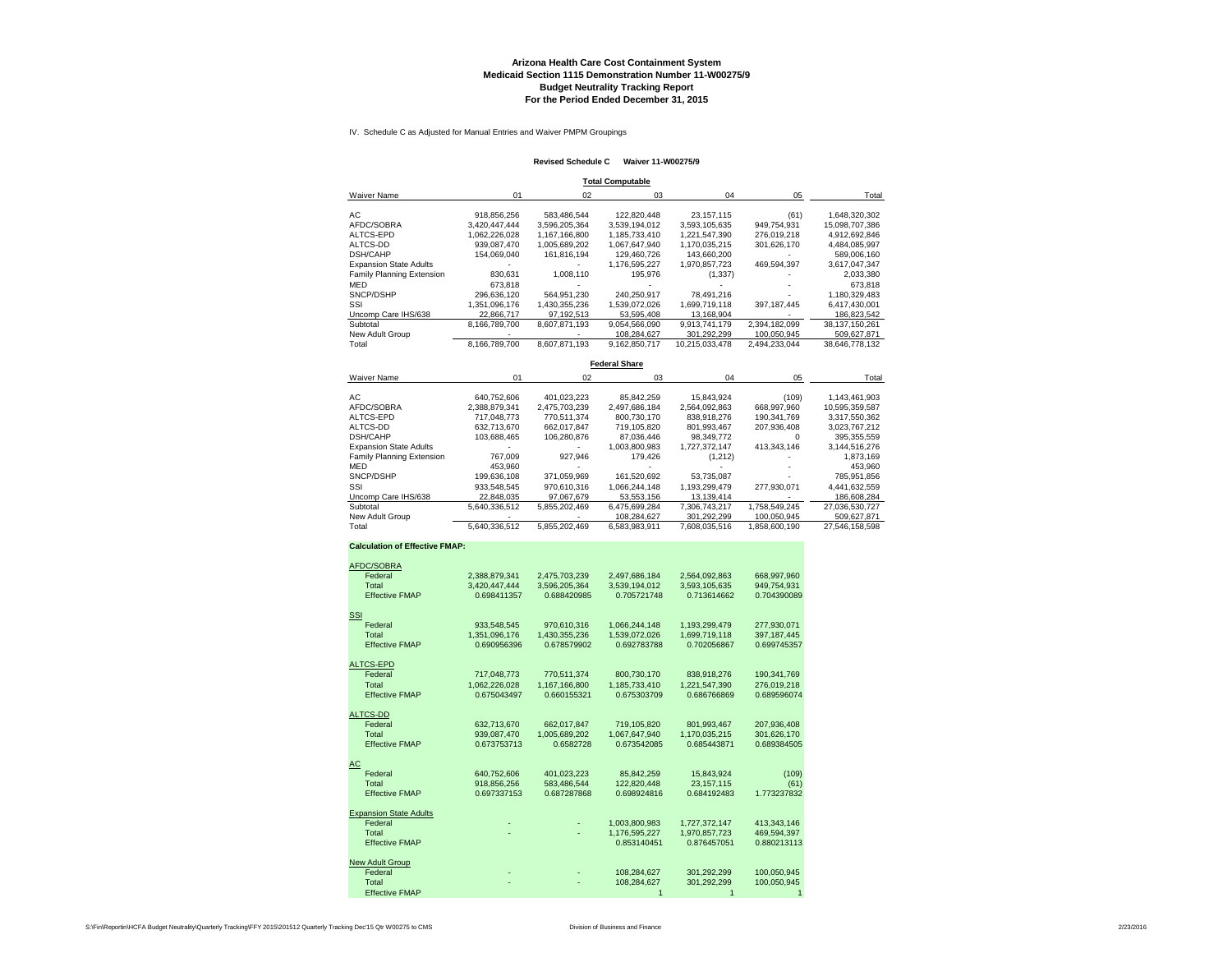### **Arizona Health Care Cost Containment System Medicaid Section 1115 Demonstration Number 11-W00275/9 Budget Neutrality Tracking Report For the Period Ended December 31, 2015**

V. Budget Neutrality Member Months and Cost Sharing Premium Collections

|                                         |                   |         |                 |                  |                          |                          | Family                   | <b>Expan St</b> | <b>New Adult</b> |
|-----------------------------------------|-------------------|---------|-----------------|------------------|--------------------------|--------------------------|--------------------------|-----------------|------------------|
| <b>Budget Neutrality Member Months:</b> | <b>AFDC/SOBRA</b> | SSI     | <b>ALTCS-DD</b> | <b>ALTCS-EPD</b> | AC                       | <b>MED</b>               | <b>Plan Ext</b>          | <b>Adults</b>   | Group            |
| Quarter Ended December 31, 2011         | 2,932,677         | 487,460 | 72,531          | 85,448           | 527,244                  | 467                      | 12,471                   |                 |                  |
| Quarter Ended March 31, 2012            | 2,920,373         | 488,874 | 73,167          | 85,494           | 430,723                  | $\overline{\phantom{a}}$ | 12,424                   |                 |                  |
| Quarter Ended June 30, 2012             | 2,914,243         | 488,885 | 73,977          | 85,718           | 365,132                  | $\blacksquare$           | 12,440                   |                 |                  |
| Quarter Ended September 30, 2012        | 2,939,001         | 491,507 | 74,832          | 86,500           | 310,396                  | $\blacksquare$           | 12,689                   |                 |                  |
| Quarter Ended December 31, 2012         | 2,911,670         | 494,556 | 75,651          | 86,817           | 274.990                  |                          | 13.104                   |                 |                  |
| Quarter Ended March 31, 2013            | 2,891,438         | 496,908 | 76,480          | 86,061           | 248,817                  | $\blacksquare$           | 13,824                   |                 |                  |
| Quarter Ended June 30, 2013             | 2,903,324         | 499,435 | 77,296          | 86,288           | 228,204                  | $\overline{\phantom{a}}$ | 14,187                   |                 |                  |
| Quarter Ended September 30, 2013        | 2,919,303         | 502,851 | 78,050          | 87,118           | 217,114                  | $\blacksquare$           | 14,856                   |                 |                  |
| Quarter Ended December 31, 2013         | 2,892,273         | 506,083 | 78,858          | 87,660           | 206,419                  |                          | 14.885                   |                 |                  |
| Quarter Ended March 31, 2014            | 2,840,075         | 513,181 | 79,698          | 87,878           | 87                       | $\overline{\phantom{a}}$ | $\overline{\phantom{a}}$ | 444,633         | 39,044           |
| Quarter Ended June 30, 2014             | 2,956,533         | 521,556 | 80,687          | 88,719           | $\overline{2}$           |                          | -                        | 625,378         | 86,649           |
| Quarter Ended September 30, 2014        | 3,114,659         | 527,247 | 81,776          | 89,338           | $\overline{\phantom{a}}$ |                          | $\overline{\phantom{a}}$ | 757.354         | 123,035          |
| Quarter Ended December 31, 2014         | 3,147,233         | 534,222 | 82,741          | 89,987           |                          |                          | $\blacksquare$           | 819.231         | 149,837          |
| Quarter Ended March 31, 2015            | 3,086,553         | 540,300 | 83,845          | 89,853           |                          | $\overline{\phantom{a}}$ | -                        | 837.533         | 191,269          |
| Quarter Ended June 30, 2015             | 3,107,945         | 540,273 | 84,851          | 89,887           |                          |                          | -                        | 848,185         | 245,439          |
| Quarter Ended September 30, 2015        | 3,214,254         | 538,605 | 85,602          | 89,780           | $\blacksquare$           | $\overline{\phantom{a}}$ | $\overline{\phantom{a}}$ | 869,729         | 285,075          |
| Quarter Ended December 31, 2015         | 3,265,454         | 540,039 | 86,070          | 88,337           |                          |                          | -                        | 919,394         | 311,510          |
| Quarter Ended March 31, 2016            |                   |         |                 |                  |                          |                          |                          |                 |                  |
| Quarter Ended June 30, 2016             |                   |         |                 |                  |                          |                          |                          |                 |                  |

Quarter Ended September 30, 2016

|                                          | <b>ALTCS Developmentally</b><br><b>Disabled</b> |                  |  |  |
|------------------------------------------|-------------------------------------------------|------------------|--|--|
| <b>Cost Sharing Premium Collections:</b> | Total<br>Computable                             | Federal<br>Share |  |  |
| Quarter Ended December 31, 2011          |                                                 |                  |  |  |
| Quarter Ended March 31, 2012             |                                                 |                  |  |  |
| Quarter Ended June 30, 2012              |                                                 |                  |  |  |
| Quarter Ended September 30, 2012         |                                                 |                  |  |  |
| Quarter Ended December 31, 2012          |                                                 |                  |  |  |
| Quarter Ended March 31, 2013             |                                                 |                  |  |  |
| Quarter Ended June 30, 2013              |                                                 |                  |  |  |
| Quarter Ended September 30, 2013         |                                                 |                  |  |  |
| Quarter Ended December 31, 2013          |                                                 |                  |  |  |
| Quarter Ended March 31, 2014             |                                                 |                  |  |  |
| Quarter Ended June 30, 2014              |                                                 |                  |  |  |
| Quarter Ended September 30, 2014         |                                                 |                  |  |  |
| Quarter Ended December 31, 2014          |                                                 |                  |  |  |
| Quarter Ended March 31, 2015             |                                                 |                  |  |  |
| Quarter Ended June 30, 2015              |                                                 |                  |  |  |
| Quarter Ended September 30, 2015         |                                                 |                  |  |  |
| Quarter Ended December 31, 2015          |                                                 |                  |  |  |
| Quarter Ended March 31, 2016             |                                                 |                  |  |  |
| Quarter Ended June 30, 2016              |                                                 |                  |  |  |
| Quarter Ended September 30, 2016         |                                                 |                  |  |  |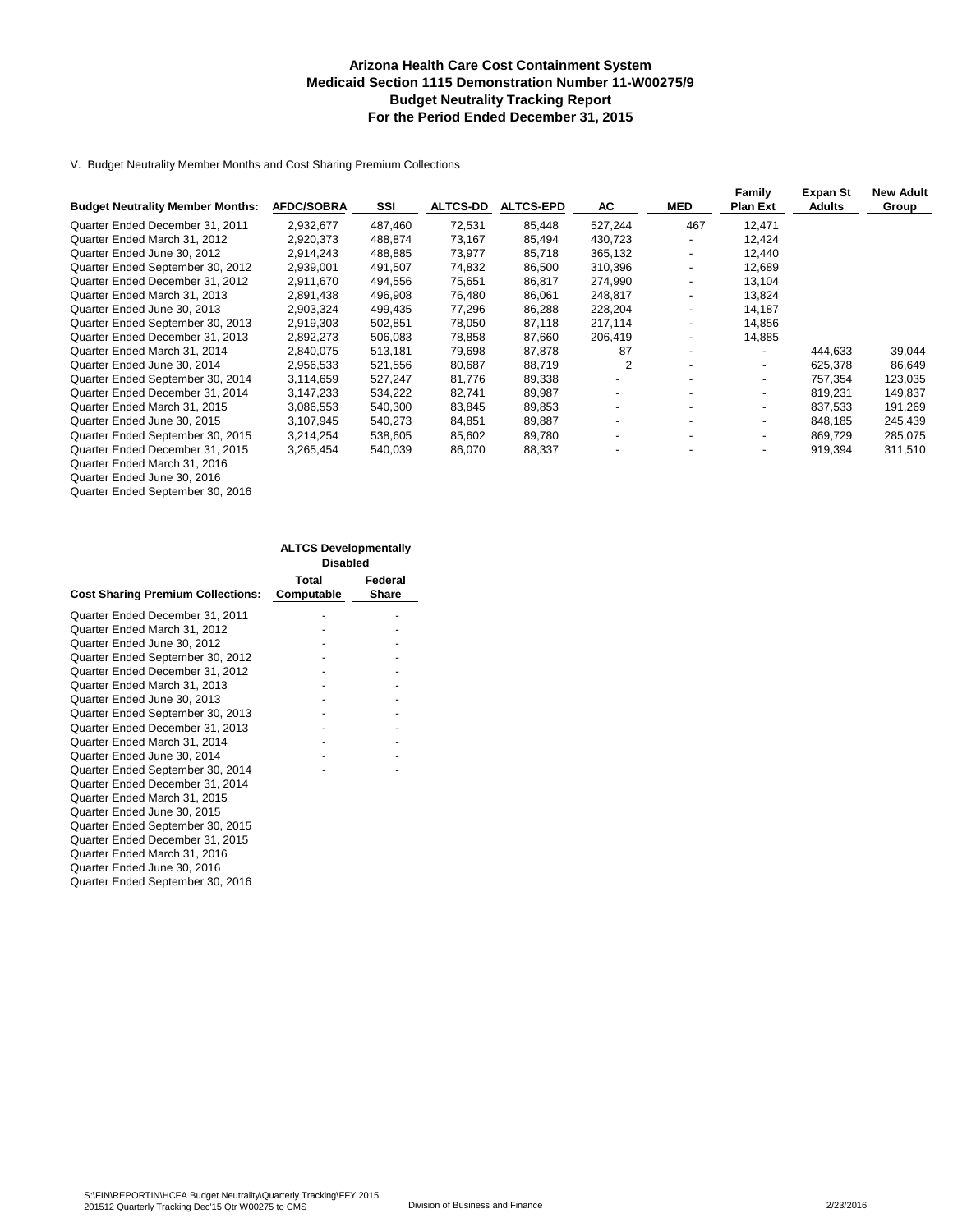### VI. Allocation of Disproportionate Share Hospital Payments

### **Federal Share**

|                               | <b>FFY 2012</b> | FFY 2013    | <b>FFY 2014</b> | <b>FFY 2015</b> | <b>FFY 2016</b> |             |
|-------------------------------|-----------------|-------------|-----------------|-----------------|-----------------|-------------|
| <b>Total Allotment</b>        | 103,890,985     | 106,384,369 | 107,980,135     | 109,707,817     | 110,036,940     | 538,000,246 |
| Reported in                   |                 |             |                 |                 |                 |             |
| QE                            |                 |             |                 |                 |                 |             |
| Dec-11                        |                 |             |                 |                 |                 |             |
| Mar-12                        |                 |             |                 |                 |                 |             |
| $Jun-12$                      | 78,996,800      |             |                 |                 |                 | 78,996,800  |
| Sep-12                        | 6,248,670       |             |                 |                 |                 | 6,248,670   |
| Dec-12                        | 11,346,623      |             |                 |                 |                 | 11,346,623  |
| Mar-13                        | 309,515         |             |                 |                 |                 | 309,515     |
| $Jun-13$                      | 1,022,914       | 77,733,987  |                 |                 |                 | 78,756,901  |
| Sep-13                        |                 |             |                 |                 |                 |             |
| Dec-13                        |                 | 6,098,257   |                 |                 |                 | 6,098,257   |
| Mar-14                        | 2,505,265       |             |                 |                 |                 | 2,505,265   |
| $Jun-14$                      |                 | 4,725,871   |                 |                 |                 | 4,725,871   |
| Sep-14                        | 3,258,682       |             | 79,568,453      |                 |                 | 82,827,135  |
| Dec-14                        |                 |             | 6,222,002       |                 |                 | 6,222,002   |
| Mar-15                        |                 | 1,474,261   |                 | $\blacksquare$  |                 | 1,474,261   |
| $Jun-15$                      |                 | 16,248,501  | (219, 987)      | 92,024,206      |                 | 108,052,719 |
| Sep-15                        |                 |             | 1,465,978       |                 |                 | 1,465,978   |
| Dec-15                        | (4)             |             |                 | 6,325,567       |                 | 6,325,563   |
| Mar-16                        |                 |             |                 |                 |                 |             |
| $Jun-16$                      |                 |             |                 |                 |                 |             |
| Sep-16                        |                 |             |                 |                 |                 |             |
|                               |                 |             |                 |                 |                 |             |
| <b>Total Reported to Date</b> | 103,688,465     | 106,280,876 | 87,036,446      | 98,349,773      |                 | 395,355,560 |
| <b>Unused Allotment</b>       | 202,520         | 103,493     | 20,943,689      | 11,358,044      | 110,036,940     | 142,644,686 |